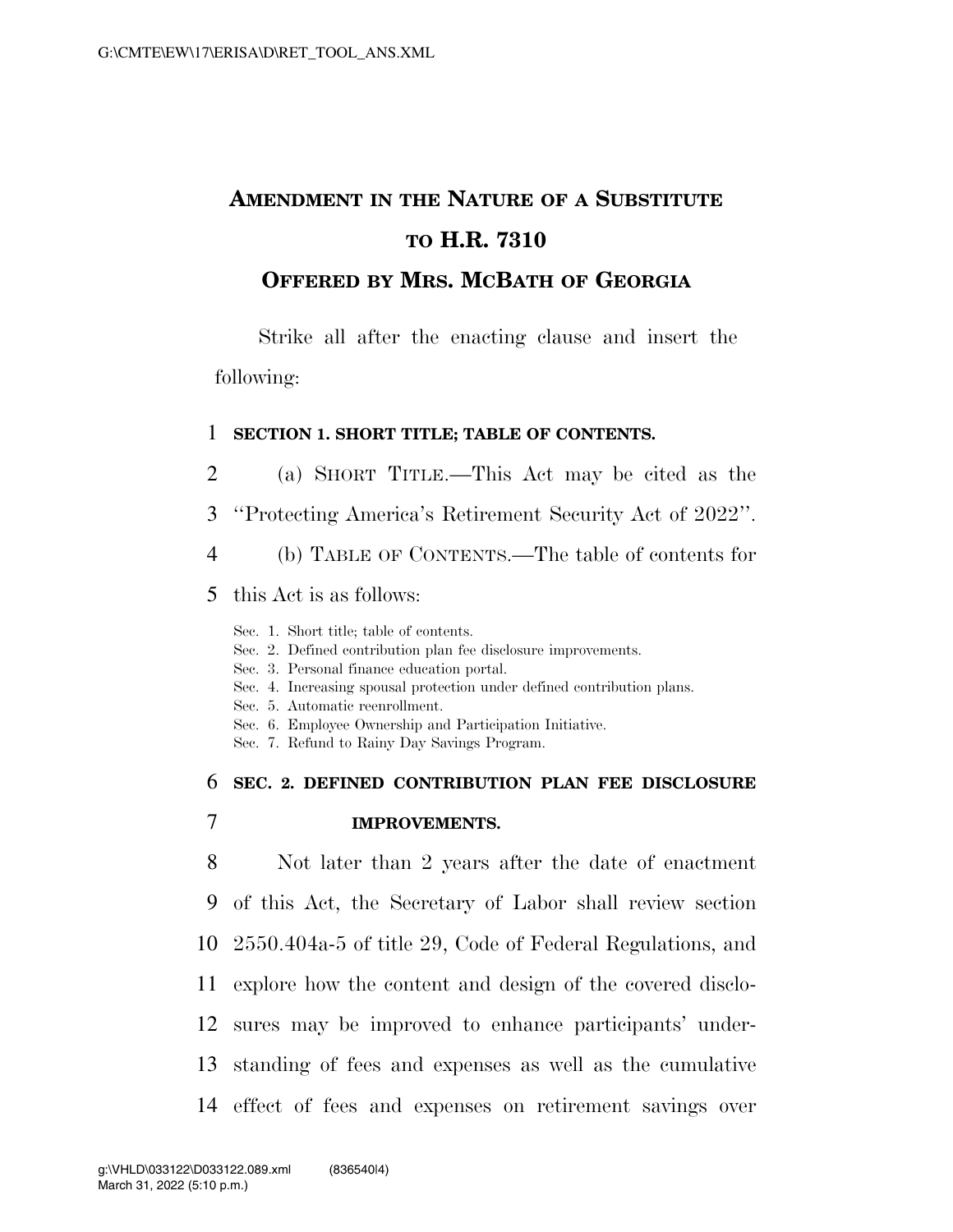time. As part of such review, the Secretary shall conduct outreach to stakeholders, including those representing plan sponsors and retirement plan participants.

#### **SEC. 3. PERSONAL FINANCE EDUCATION PORTAL.**

 (a) IN GENERAL.—Not later than 3 years after the date of enactment of this Act, the Secretary of Education, in consultation with the Director of the Bureau of Con- sumer Financial Protection, the Secretary of the Treasury as chair of the Financial Literacy and Education Commis- sion, and the Commissioner of Internal Revenue, shall cre- ate a personal finance education portal on a centralized and publicly available website of the Department of Edu- cation pertaining to Federal financial aid for voluntary use by recipients of aid awarded under title IV of the Higher Education Act of 1965.

 (b) CONTENT OF PERSONAL FINANCE EDUCATION PORTAL.—The personal finance education portal created under subsection (a) shall include information on personal finance concepts, including the following:

 (1) Core personal finance concepts, such as earning, saving, investing, spending, and borrowing, including—

 (A) the concept of compound growth as it applies to savings and retirement savings, with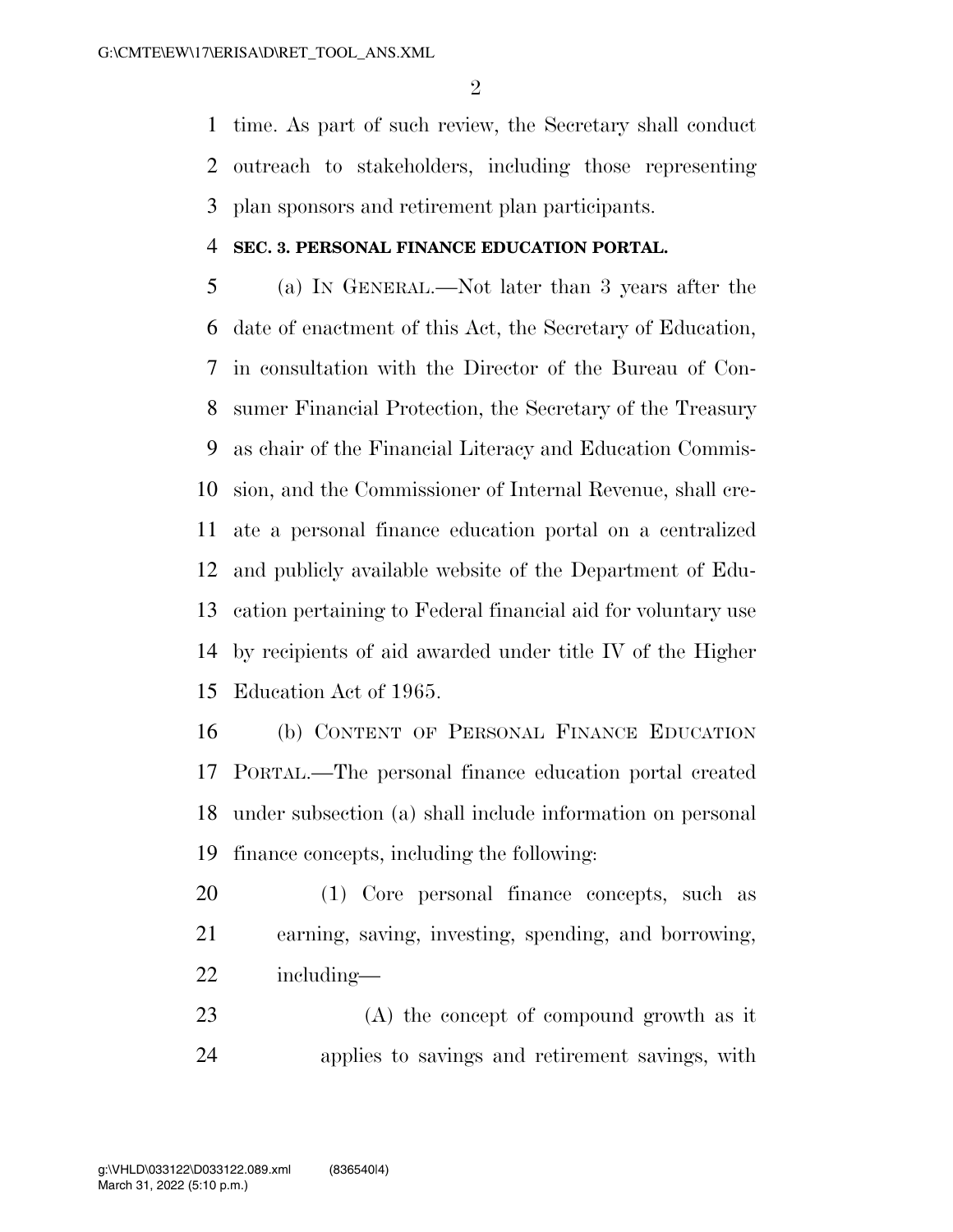| $\mathbf{1}$   | information about the different types of retire-     |
|----------------|------------------------------------------------------|
| $\overline{2}$ | ment savings accounts; and                           |
| 3              | (B) budgeting and credit usage.                      |
| $\overline{4}$ | (2) Managing student loan repayment, includ-         |
| 5              | $ing$ —                                              |
| 6              | (A) the interaction between savings and re-          |
| 7              | tirement decisions and Federal student loan re-      |
| 8              | payment plans;                                       |
| 9              | (B) Federal student loan discharge or for-           |
| 10             | giveness options;                                    |
| 11             | (C) the types of voluntary benefits employ-          |
| 12             | ers may use to help workers while they are pay-      |
| 13             | ing down student loan debt;                          |
| 14             | (D) tax credits or deductions that are rel-          |
| 15             | evant to student loan borrowers in repayment;        |
| 16             | and                                                  |
| 17             | (E) any other Federal policies that signifi-         |
| 18             | cantly impact student loan borrowers in repay-       |
| 19             | ment, as determined by the Secretary.                |
| 20             | (3) Any other personal finance concepts deter-       |
| 21             | mined relevant by the Secretary of Education, in     |
| 22             | consultation with the Director of the Bureau of Con- |
| 23             | sumer Financial Protection, the Secretary of the     |
| 24             | Treasury as chair of the Financial Literacy and      |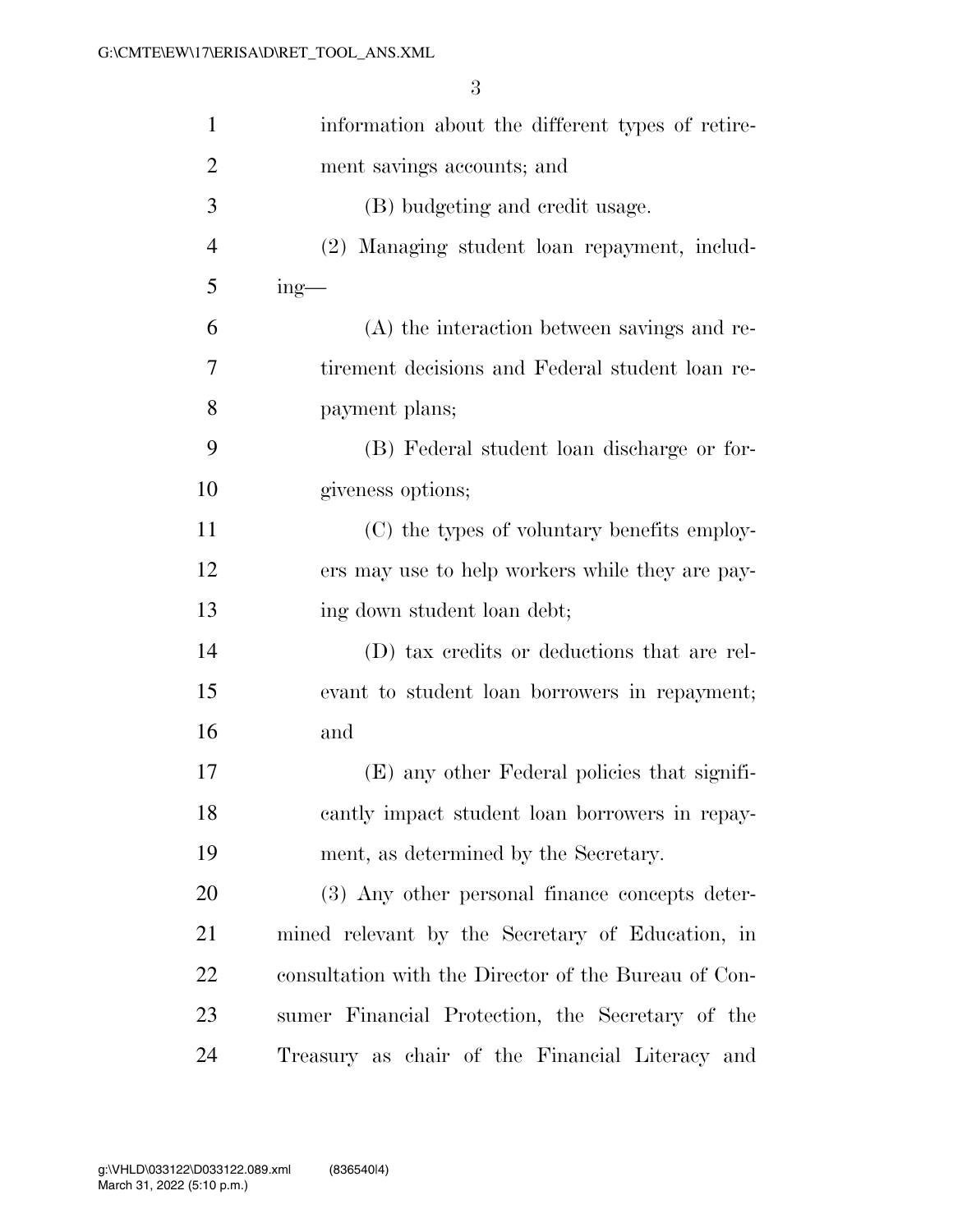Education Commission, and the Commissioner of In-ternal Revenue.

 (c) PROVISION OF CONTENT.—The personal finance content included under subsection (b) may be provided in an interactive format through text or video.

 (d) ANALYTICS.—The Secretary of Education, in con- sultation with the Director of the Bureau of Consumer Financial Protection, the Secretary of the Treasury as chair of the Financial Literacy and Education Commis- sion, and the Commissioner of Internal Revenue, shall re- view not less than once every three years the utilization of the portal, make recommendations to improve the por- tal, and make such findings and recommendations publicly available.

 (e) AUTHORIZATION OF APPROPRIATIONS.—There are authorized to be appropriated such sums as may be necessary to carry out this section.

 **SEC. 4. INCREASING SPOUSAL PROTECTION UNDER DE-FINED CONTRIBUTION PLANS.** 

 (a) AMENDMENTS TO EMPLOYEE RETIREMENT IN-COME SECURITY ACT OF 1974.—

22 (1) IN GENERAL.—Part 2 of subtitle B of title I of the Employee Retirement Income Security Act of 1974 (29 U.S.C. 1051 et seq.) is amended by in-serting after section 205 the following new section: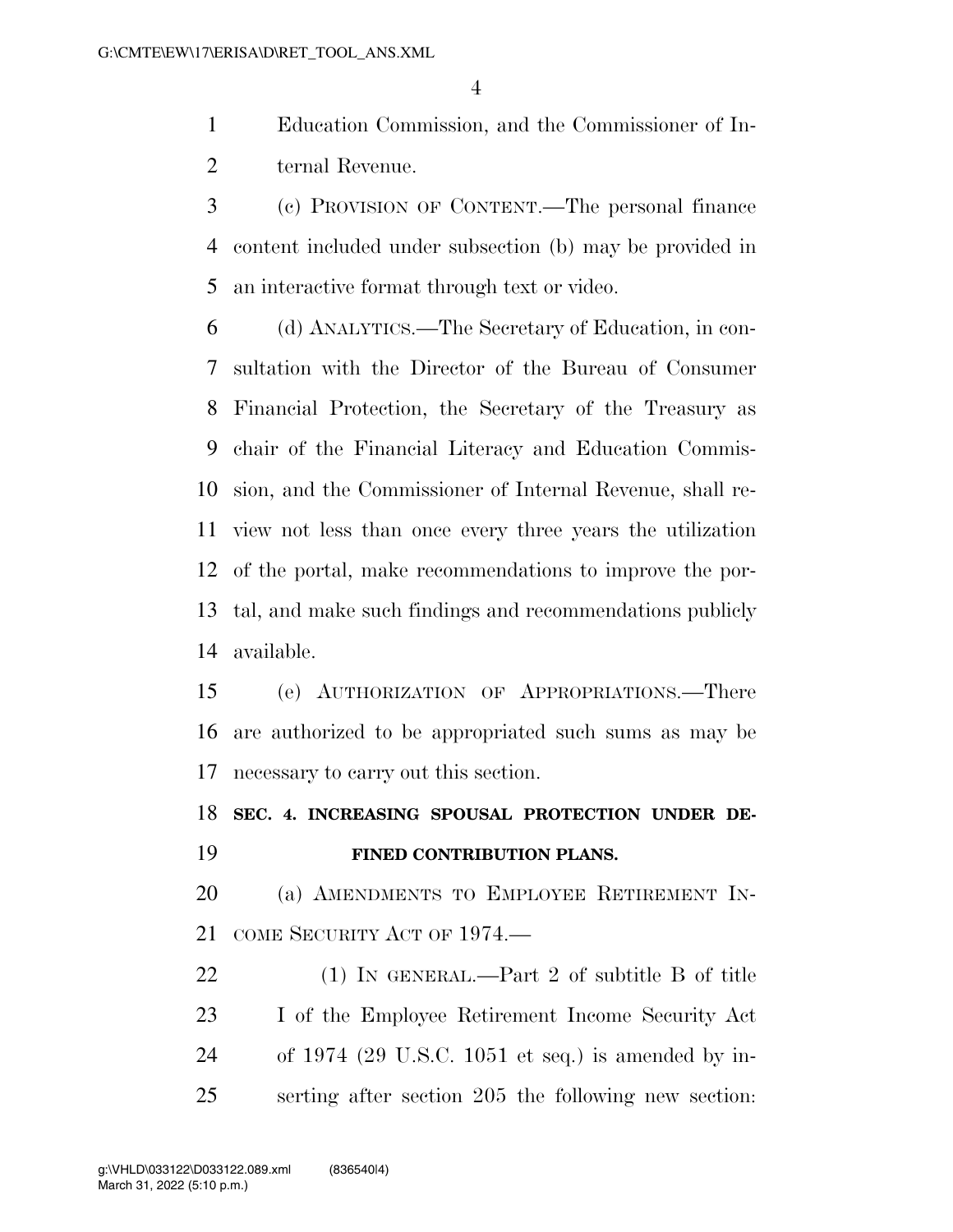# 1 **''SEC. 205A. ADDITIONAL SPOUSAL CONSENT REQUIRE-**2 **MENTS.**

 ''(a) IN GENERAL.—Each individual account plan to which section 205 does not apply (but to which this title otherwise applies) shall provide that, except as provided in subsections (c) and (d), no distribution may be made under the plan unless the spousal consent requirements of subsection (e) are met.

9 ''(b) COORDINATION WITH SECTION 205.—Nothing 10 in this section shall be construed to exempt an individual 11 account plan from the requirements of paragraph  $(1)(B)$ , 12 (1)(C), or (2) of section 205(b) with respect to any partici-13 pant.

14 "(c) EXCEPTIONS FOR CERTAIN DISTRIBUTIONS.— 15 Subsection (a) shall not apply to—

16  $\frac{1}{10}$  any distribution that is —

17  $((A)$  a minimum required distribution de-18 scribed in section 4974(b) of the Internal Rev-19 enue Code of 1986; or

20  $\text{``(B) permitted under section } 203(e)(1)$  to 21 be made without the consent of the participant; 22  $\langle \langle 2 \rangle$  any distribution in the form of a qualified 23 joint and survivor annuity (as defined in section  $24 \qquad 205(d)(1)$ , a qualified optional survivor annuity (as 25 defined in section  $205(d)(2)$ , a qualified preretire-26 ment survivor annuity (as defined in section  $205(e)$ ),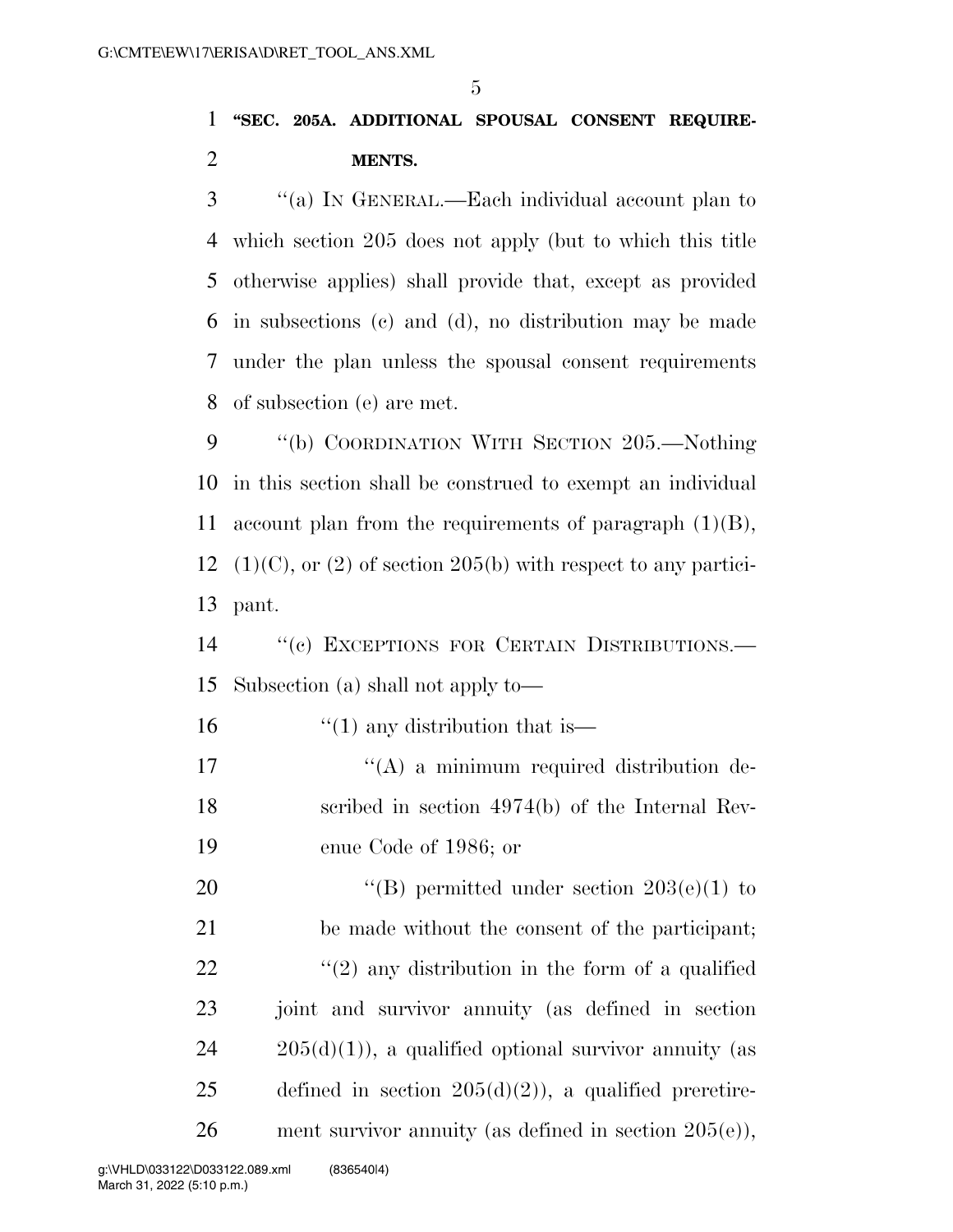or a series of substantially equal periodic payments (not less frequently than annually) made for the joint lives (or life expectancies) of the participant and the participant's spouse; or

 ''(3) in the case of a participant who does not elect a form of benefit described in paragraph (2) under the plan or who is participating in a plan that does not provide such a form of benefit, any dis- tribution of the participant's entire nonforfeitable accrued benefit if 50 percent of such accrued benefit is transferred to an individual retirement plan (as defined in section 7701(a)(37) of the Internal Rev- enue Code of 1986) of the spouse of the participant. A transfer described in paragraph (3) to an individual re- tirement plan shall be treated in the same manner as a transfer under section 408(d)(6) of the Internal Revenue Code of 1986.

 ''(d) EXCEPTIONS FOR CERTAIN ROLLOVER CON-TRIBUTIONS.—

20 "(1) IN GENERAL.—Subsection (a) shall not apply to any distribution that is an eligible rollover 22 distribution (as defined in section  $402(f)(2)(A)$  of the Internal Revenue Code of 1986) made in the form of a direct trustee-to-trustee transfer within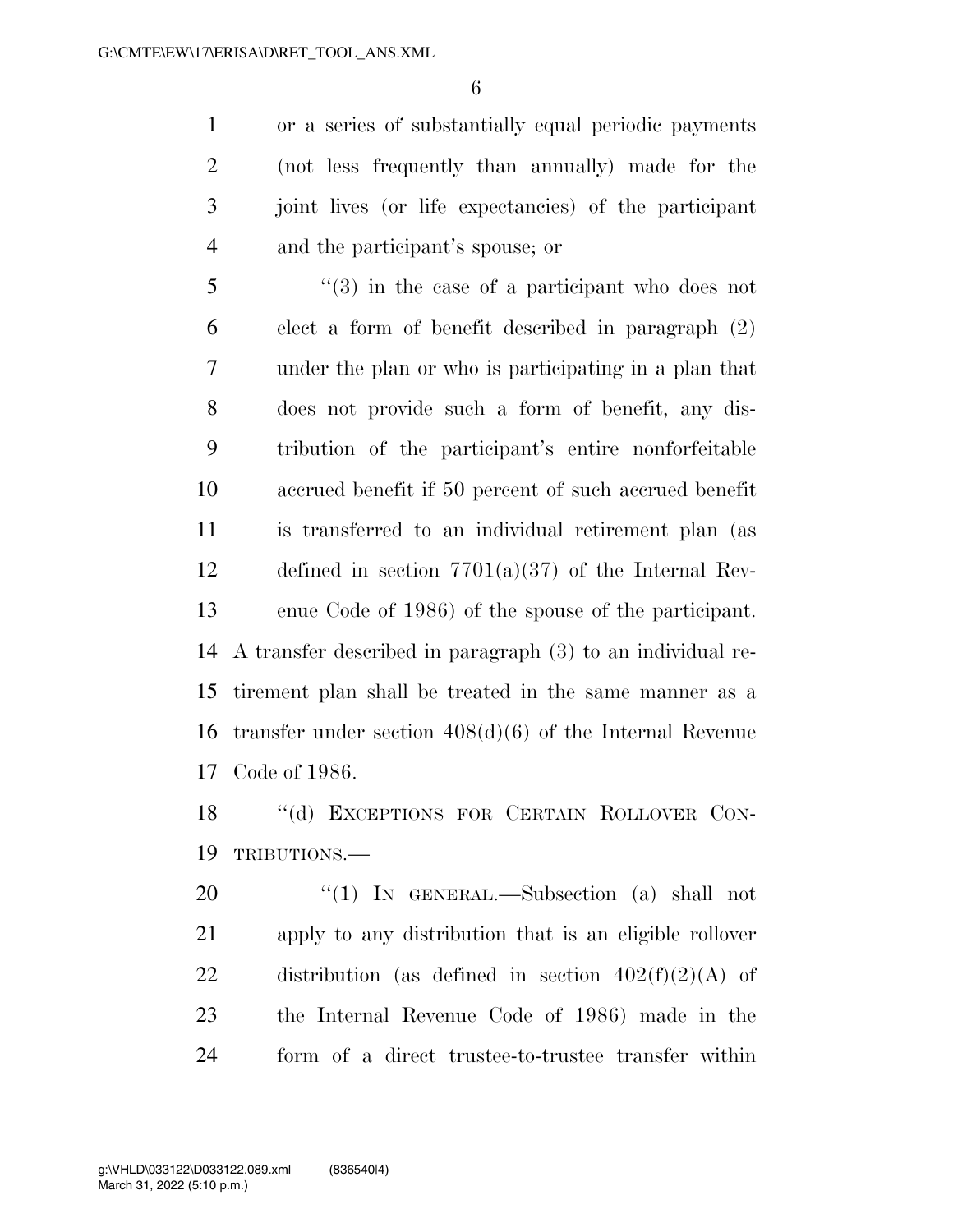| $\mathbf{1}$   | the meaning of section $401(a)(31)$ of the Internal |
|----------------|-----------------------------------------------------|
| $\overline{2}$ | Revenue Code of 1986—                               |
| 3              | "(A) to a plan to which this section or sec-        |
| $\overline{4}$ | tion 205 applies; or                                |
| 5              | $\lq\lq (B)$ to an individual retirement plan (as   |
| 6              | defined in section $7701(a)(37)$ of the Internal    |
| $\overline{7}$ | Revenue Code of 1986) if—                           |
| 8              | "(i) the sole beneficiary of such plan              |
| 9              | is the spouse of the participant, or the            |
| 10             | spousal consent requirements of subsection          |
| 11             | (e) are met with respect to any designation         |
| 12             | of 1 or more other beneficiaries; and               |
| 13             | "(ii) under the terms of the individual             |
| 14             | retirement plan, the beneficiary of such            |
| 15             | plan (whether the spouse or other bene-             |
| 16             | ficiary designated under subparagraph               |
| 17             | $(A)$ ) may not be changed unless—                  |
| 18             | $\lq\lq$ (I) the spousal consent require-           |
| 19             | ments of subsection (e) are met with                |
| 20             | respect to any such change; or                      |
| 21             | $\lq\lq$ (II) the spousal consent under             |
| 22             | clause (i) to the designation of a bene-            |
| 23             | ficiary other than the spouse expressly             |
| 24             | permits<br>such designation<br>be<br>to             |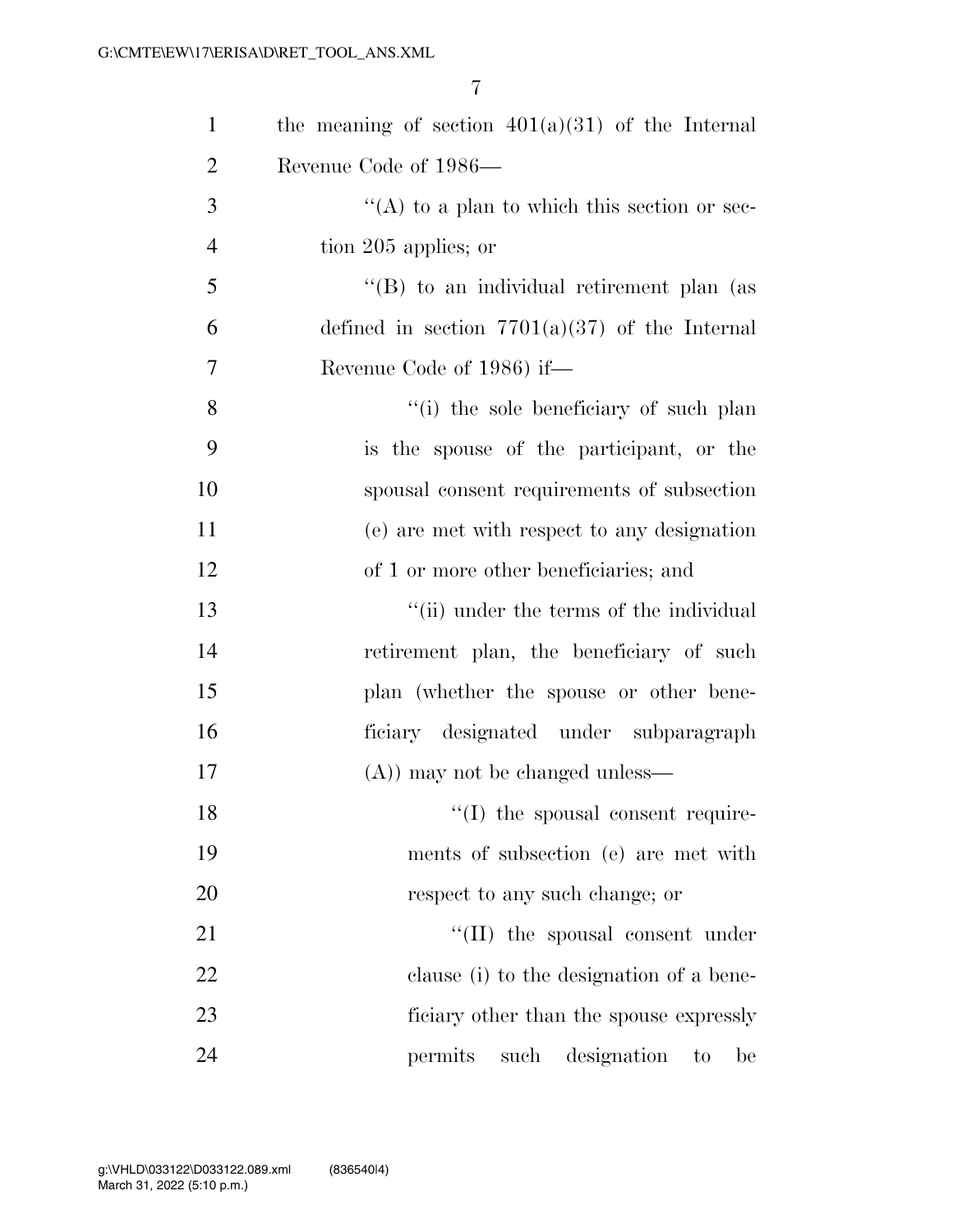| $\mathbf{1}$   | changed without the further consent                      |
|----------------|----------------------------------------------------------|
| $\overline{2}$ | of the spouse.                                           |
| 3              | "(2) REGULATORY AUTHORITY.—The Secretary                 |
| $\overline{4}$ | of the Treasury and the Secretary of Labor may           |
| 5              | jointly issue regulations to implement subparagraphs     |
| 6              | $(A)$ and $(B)$ of paragraph $(1)$ .                     |
| 7              | "(e) SPOUSAL CONSENT REQUIREMENTS.—                      |
| 8              | "(1) IN GENERAL.—For purposes of this sec-               |
| 9              | tion, except as provided in paragraph $(2)$ , the spous- |
| 10             | al consent requirements of this subsection are met       |
| 11             | with respect to any distribution or any designation      |
| 12             | or change of beneficiary if—                             |
| 13             | $\lq\lq$ the plan provides to each participant,          |
| 14             | within a reasonable period of time before such           |
| 15             | distribution or designation or change of bene-           |
| 16             | ficiary is made and consistent with such regula-         |
| 17             | tions as the Secretary of the Treasury may pre-          |
| 18             | scribe, a written explanation of the rights of the       |
| 19             | participant and the participant's spouse under           |
| 20             | this section;                                            |
| 21             | $\lq\lq$ (B) the spouse of the participant consents      |
| 22             | in writing to the distribution or designation or         |
| 23             | change of beneficiary;                                   |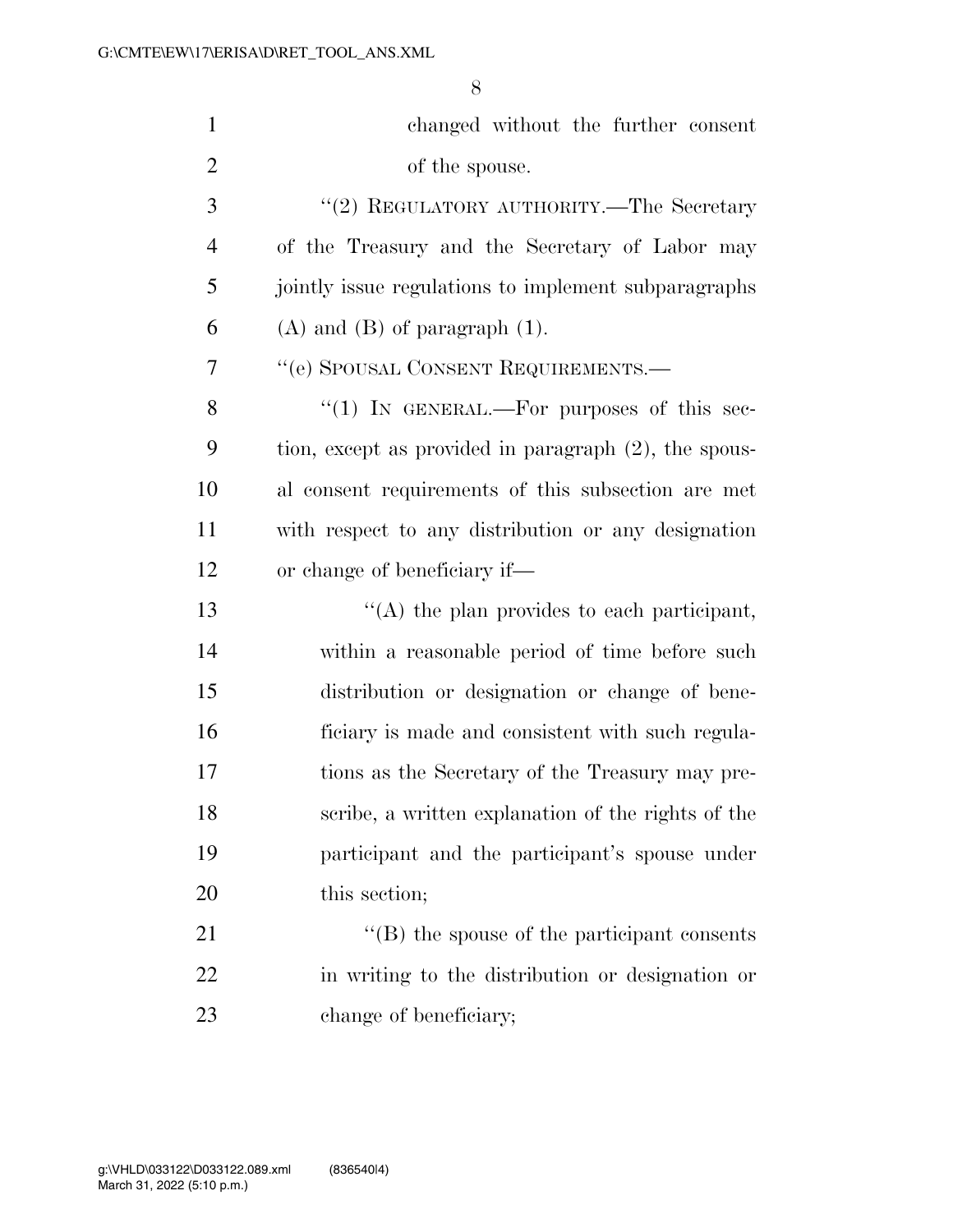| $\mathbf{1}$   | $\lq\lq$ (C) in the case of a distribution, the writ- |
|----------------|-------------------------------------------------------|
| $\overline{2}$ | ten consent under subparagraph (B) is made            |
| 3              | during the consent period; and                        |
| $\overline{4}$ | $\lq\lq$ the written consent under subpara-           |
| 5              | $graph(B)$ —                                          |
| 6              | "(i) acknowledges the effect of such                  |
| $\overline{7}$ | distribution or designation or change of              |
| 8              | beneficiary; and                                      |
| 9              | "(ii) is witnessed by a plan represent-               |
| 10             | ative or a notary public.                             |
| 11             | "(2) EXCEPTIONS.—The requirements of para-            |
| 12             | $graph (1)$ (other than subparagraph $(A)$ thereof)   |
| 13             | shall not apply with respect to any distribution or   |
| 14             | designation or change of beneficiary if a participant |
| 15             | establishes to the satisfaction of the administrator  |
| 16             | $that-$                                               |
| 17             | $\lq\lq$ there is no spouse;                          |
| 18             | "(B) the participant and the participant's            |
| 19             | spouse have not been married for at least 1           |
| 20             | year as of the date of the distribution or des-       |
| 21             | ignation or change of beneficiary; or                 |
| 22             | "(C) such consent cannot be obtained be-              |
| 23             | cause-                                                |
| 24             | $\lq\lq(i)$ the spouse cannot be located after        |
| 25             | taking documented search efforts in ac-               |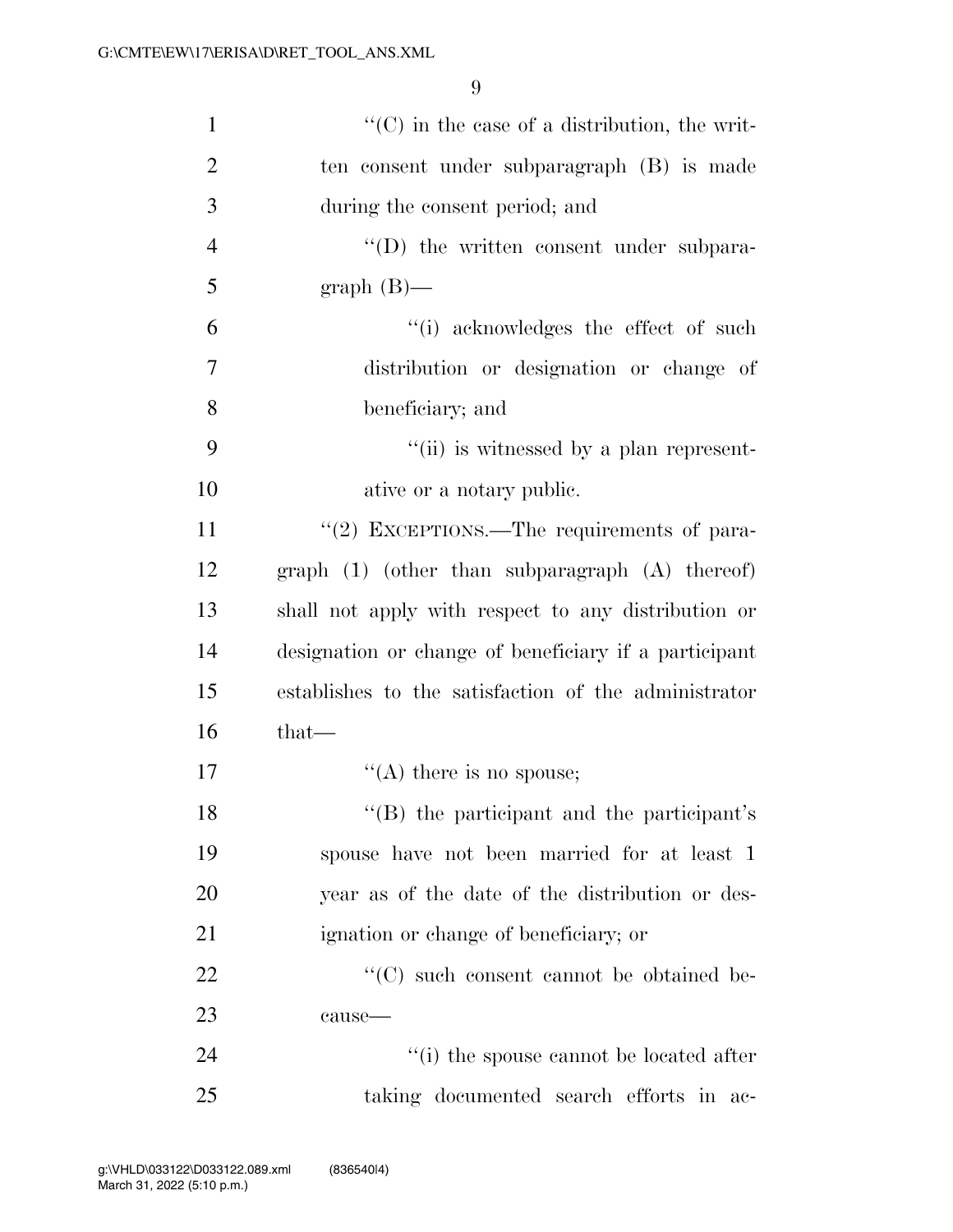| $\mathbf{1}$   | cordance with guidance from the Secretary                 |
|----------------|-----------------------------------------------------------|
| $\overline{2}$ | of Labor;                                                 |
| 3              | "(ii) due to exceptional circumstances,                   |
| $\overline{4}$ | requiring the participant to seek the                     |
| 5              | spouse's consent would be inappropriate;                  |
| 6              | or                                                        |
| 7              | "(iii) of such other circumstances as                     |
| 8              | the Secretary of the Treasury, in consulta-               |
| 9              | tion with the Secretary of Labor, may by                  |
| 10             | regulations prescribe.                                    |
| 11             | The Secretary of Labor may issue regulations to im-       |
| 12             | plement this paragraph.                                   |
| 13             | $``(3)$ CONSENT LIMITED TO<br><b>SPOUSE</b><br><b>AND</b> |
| 14             | EVENT.—Any written consent by a spouse under              |
| 15             | paragraph $(1)$ , or the establishment by a participant   |
| 16             | that an exception under paragraph (2) applies with        |
| 17             | respect to a spouse, shall be effective only with re-     |
| 18             | spect to that spouse and to the distribution or des-      |
| 19             | ignation or change of beneficiary to which it relates.    |
| 20             | "(4) CONSENT PERIOD.—For purposes of this                 |
| 21             | subsection, the term 'consent period' means, with re-     |
| 22             | spect to any distribution—                                |
| 23             | $\lq\lq$ the 90-day period immediately pre-               |
| 24             | eeding the date of such distribution; or                  |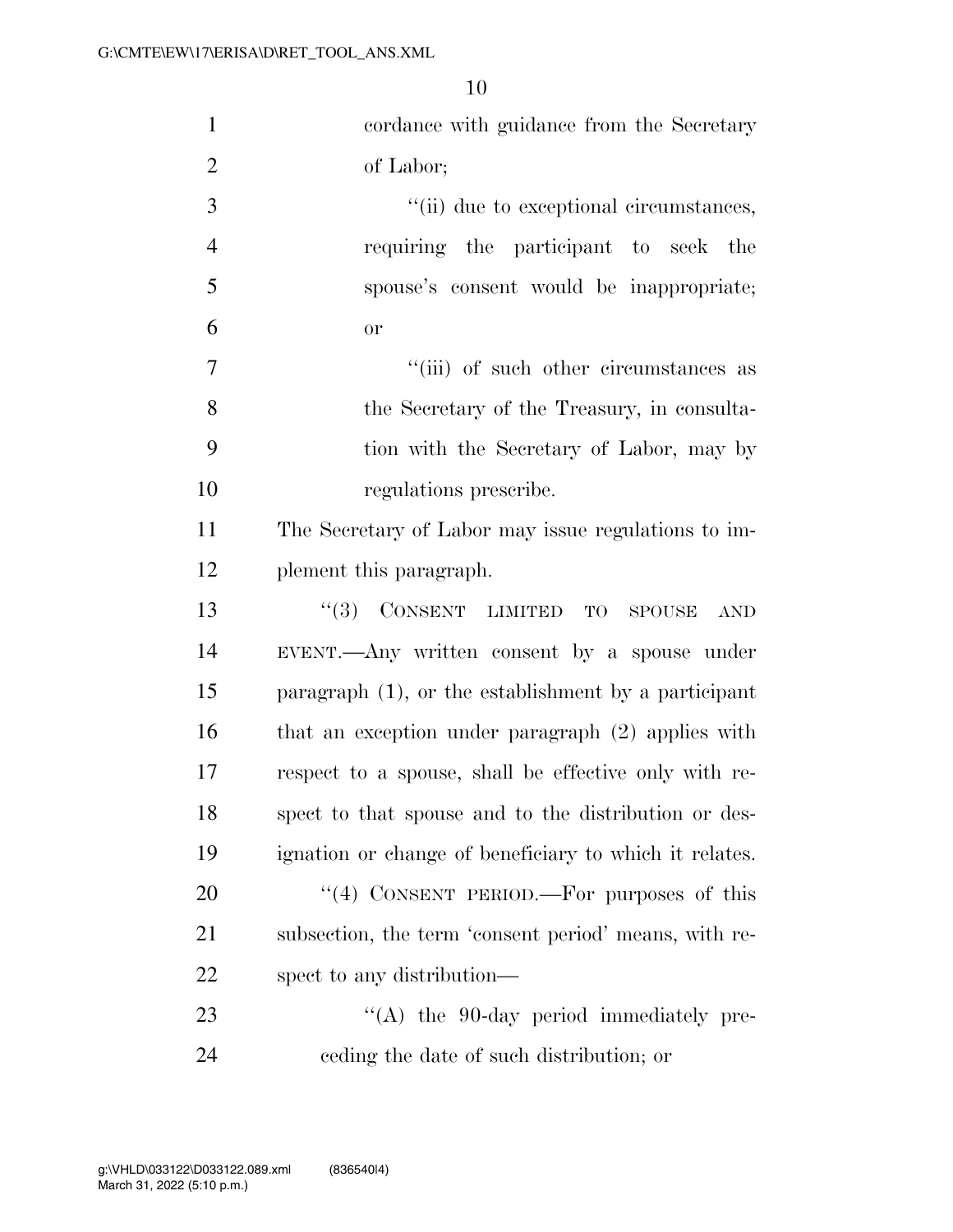''(B) such other period as the Secretary of 2 the Treasury may provide.

 ''(f) DISCHARGE OF PLAN FROM LIABILITY.—Rules 4 similar to the rules of section  $205(c)(6)$  shall apply for purposes of this section.''.

 (2) CLERICAL AMENDMENT.—The table of sec- tions of part 2 of subtitle B of title I of the Em- ployee Retirement Income Security Act of 1974 is amended by inserting after the item relating to sec-10 tion 205 the following new item:

''Sec. 205A. Additional spousal consent requirements.''.

11 (3) PARALLEL AMENDMENT TO SECTION 205.— Section 205(c)(2)(B) of the Employee Retirement Income Security Act of 1974 (29 U.S.C.  $14 \qquad 1055(c)(2)(B)$  is amended by inserting ", because due to exceptional circumstances, requiring the par- ticipant to seek the spouse's consent would be inap-propriate'' after ''located''.

 (b) CONFORMING AMENDMENT TO INTERNAL REV- ENUE CODE OF 1986.—Section 401(a) of the Internal Revenue Code of 1986 is amended by inserting after para-graph (17) the following new paragraph:

22 "(18) ADDITIONAL SPOUSAL CONSENT RE-QUIREMENTS.—

24 "(A) In GENERAL.—To the extent para-graph (11) does not apply to a defined con-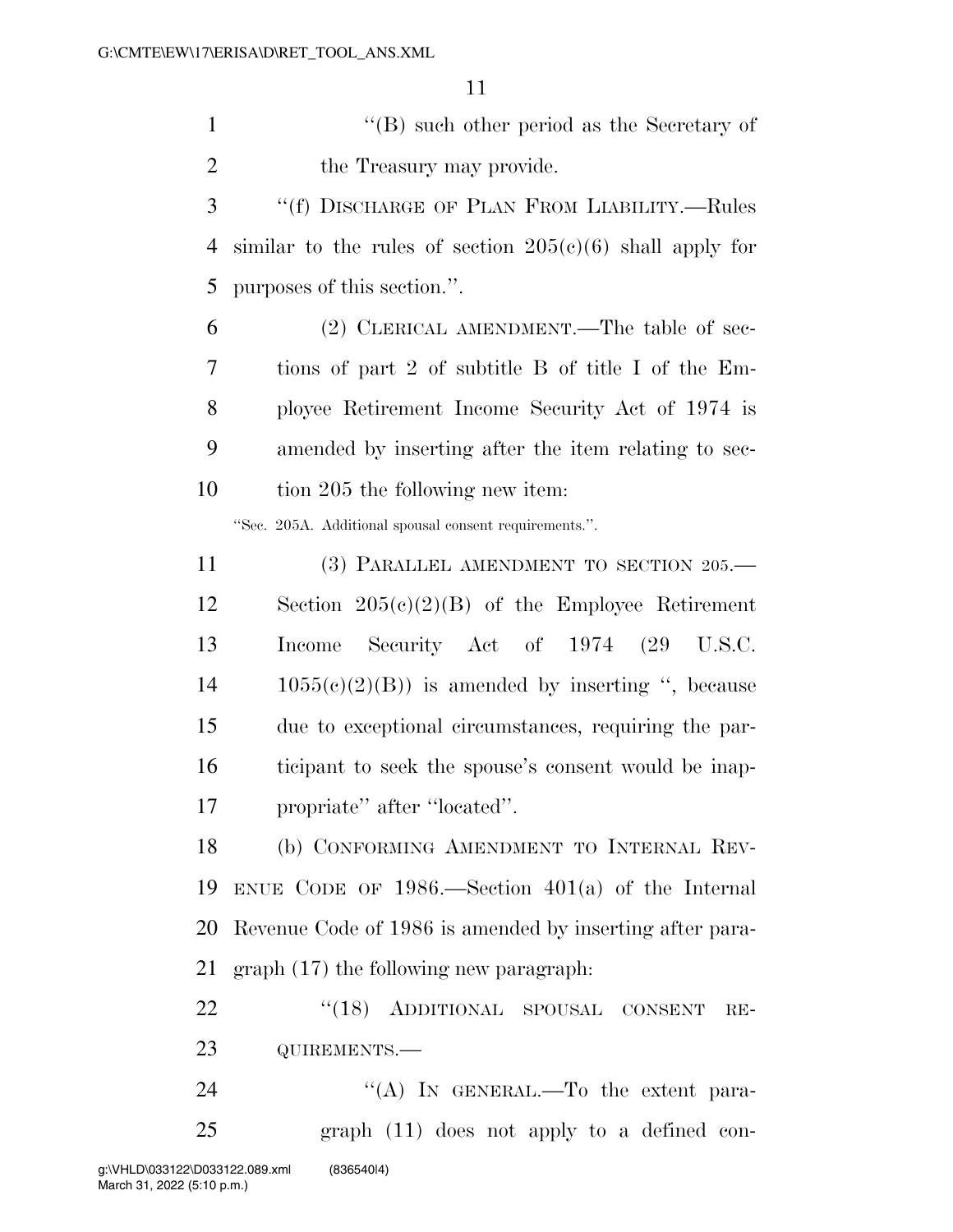| $\mathbf{1}$   | tribution plan to which title I of the Employee        |
|----------------|--------------------------------------------------------|
| $\overline{2}$ | Retirement Income Security Act of 1974 ap-             |
| 3              | plies, except as provided in subparagraphs $(C)$       |
| $\overline{4}$ | and (D), a trust forming part of such plan shall       |
| 5              | not constitute a qualified trust under this sec-       |
| 6              | tion unless no distribution may be made under          |
| 7              | the plan unless the spousal consent require-           |
| 8              | ments of subparagraph $(E)$ are met.                   |
| 9              | COORDINATION WITH PARAGRAPH<br>$\lq\lq (B)$            |
| 10             | $(11)$ .—Nothing in this paragraph shall be con-       |
| 11             | strued to exempt a defined contribution plan           |
| 12             | from the requirements of subparagraph $(B)(ii)$ ,      |
| 13             | $(B)(iii)$ , or $(C)$ of paragraph $(11)$ with respect |
| 14             | to any participant.                                    |
| 15             | "(C) EXCEPTIONS FOR CERTAIN DISTRIBU-                  |
| 16             | $TIONS$ . Subparagraph $(A)$ shall not apply to $-$    |
| 17             | "(i) any distribution that is—                         |
| 18             | $\lq(1)$ a minimum required dis-                       |
| 19             | tribution described in section $4974(b)$ ,             |
| 20             | <b>or</b>                                              |
| 21             | $\lq\lq$ (II) permitted under section                  |
| 22             | $411(a)(11)$ to be made without the                    |
| 23             | consent of the participant,                            |
| 24             | "(ii) any distribution in the form of a                |
| 25             | qualified joint and survivor annuity (as de-           |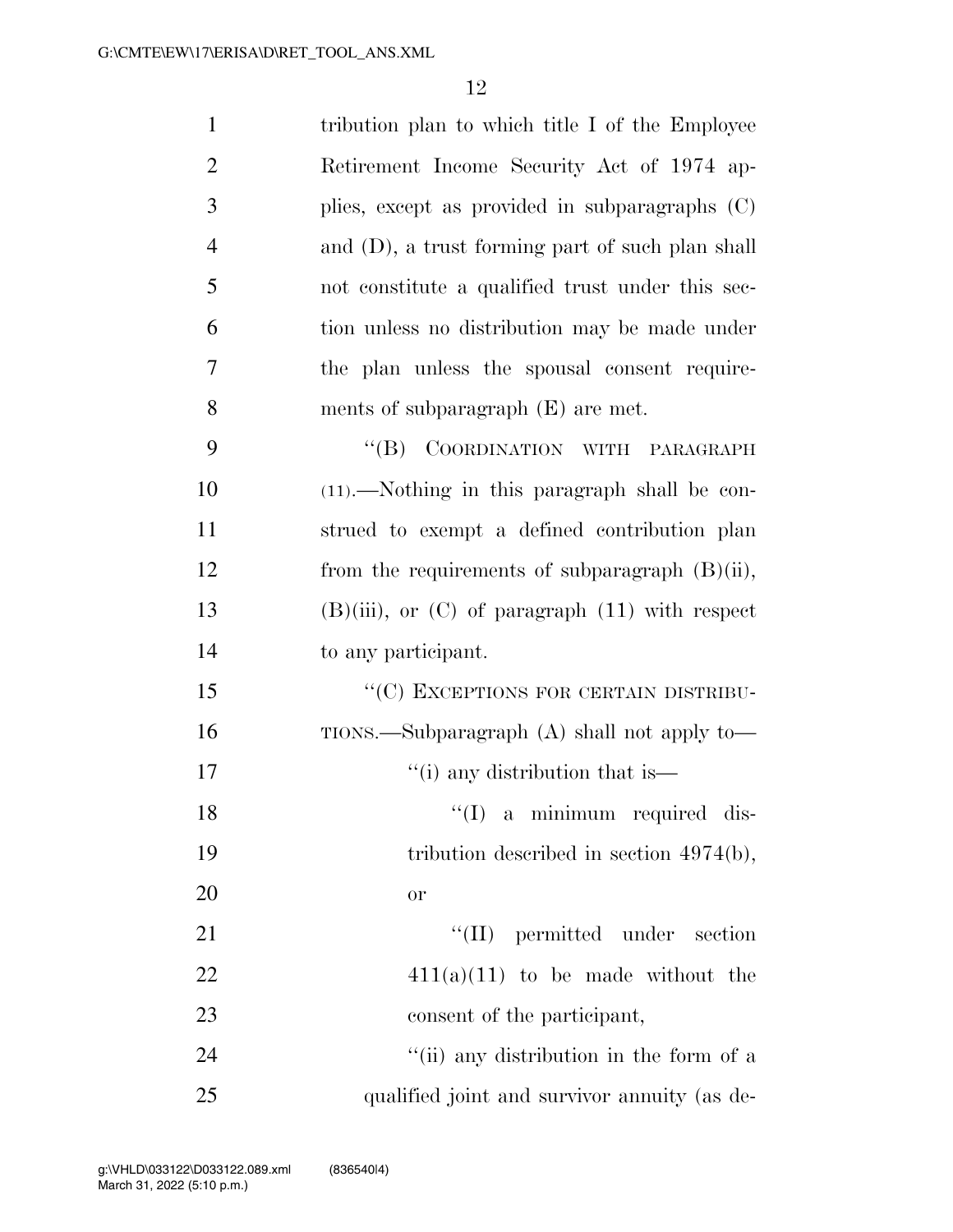| $\mathbf{1}$   | fined in section $417(b)$ , a qualified op-      |
|----------------|--------------------------------------------------|
| $\overline{2}$ | tional survivor annuity (as defined in sec-      |
| 3              | tion $417(g)$ , a qualified preretirement sur-   |
| $\overline{4}$ | vivor annuity (as defined in section             |
| 5              | $417(e)$ , or a series of substantially equal    |
| 6              | periodic payments (not less frequently than      |
| 7              | annually) made for the joint lives (or life      |
| 8              | expectancies) of the participant and the         |
| 9              | participant's spouse, or                         |
| 10             | "(iii) in the case of a participant who          |
| 11             | does not elect a form of benefit described       |
| 12             | in clause (ii) under the plan or who is par-     |
| 13             | ticipating in a plan that does not provide       |
| 14             | such a form of benefit, any distribution of      |
| 15             | the participant's entire nonforfeitable ac-      |
| 16             | erued benefit if 50 percent of such accrued      |
| 17             | benefit is directly transferred to an indi-      |
| 18             | vidual retirement plan of the spouse of the      |
| 19             | participant.                                     |
| 20             | A transfer described in clause (iii) to an indi- |
| 21             | vidual retirement plan shall be treated in the   |
| 22             | as a transfer under section<br>same<br>manner    |
| 23             | $408(d)(6)$ and shall be deemed not to violate   |
| 24             | paragraph $(2)$ or $(13)$ .                      |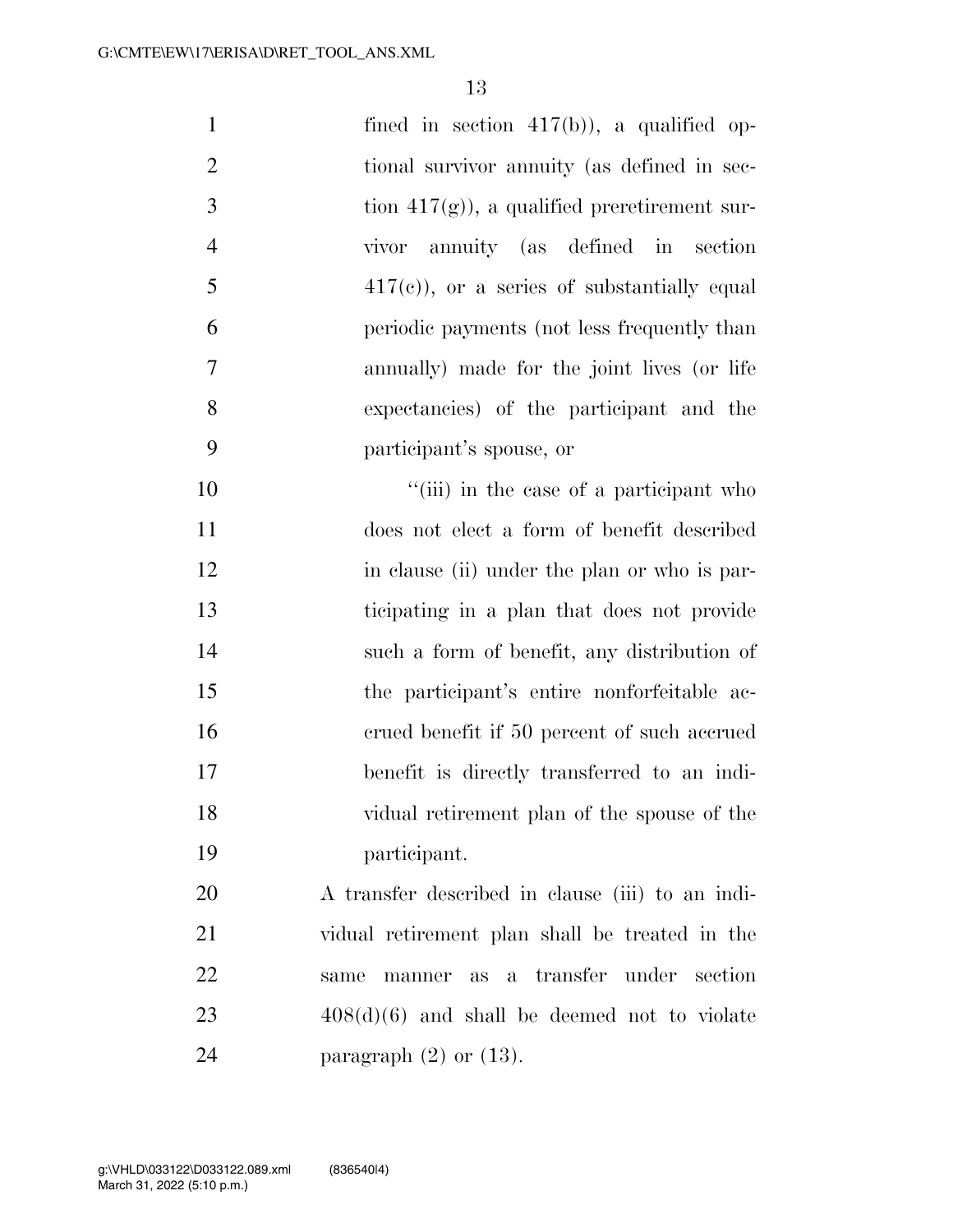| $\mathbf{1}$   | "(D) EXCEPTIONS FOR CERTAIN ROLL-             |
|----------------|-----------------------------------------------|
| $\overline{2}$ | OVER CONTRIBUTIONS.-                          |
| 3              | "(i) IN GENERAL.—Subparagraph $(A)$           |
| $\overline{4}$ | shall not apply to any distribution, involv-  |
| 5              | ing a participant who has a spouse, that is   |
| 6              | an eligible rollover distribution (as defined |
| 7              | in section $402(f)(2)(A)$ made in the form    |
| 8              | of a direct trustee-to-trustee transfer with- |
| 9              | in the meaning of paragraph $(31)$ —          |
| 10             | $\lq (I)$ to a plan to which this para-       |
| 11             | graph or paragraph $(11)$ applies; or         |
| 12             | "(II) to an individual retirement             |
| 13             | plan if—                                      |
| 14             | "(aa) the sole beneficiary of                 |
| 15             | such plan is the spouse of the                |
| 16             | participant, or the spousal con-              |
| 17             | sent requirements of subpara-                 |
| 18             | graph (E) are met with respect                |
| 19             | to any designation of 1 or more               |
| 20             | other beneficiaries; and                      |
| 21             | "(bb) under the terms of the                  |
| 22             | individual retirement plan, the               |
| 23             | beneficiary of such plan (whether             |
| 24             | the spouse or other beneficiary               |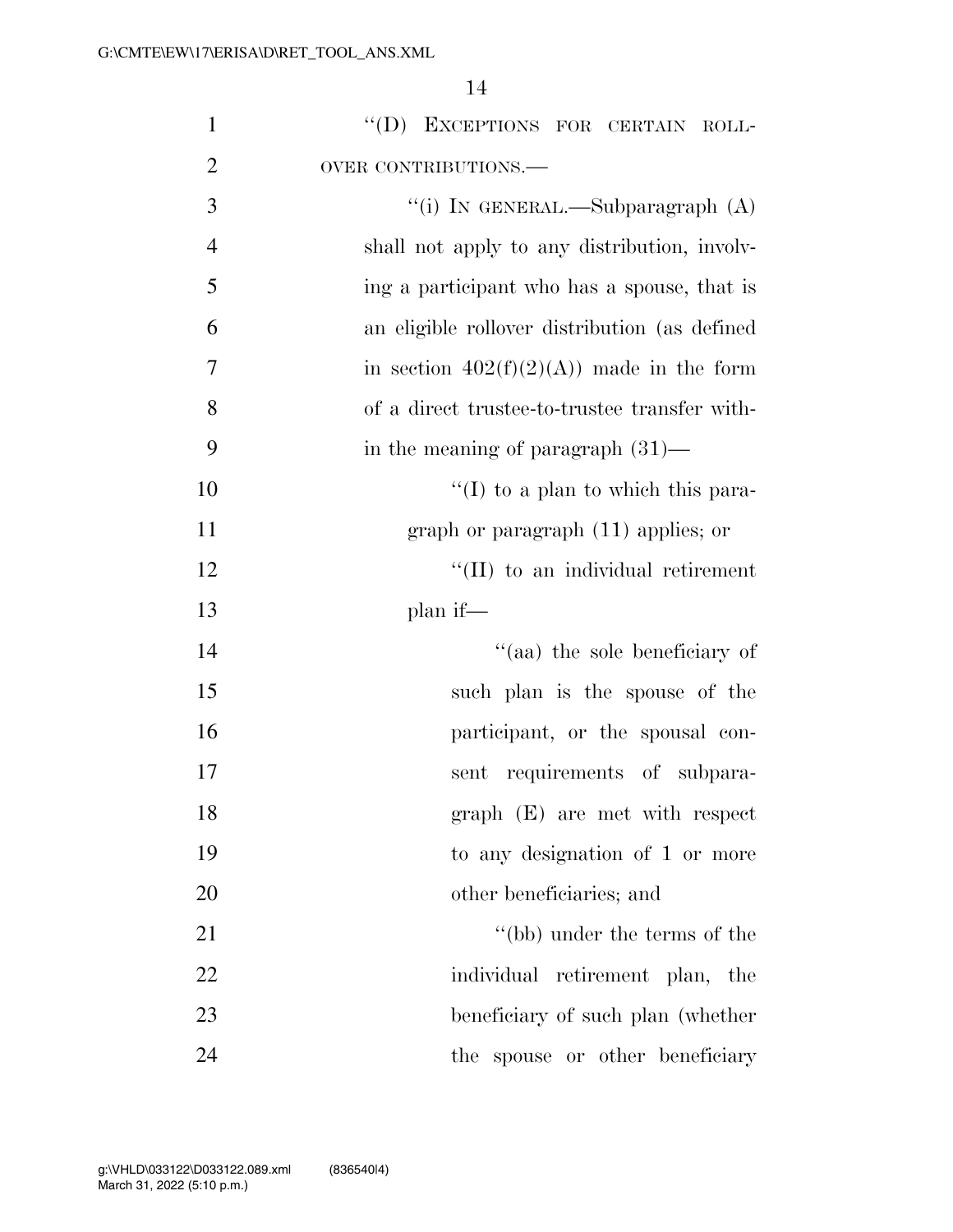| $\mathbf{1}$   | designated under clause (i) may               |
|----------------|-----------------------------------------------|
| $\overline{2}$ | not be changed unless—                        |
| 3              | "( $AA$ ) the spousal con-                    |
| $\overline{4}$ | sent requirements of sub-                     |
| 5              | paragraph $(E)$ are met with                  |
| 6              | respect to any such change,                   |
| $\overline{7}$ | or                                            |
| 8              | $\lq\lq$ (BB) the spousal con-                |
| 9              | sent under subclause (I) to                   |
| 10             | the designation of a bene-                    |
| 11             | ficiary other than the spouse                 |
| 12             | expressly permits such des-                   |
| 13             | ignation to be changed with-                  |
| 14             | out the further consent of                    |
| 15             | the spouse.                                   |
| 16             | "(ii) REGULATORY AUTHORITY.—The               |
| 17             | Secretary of the Treasury, in consultation    |
| 18             | with the Secretary of Labor, may issue        |
| 19             | regulations to implement subparagraphs        |
| 20             | subclauses $(I)$ and $(II)$ or clause $(i)$ . |
| 21             | "(E) SPOUSAL CONSENT REQUIRE-                 |
| 22             | MENTS.-                                       |
| 23             | "(i) IN GENERAL.—For purposes of              |
| 24             | this paragraph, except as provided in         |
| 25             | clause (ii), the spousal consent require-     |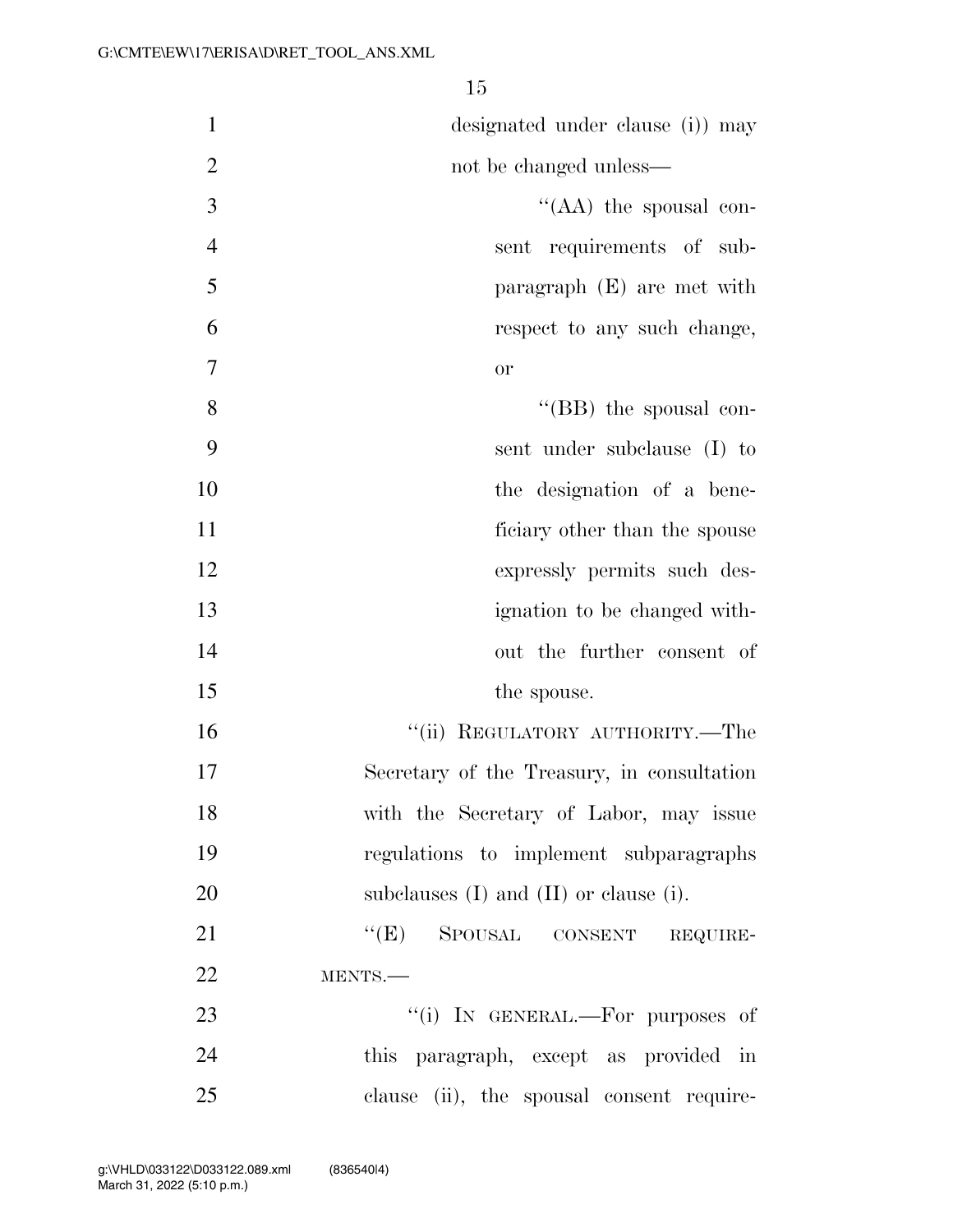| $\mathbf{1}$   | ments of this subparagraph are met with     |
|----------------|---------------------------------------------|
| $\overline{2}$ | respect to any distribution or any designa- |
| 3              | tion or change of beneficiary if—           |
| $\overline{4}$ | "(I) the plan provides to each              |
| 5              | participant, within a reasonable period     |
| 6              | of time before such distribution or         |
| $\tau$         | designation or change of beneficiary is     |
| 8              | made and consistent with such regula-       |
| 9              | tions as the Secretary may prescribe,       |
| 10             | a written explanation of the rights of      |
| 11             | the participant and the participant's       |
| 12             | spouse under this paragraph,                |
| 13             | $\lq\lq$ (II) the spouse of the partici-    |
| 14             | pant consents in writing to the dis-        |
| 15             | tribution or designation or change of       |
| 16             | beneficiary,                                |
| 17             | "(III) in the case of a distribu-           |
| 18             | tion, the written consent under sub-        |
| 19             | clause $(II)$ is made during the consent    |
| 20             | period, and                                 |
| 21             | $``(IV)$ the written consent under          |
| 22             | subclause (ii)—                             |
| 23             | "(aa) acknowledges the ef-                  |
| 24             | fect of such distribution or des-           |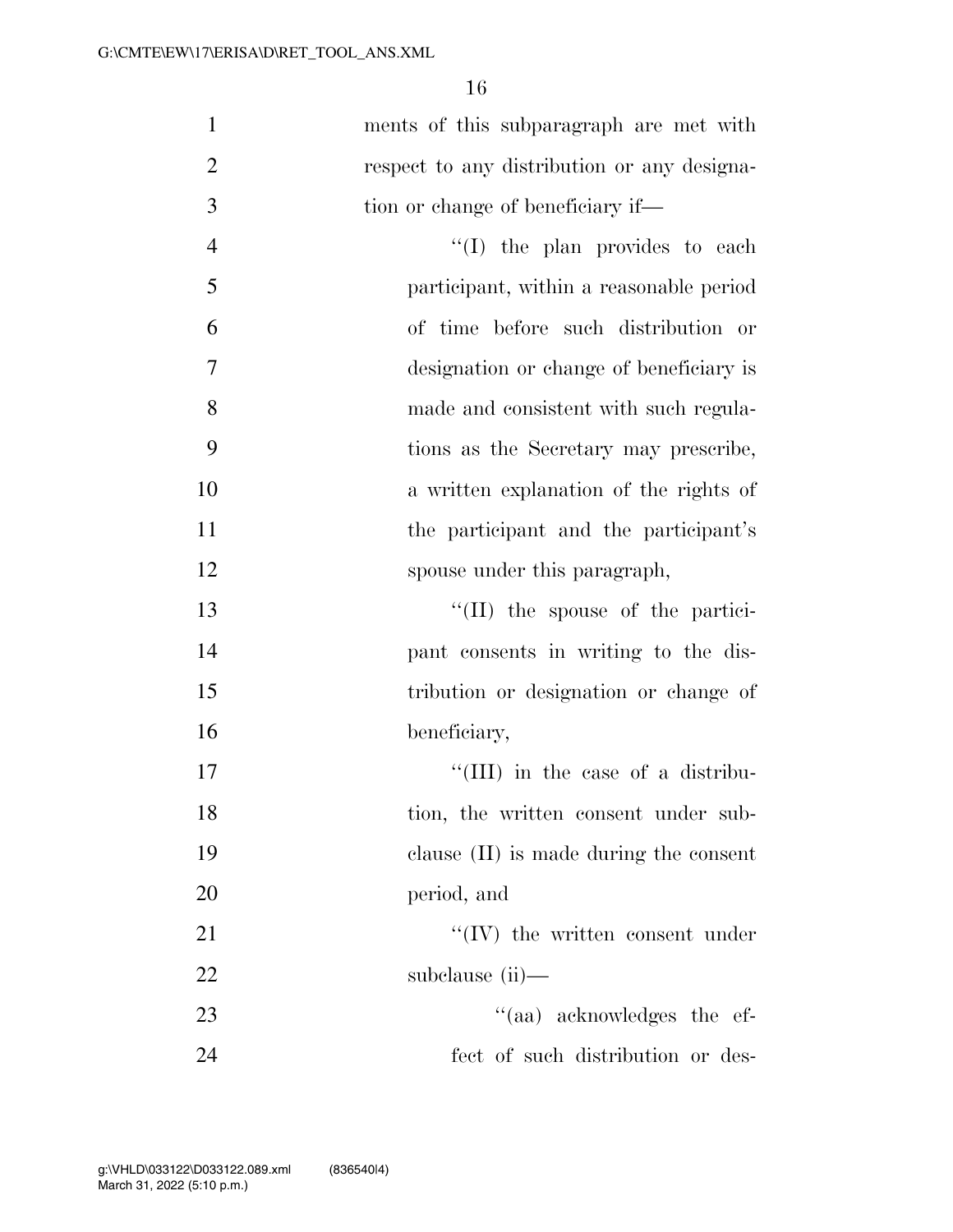| $\mathbf{1}$   | ignation or change of beneficiary,           |
|----------------|----------------------------------------------|
| $\overline{2}$ | and                                          |
| 3              | "(bb) is witnessed by a plan                 |
| $\overline{4}$ | representative or a notary public.           |
| 5              | "(ii) EXCEPTIONS UNDER SECTION               |
| 6              | $417(A)(2)(B)$ TO APPLY.—The requirements    |
| 7              | of clause (i) (other than subclause (I)      |
| 8              | thereof) shall not apply with respect to any |
| 9              | distribution or designation or change of     |
| 10             | beneficiary if a participant establishes to  |
| 11             | the satisfaction of the administrator that—  |
| 12             | $\lq\lq$ (I) there is no spouse,             |
| 13             | "(II) the participant and the par-           |
| 14             | ticipant's spouse have not been mar-         |
| 15             | ried for at least 1 year as of the date      |
| 16             | of the distribution or designation or        |
| 17             | change of beneficiary, or                    |
| 18             | "(III) such consent cannot be ob-            |
| 19             | tained because-                              |
| 20             | $\cdot$ (aa) the spouse cannot be            |
| 21             | located after taking documented              |
| 22             | search efforts in accordance with            |
| 23             | guidance from the Secretary of               |
| 24             | Labor;                                       |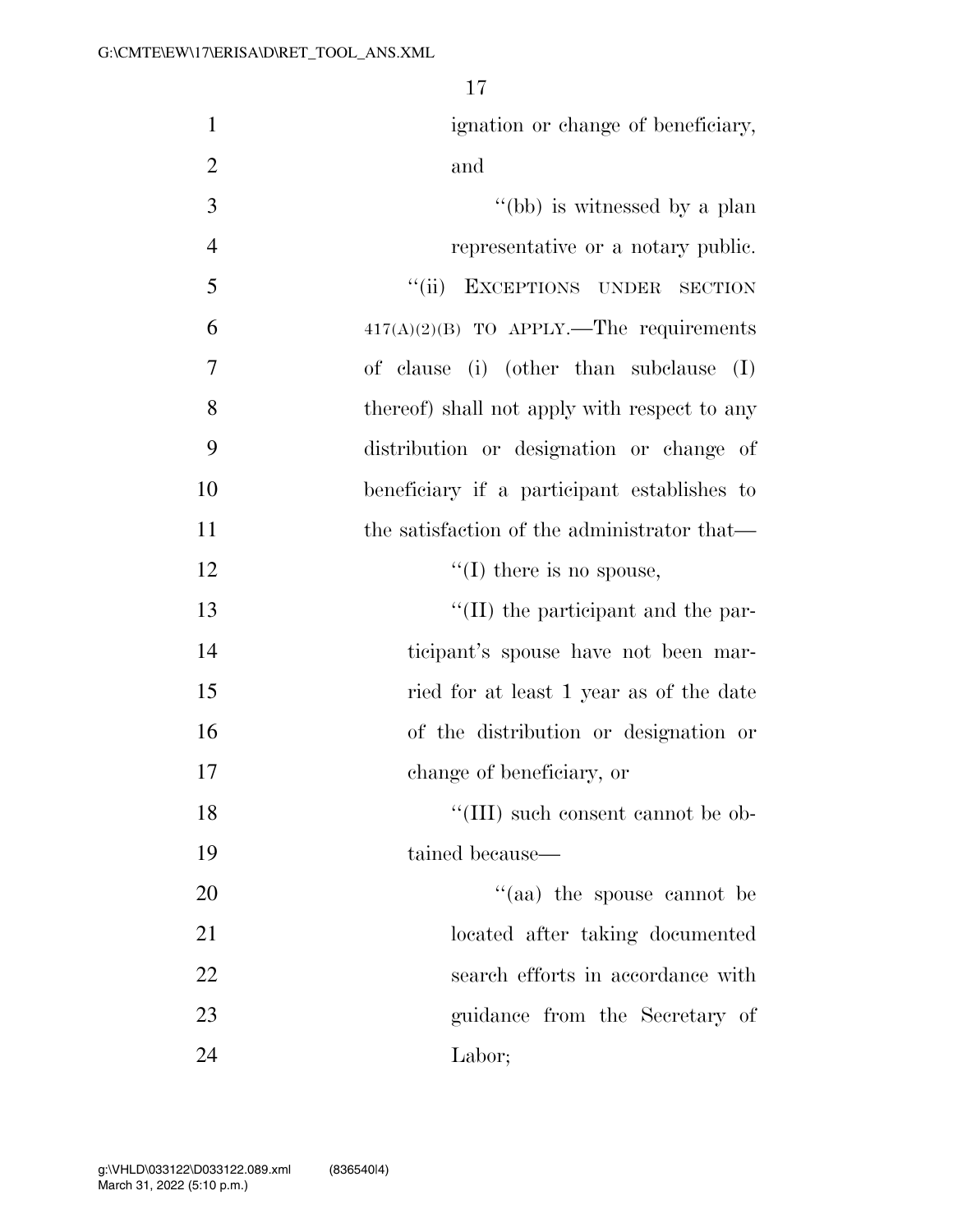| $\mathbf{1}$   | "(bb) due to exceptional cir-                |
|----------------|----------------------------------------------|
| $\overline{2}$ | cumstances, requiring the partici-           |
| 3              | pant to seek the spouse's consent            |
| $\overline{4}$ | would be inappropriate; or                   |
| 5              | "(ce) of such other cir-                     |
| 6              | cumstances as the Secretary, in              |
| $\tau$         | consultation with the Secretary              |
| 8              | of Labor, may by regulations pre-            |
| 9              | scribe.                                      |
| 10             | The Secretary, in consultation with the      |
| 11             | Secretary of Labor, may issue regulations    |
| 12             | to implement this clause.                    |
| 13             | "(iii) CONSENT LIMITED TO SPOUSE             |
| 14             | AND EVENT.—Any written consent by a          |
| 15             | spouse under clause (i), or the establish-   |
| 16             | ment by a participant that an exception      |
| 17             | under clause (ii) applies with respect to a  |
| 18             | spouse, shall be effective only with respect |
| 19             | to that spouse and to the distribution or    |
| 20             | designation or change of beneficiary to      |
| 21             | which it relates.                            |
| 22             | "(iv) CONSENT PERIOD.—For pur-               |
| 23             | poses of this subparagraph, the term 'con-   |
| 24             | sent period' means, with respect to any      |
| 25             | distribution-                                |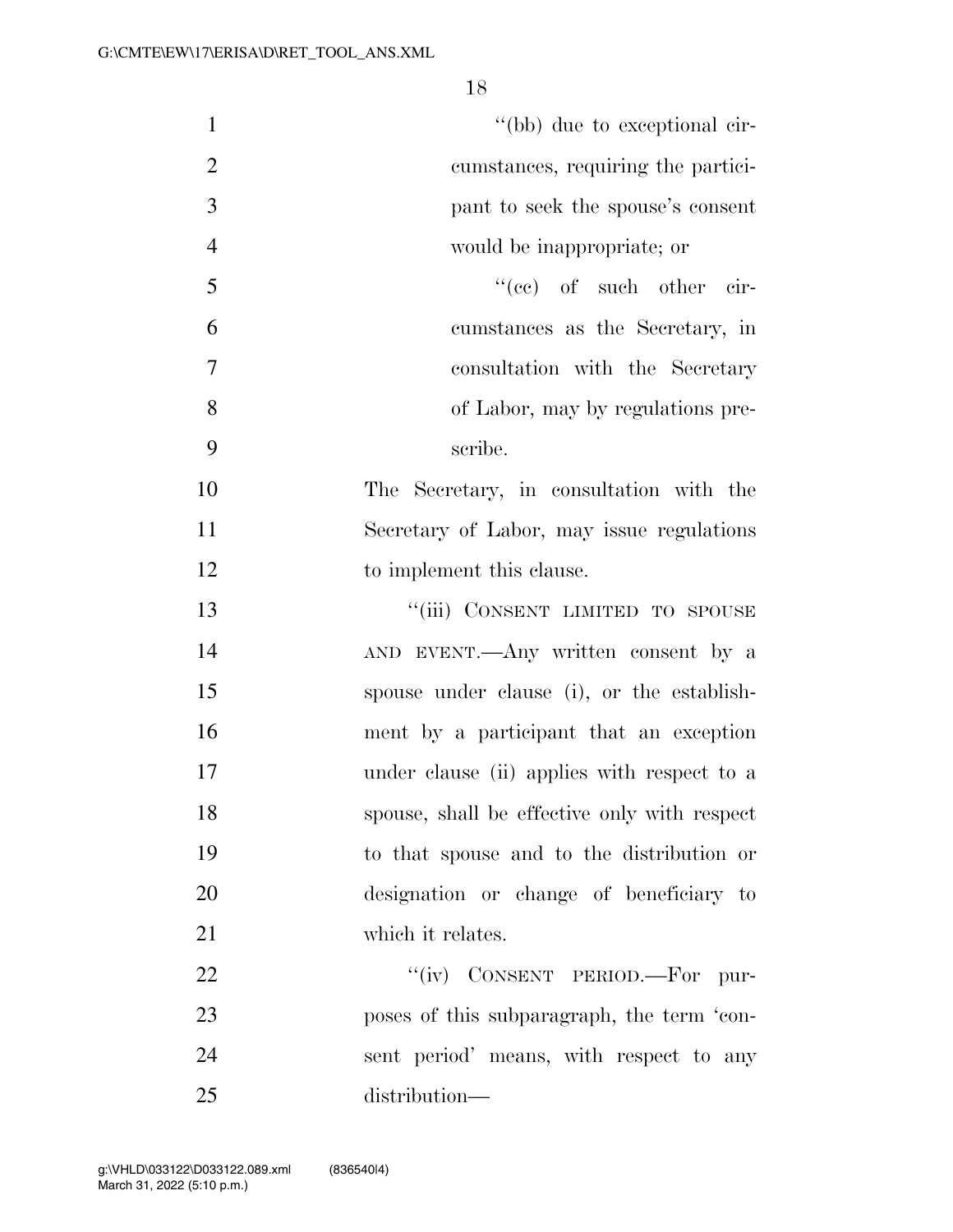| $\mathbf{1}$   | $\lq\lq$ (I) the 90-day period imme-                 |
|----------------|------------------------------------------------------|
| $\overline{2}$ | diately preceding the date of such dis-              |
| 3              | tribution, or                                        |
| $\overline{4}$ | $\lq\lq$ (II) such other period as the               |
| 5              | Secretary may provide.".                             |
| 6              | SEC. 5. AUTOMATIC REENROLLMENT.                      |
| 7              | (a) ELIGIBLE AUTOMATIC CONTRIBUTION ARRANGE-         |
| 8              | MENTS.-                                              |
| 9              | (1) AMENDMENT TO THE EMPLOYEE RETIRE-                |
| 10             | SECURITY ACT OF 1974.—Section<br>MENT INCOME         |
| 11             | $514(e)(2)$ of the Employee Retirement Income Secu-  |
| 12             | rity Act of 1974 (29 U.S.C. 1144(e)(2)) is amend-    |
| 13             | $ed$ —                                               |
| 14             | $(A)$ by redesignating subparagraphs $(A)$           |
| 15             | through (C) as clauses (i) through (iii), respec-    |
| 16             | tively, and moving the margins of such clauses       |
| 17             | 2 ems to the right,                                  |
| 18             | (B) by striking $(2)$ For purposes of" and           |
| 19             | inserting " $(2)(A)$ For purposes of", and           |
| 20             | (C) by adding at the end the following:              |
| 21             | $\lq\lq (B)$ In the case of an automatic contribu-   |
| 22             | tion arrangement taking effect after December        |
| 23             | 31, 2024, the requirements of subparagraph           |
| 24             | $(A)(ii)$ shall be treated as met only if, under the |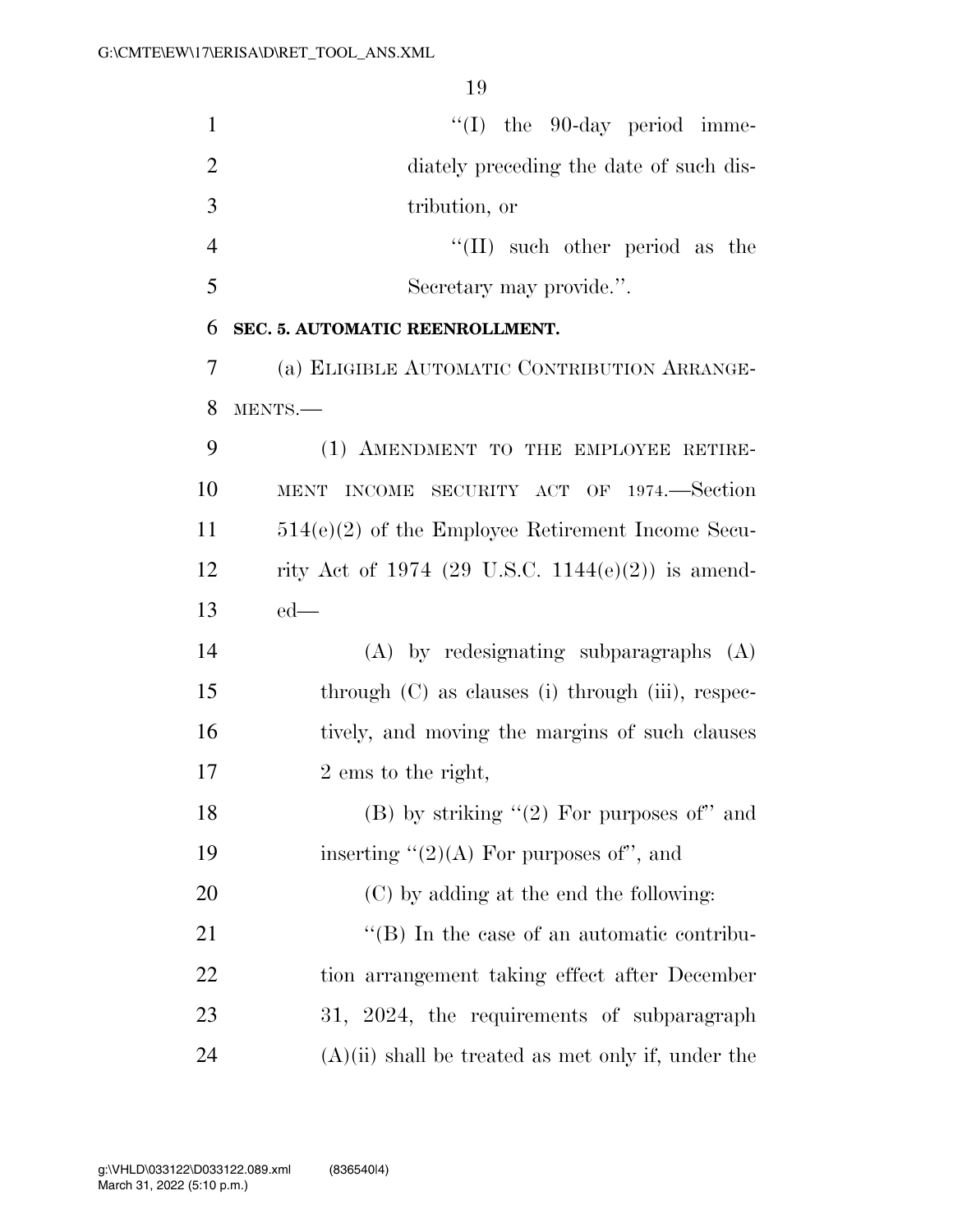arrangement, at least every 3 years each em-ployee—

 ''(i) who is eligible to participate in the arrangement, and

 ''(ii) who, at the time of the deter- mination, has in effect an affirmative elec- tion pursuant to subparagraph (A)(ii) not to have contributions described in such subparagraph made,

 is treated as having made the election at the uniform percentage of compensation described in subparagraph (A)(ii) unless the employee makes a new election under such subparagraph. Such determination may be made at one time for all employees described in the preceding sentence for a plan year, regardless of indi-vidual employee dates of enrollment.''.

18 (2) AMENDMENT TO THE INTERNAL REVENUE 19 CODE OF 1986.—Section  $414(w)(3)$  of the Internal Revenue Code of 1986 is amended—

 (A) by redesignating subparagraphs (A) 22 through (C) as clauses (i) through (iii), respec-23 tively, and moving the margins of such clauses 24 2 ems to the right;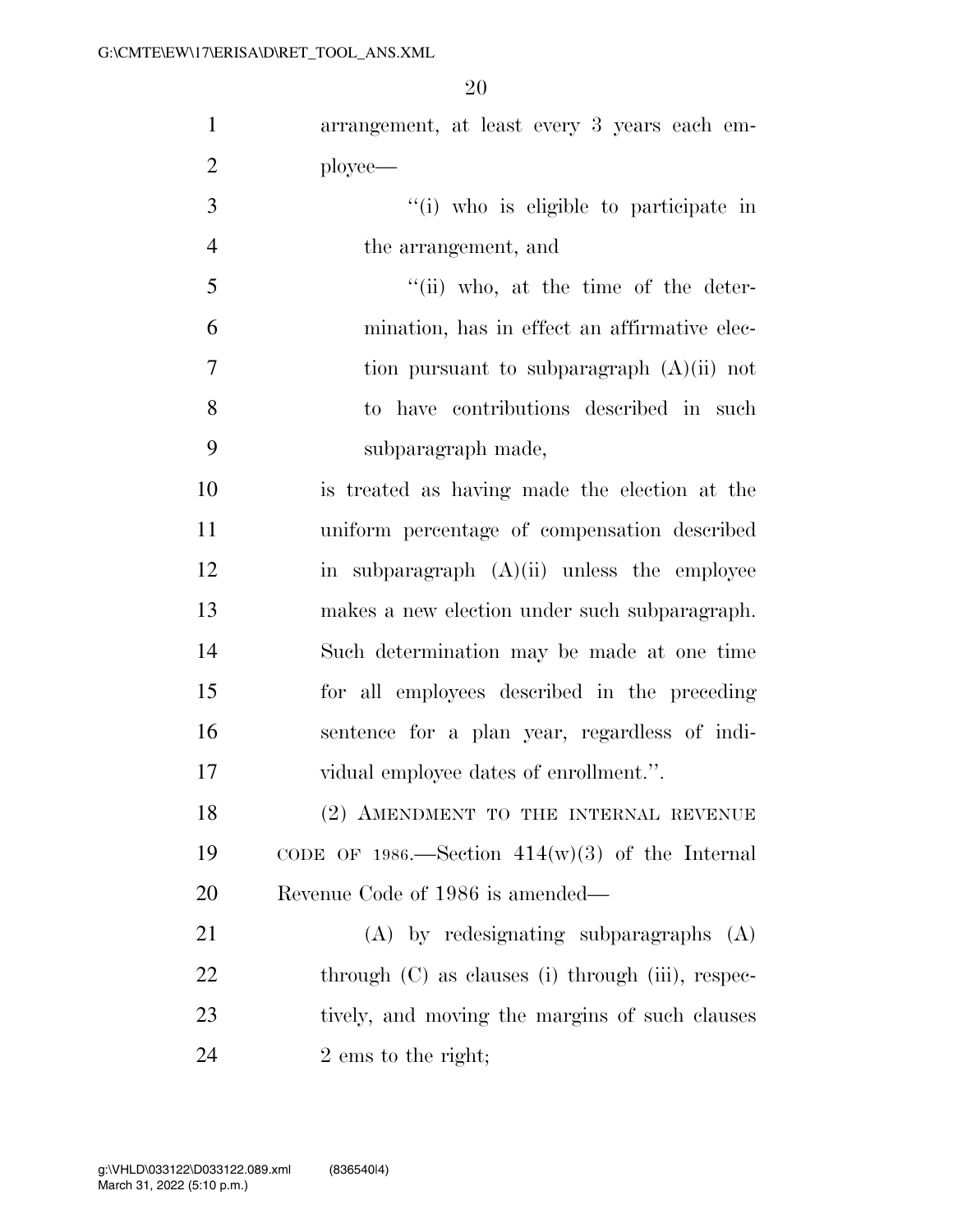| $\mathbf{1}$   | (B) by striking " For purposes of" and in-        |
|----------------|---------------------------------------------------|
| $\overline{2}$ | serting the following:                            |
| 3              | "(A) IN GENERAL.—For purposes of"                 |
| $\overline{4}$ | (C) by adding at the end the following new        |
| 5              | subparagraph:                                     |
| 6              | "(B) PERIODIC AUTOMATIC DEFERRAL RE-              |
| $\tau$         | QUIRED.—In the case of an eligible automatic      |
| 8              | contribution arrangement taking effect after      |
| 9              | December 31, 2024, the requirements of this       |
| 10             | subsection shall be treated as met only if, under |
| 11             | the arrangement, at least every 3 plan years      |
| 12             | each employee—                                    |
| 13             | "(i) who is eligible to participate in            |
| 14             | the arrangement, and                              |
| 15             | "(ii) who, at the time of the deter-              |
| 16             | mination, has in effect an affirmative elec-      |
| 17             | tion under subparagraph $(A)(ii)$ not to          |
| 18             | have such contributions described in such         |
| 19             | subparagraph made,                                |
| 20             | is treated as having made the election at the     |
| 21             | uniform percentage level described in subpara-    |
| 22             | graph $(A)(ii)$ unless the employee makes a new   |
| 23             | election under such subparagraph. Such deter-     |
| 24             | mination may be made at one time for all em-      |
| 25             | ployees described in the preceding sentence for   |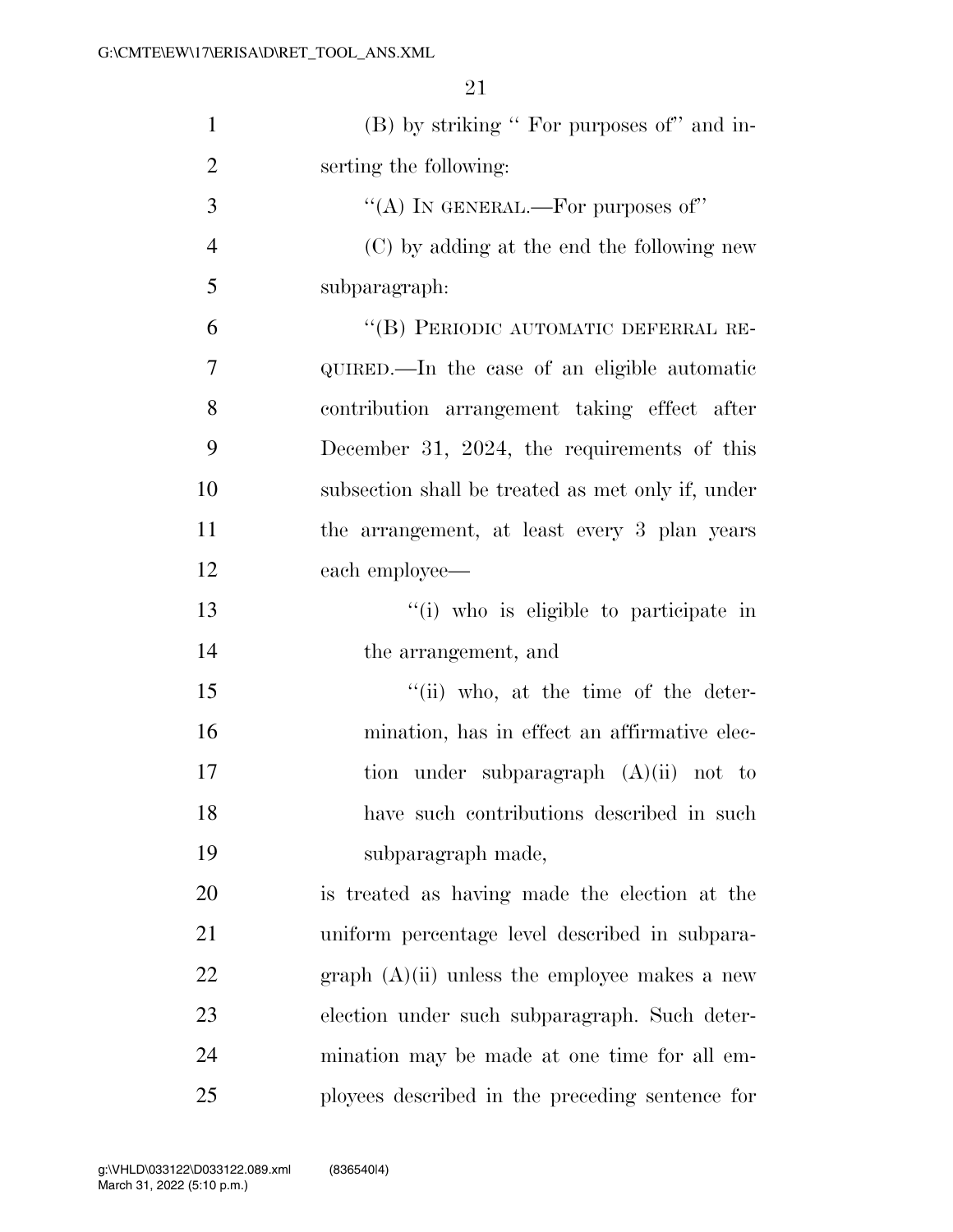| $\mathbf{1}$   | a plan year, regardless of individual employee      |
|----------------|-----------------------------------------------------|
| $\overline{2}$ | dates of enrollment."                               |
| 3              | QUALIFIED AUTOMATIC CONTRIBUTION AR-<br>(b)         |
| $\overline{4}$ | RANGEMENTS.                                         |
| 5              | (1) IN GENERAL.—Section $401(k)(13)(C)$ of the      |
| 6              | Internal Revenue Code of 1986 is amended by add-    |
| 7              | ing at the end the following new clause:            |
| 8              | $\lq\lq(\mathbf{v})$ PERIODIC AUTOMATIC DEFERRAL    |
| 9              | <b>REQUIRED</b><br><b>FOR</b><br>POST-2024 ARRANGE- |
| 10             | MENTS.—In the case of a qualified auto-             |
| 11             | contribution arrangement which<br>matic             |
| 12             | takes effect after December 31, 2024, the           |
| 13             | requirements of this subparagraph shall be          |
| 14             | treated as met only if, under the arrange-          |
| 15             | ment, at least every 3 plan years each em-          |
| 16             | ployee—                                             |
| 17             | $\lq\lq$ (I) who is eligible to participate         |
| 18             | in the arrangement, and                             |
| 19             | $\lq\lq$ (II) who, at the time of the de-           |
| 20             | termination, has in effect an affirma-              |
| 21             | tive election pursuant to clause<br>(ii)            |
| 22             | not to have contributions described in              |
| 23             | clause (i) made,                                    |
| 24             | is treated as having made the election de-          |
| 25             | scribed in clause (i) unless the employee           |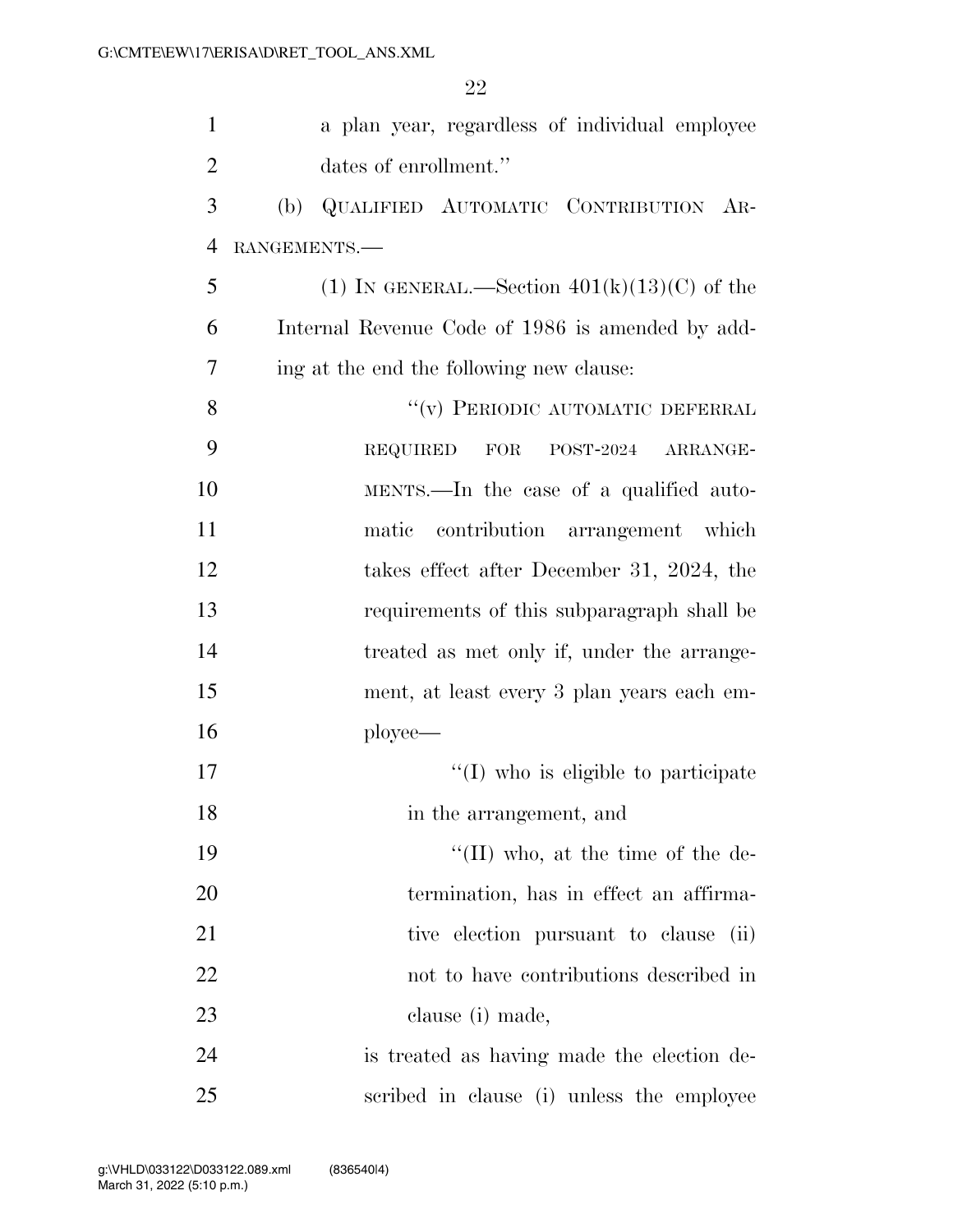| $\mathbf{1}$   | makes a new affirmative election under                       |
|----------------|--------------------------------------------------------------|
| $\overline{2}$ | clause (ii). Such determination may be                       |
| 3              | made at one time for all employees de-                       |
| $\overline{4}$ | scribed in the preceding sentence for a                      |
| 5              | plan year, regardless of individual em-                      |
| 6              | ployee dates of enrollment."                                 |
| 7              | (2) CONFORMING AMENDMENTS.—Clause (iv)                       |
| 8              | of section $401(k)(13)(C)$ of such Code is amended—          |
| 9              | $(A)$ in the heading, by inserting "for pre-                 |
| 10             | 2025 arrangements" after "required"; and                     |
| 11             | (B) by striking "Clause (i)" and inserting                   |
| 12             | "In the case of a qualified automatic contribu-              |
| 13             | tion arrangement in effect before January 1,                 |
| 14             | $2025$ , clause (i)".                                        |
| 15             | (c) EFFECTIVE DATE.—The amendments made by                   |
| 16             | this section shall apply to arrangements taking effect after |
|                | 17 December 31, 2024.                                        |
|                | 18 SEC. 6. EMPLOYEE OWNERSHIP AND PARTICIPATION INI-         |
| 19             | <b>TIATIVE.</b>                                              |
| 20             | (a) DEFINITIONS.—In this section:                            |
| 21             | (1) EXISTING PROGRAM.—The term "existing                     |
| 22             | program" means a program, designed to promote                |
| 23             | employee ownership and employee participation in             |
| 24             | business decision making, that exists on the date on         |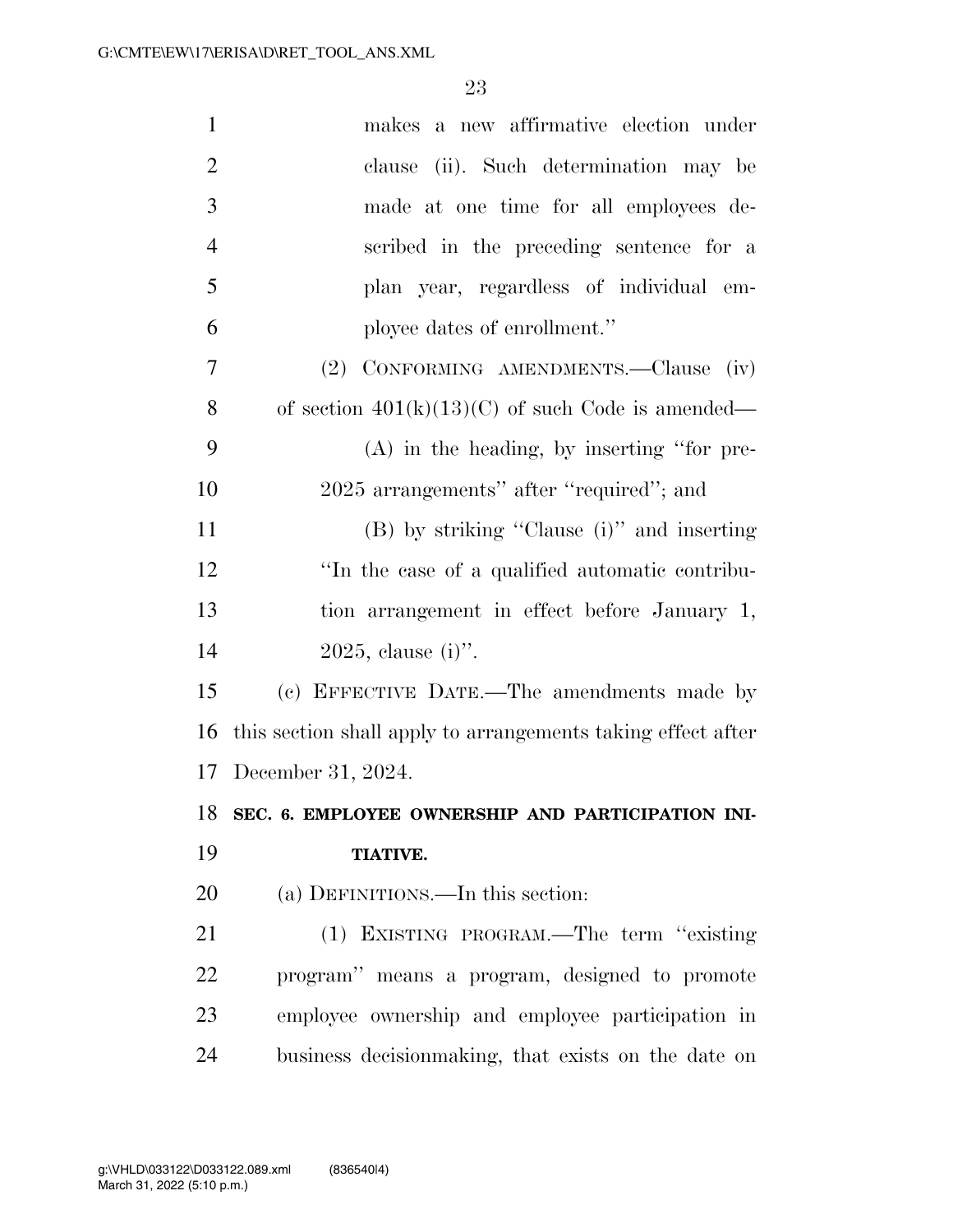|                       | which the Secretary is carrying out a responsibility |
|-----------------------|------------------------------------------------------|
| $\mathcal{D}_{\cdot}$ | authorized under this section.                       |
| 3                     | (2) INITIATIVE.—The term "Initiative" means          |
|                       | the Employee Ownership and Participation Initiative  |
| 5                     | established under subsection (b).                    |
| 6                     | (3) NEW PROGRAM.—The term "new program"              |
|                       | means a program, designed to promote employee        |
|                       |                                                      |

 cisionmaking, that does not exist on the date on which the Secretary is carrying out a responsibility authorized under this section.

ownership and employee participation in business de-

 (4) SECRETARY.—The term ''Secretary'' means the Secretary of Labor.

 (5) STATE.—The term ''State'' has the mean- ing given the term under section 3 of the Workforce Innovation and Opportunity Act (29 U.S.C. 3102). (b) EMPLOYEE OWNERSHIP AND PARTICIPATION INI-TIATIVE.—

 (1) ESTABLISHMENT.—The Secretary of Labor shall establish within the Department of Labor an Employee Ownership and Participation Initiative to promote employee ownership and employee participa-tion in business decisionmaking.

 (2) FUNCTIONS.—In carrying out the Initiative, the Secretary shall—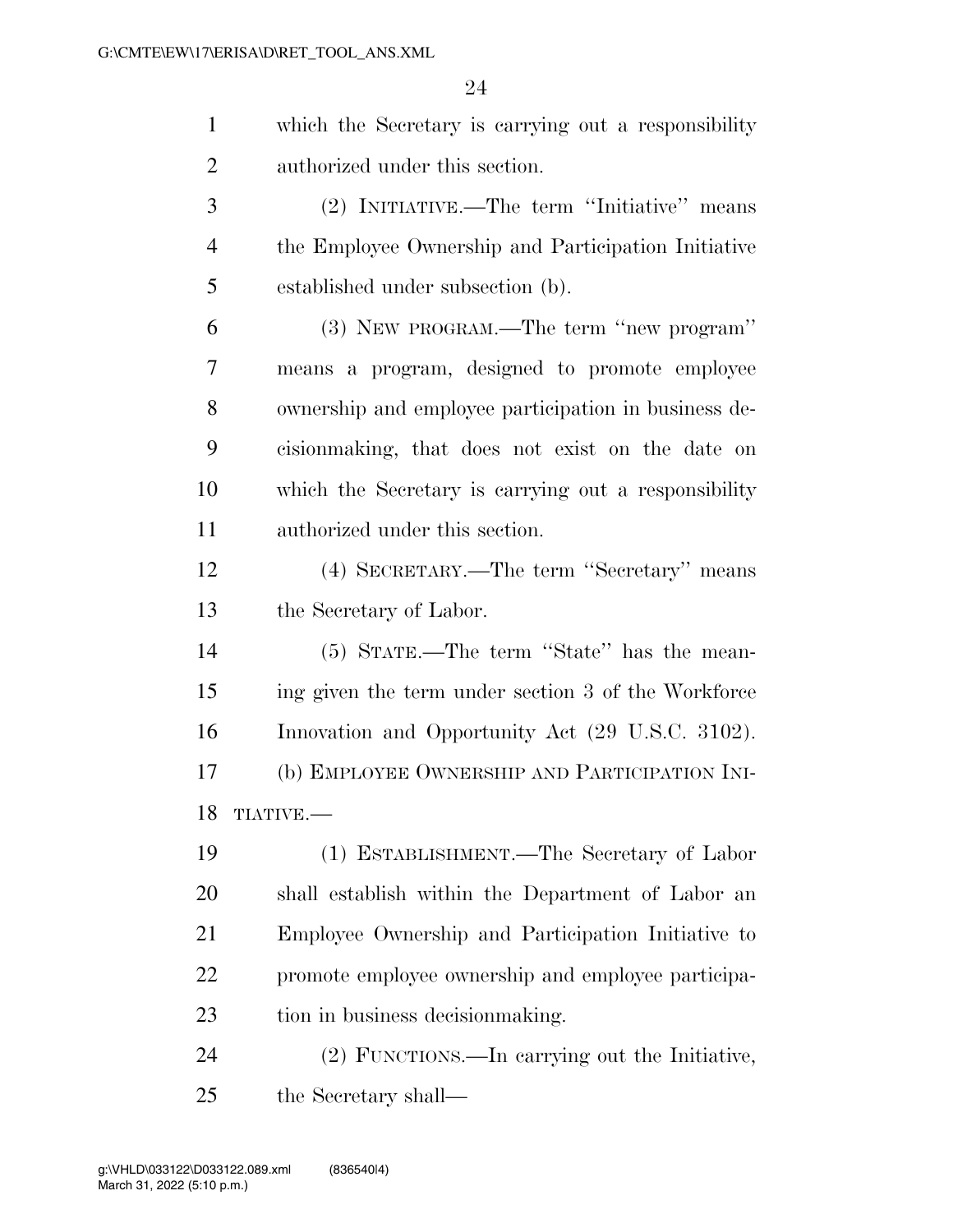| $\mathbf{1}$   | (A) support within the States existing pro-       |
|----------------|---------------------------------------------------|
| $\overline{2}$ | grams designed to promote employee ownership      |
| 3              | and employee participation in business decision-  |
| $\overline{4}$ | making; and                                       |
| 5              | (B) facilitate within the States the forma-       |
| 6              | tion of new programs designed to promote em-      |
| 7              | ployee ownership and employee participation in    |
| 8              | business decision making.                         |
| 9              | (3) DUTIES.—To carry out the functions enu-       |
| 10             | merated in paragraph $(2)$ , the Secretary shall— |
| 11             | (A) support new programs and existing             |
| 12             | programs by—                                      |
| 13             | (i) making Federal grants authorized              |
| 14             | under subsection (d); and                         |
| 15             | (ii) acting as a clearinghouse on tech-           |
| 16             | niques employed by new programs and ex-           |
| 17             | isting programs within the States, and dis-       |
| 18             | seminating information relating to those          |
| 19             | techniques to the programs; and                   |
| 20             | (B) facilitate the formation of new pro-          |
| 21             | grams, in ways that include holding or funding    |
| 22             | an annual conference of representatives from      |
| 23             | States with existing programs, representatives    |
| 24             | from States developing new programs, and rep-     |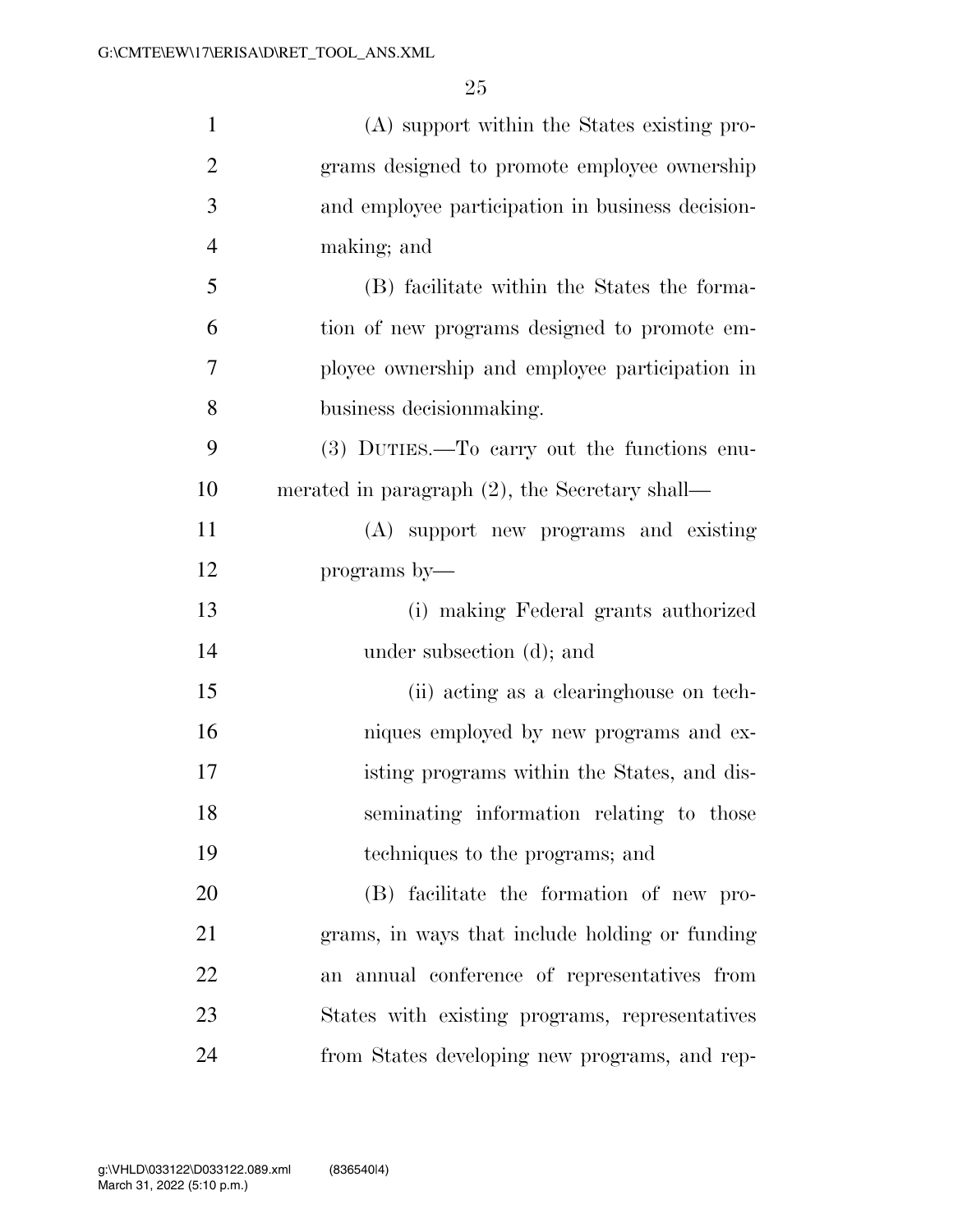resentatives from States without existing pro-grams.

 (c) PROGRAMS REGARDING EMPLOYEE OWNERSHIP AND PARTICIPATION.—

 (1) ESTABLISHMENT OF PROGRAM.—Not later than 180 days after the date of enactment of this Act, the Secretary shall establish a program to en- courage new programs and existing programs within the States to foster employee ownership and em- ployee participation in business decisionmaking throughout the United States.

 (2) PURPOSE OF PROGRAM.—The purpose of the program established under paragraph (1) is to encourage new and existing programs within the States that focus on—

 (A) providing education and outreach to inform employees and employers about the pos- sibilities and benefits of employee ownership, business ownership succession planning, and employee participation in business decision- making, including providing information about financial education, employee teams, open-book management, and other tools that enable em- ployees to share ideas and information about 25 how their businesses can succeed;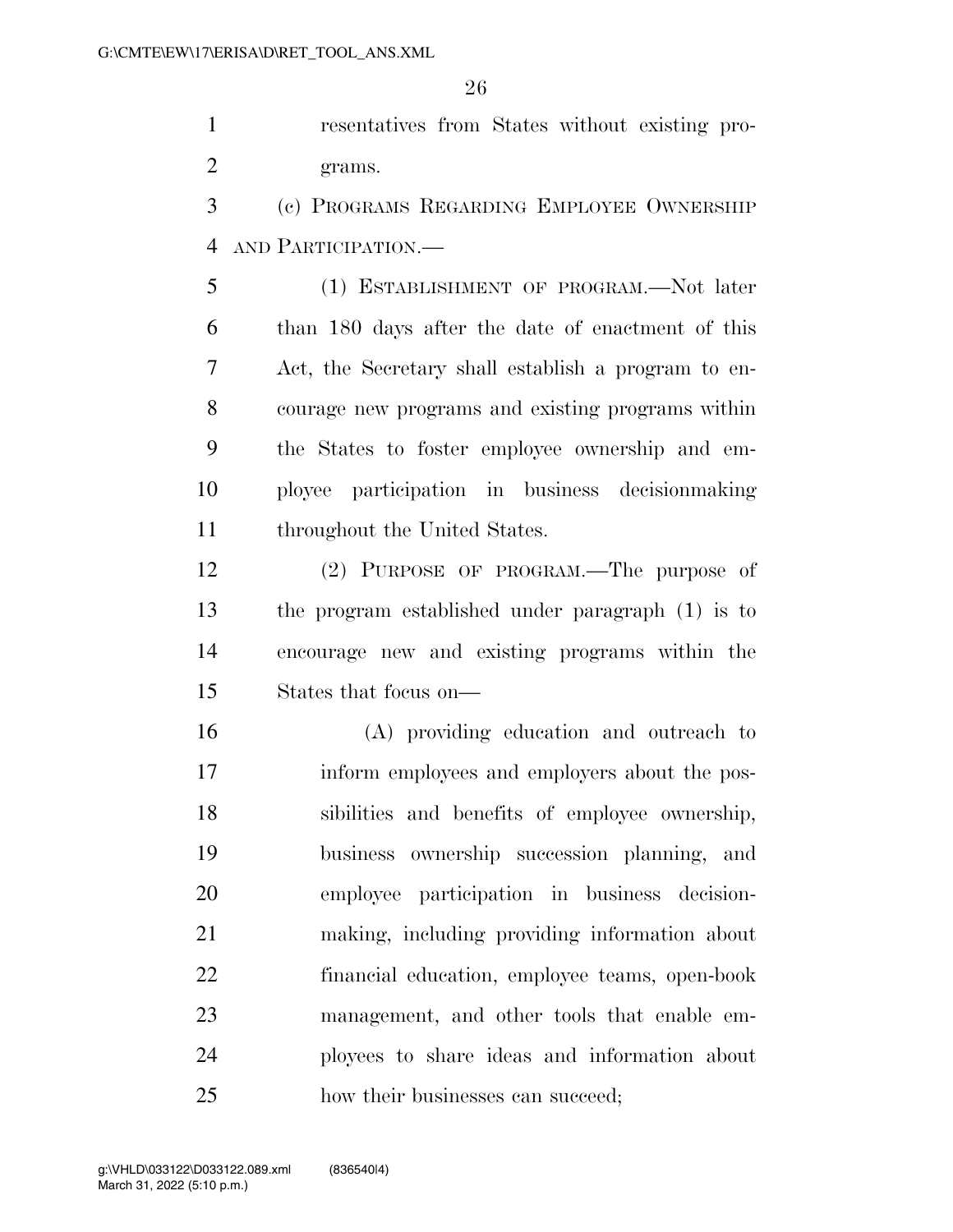| $\mathbf{1}$   | (B) providing technical assistance to assist        |
|----------------|-----------------------------------------------------|
| $\overline{2}$ | employee efforts to become business owners, to      |
| 3              | enable employers and employees to explore and       |
| $\overline{4}$ | assess the feasibility of transferring full or par- |
| 5              | tial ownership to employees, and to encourage       |
| 6              | employees and employers to start new em-            |
| 7              | ployee-owned businesses; and                        |
| 8              | (C) training employees and employers with           |
| 9              | respect to methods of employee participation in     |
| 10             | open-book management, work teams, commit-           |
| 11             | tees, and other approaches for seeking greater      |
| 12             | employee input.                                     |
| 13             | (3) PROGRAM DETAILS.—The Secretary may in-          |
| 14             | clude, in the program established under paragraph   |
| 15             | $(1)$ , provisions that—                            |
| 16             | $(A)$ in the case of activities described in        |
| 17             | paragraph $(2)(A)$ —                                |
| 18             | (i) target key groups, such as retiring             |
| 19             | business owners, senior managers, unions,           |
| 20             | associations, community organiza-<br>trade          |
| 21             | tions, and economic development organiza-           |
| 22             | tions;                                              |
| 23             | (ii) encourage cooperation in the orga-             |
| 24             | nization of workshops and conferences; and          |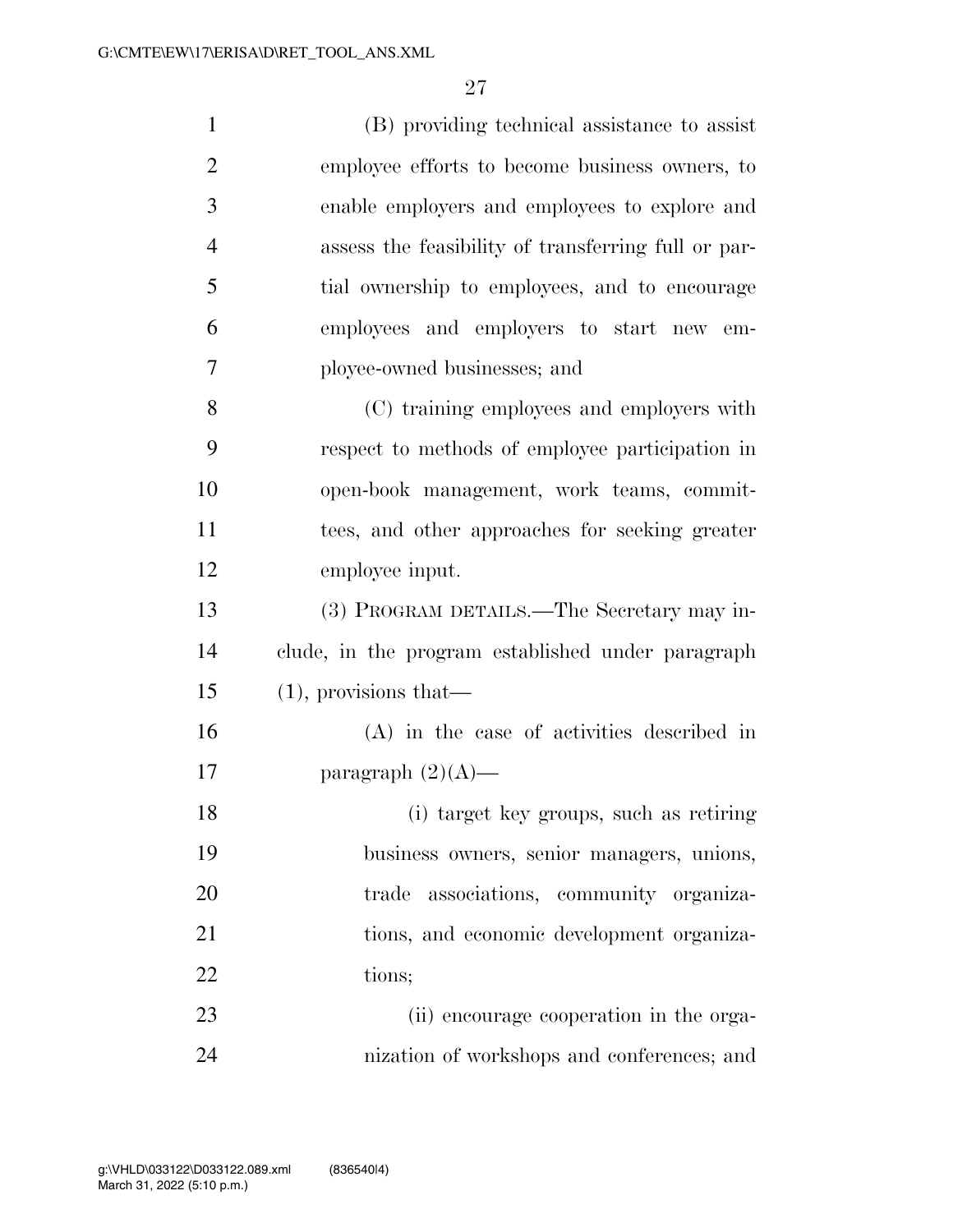| $\mathbf{1}$   | (iii) prepare and distribute materials       |
|----------------|----------------------------------------------|
| $\overline{2}$ | concerning employee ownership and par-       |
| 3              | ticipation, and business ownership succes-   |
| $\overline{4}$ | sion planning;                               |
| 5              | (B) in the case of activities described in   |
| 6              | paragraph $(2)(B)$ —                         |
| 7              | (i) provide preliminary technical as-        |
| 8              | sistance to employee groups, managers,       |
| 9              | and retiring owners exploring the possi-     |
| 10             | bility of employee ownership;                |
| 11             | (ii) provide for the performance of          |
| 12             | preliminary feasibility assessments;         |
| 13             | (iii) assist in the funding of objective     |
| 14             | third-party feasibility studies and prelimi- |
| 15             | nary business valuations, and in selecting   |
| 16             | and monitoring professionals qualified to    |
| 17             | conduct such studies; and                    |
| 18             | (iv) provide a data bank to help em-         |
| 19             | ployees find legal, financial, and technical |
| 20             | advice in connection with business owner-    |
| 21             | ship;                                        |
| 22             | (C) in the case of activities described in   |
| 23             | paragraph $(2)(C)$ —                         |
| 24             | (i) provide for courses on employee          |
| 25             | participation; and                           |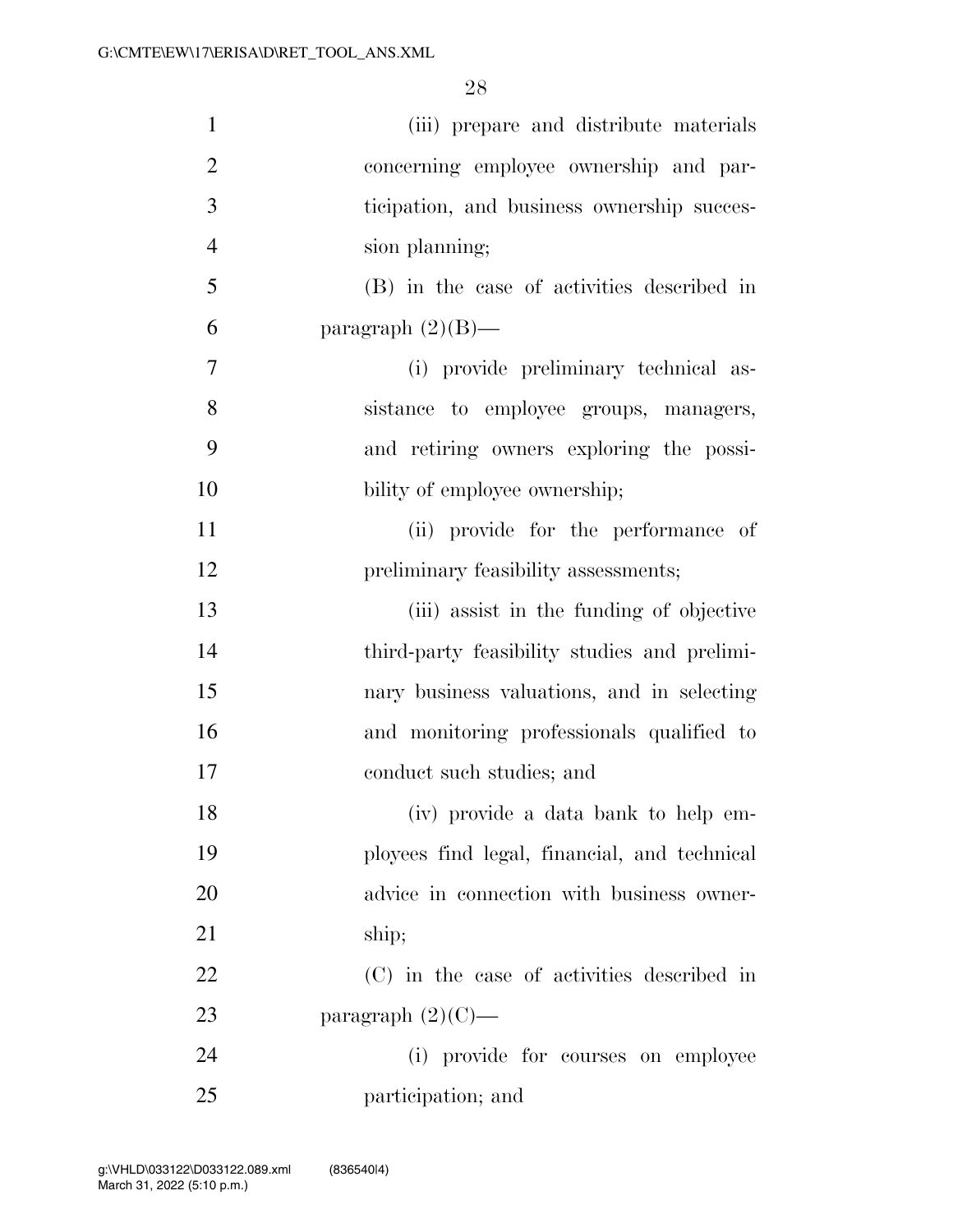| $\mathbf{1}$   | (ii) provide for the development and                 |
|----------------|------------------------------------------------------|
| $\overline{2}$ | fostering of networks of employee-owned              |
| 3              | companies to spread the use of successful            |
| $\overline{4}$ | participation techniques; and                        |
| 5              | (D) in the case of training described in             |
| 6              | paragraph $(2)(D)$ —                                 |
| 7              | (i) provide for visits to existing pro-              |
| 8              | grams by staff from new programs receiv-             |
| 9              | ing funding under this section; and                  |
| 10             | (ii) provide materials to be used for                |
| 11             | such training.                                       |
| 12             | (4) GUIDANCE.—The Secretary shall issue for-         |
| 13             | mal guidance, for recipients of grants awarded under |
| 14             | subsection (d) and one-stop partners (as defined in  |
| 15             | section 3 of the Workforce Innovation and Oppor-     |
| 16             | tunity Act (29 U.S.C. 3102)) affiliated with the     |
| 17             | workforce development systems (as so defined) of     |
| 18             | the States, proposing that programs and other ac-    |
| 19             | tivities funded under this section be—               |
| 20             | (A) proactive in encouraging actions and             |
| 21             | activities that promote employee ownership of,       |
| 22             | and participation in, businesses; and                |
| 23             | comprehensive in emphasizing both<br>(B)             |
| 24             | employee ownership of, and participation in,         |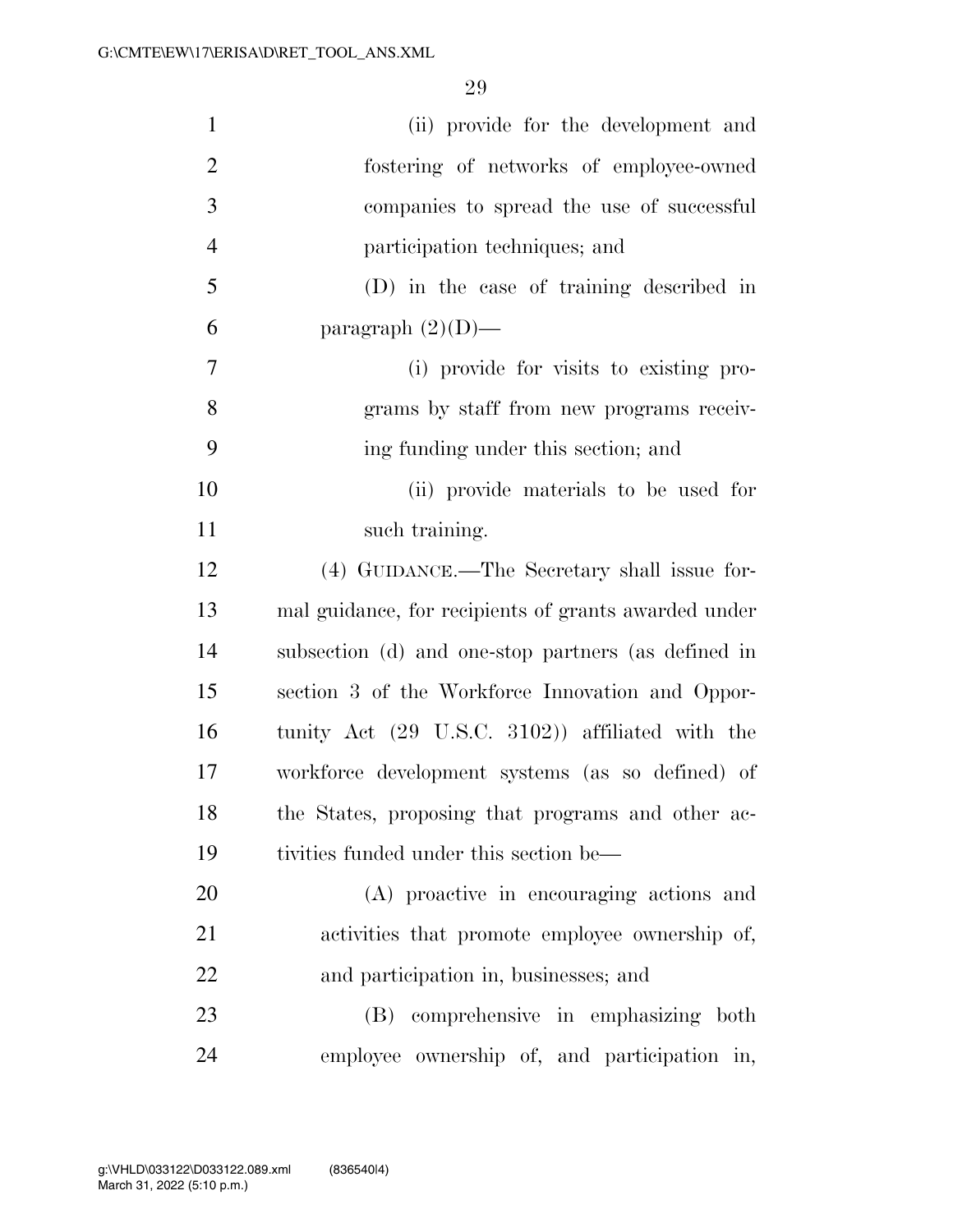| $\mathbf{1}$   | businesses so as to increase productivity and        |
|----------------|------------------------------------------------------|
| $\overline{2}$ | broaden capital ownership.                           |
| 3              | $(d)$ GRANTS.—                                       |
| $\overline{4}$ | (1) IN GENERAL.—In carrying out the program          |
| 5              | established under subsection (c), the Secretary may  |
| 6              | make grants to States (except as provided in para-   |
| 7              | $graph(5)$ for use in connection with new programs   |
| 8              | and existing programs within a State for-            |
| 9              | (A) education and outreach as provided in            |
| 10             | subsection $(c)(2)(A);$                              |
| 11             | (B) technical assistance as provided in              |
| 12             | subsection $(e)(2)(B);$                              |
| 13             | (C) training activities for employees and            |
| 14             | employers as provided in subsection $(c)(2)(C)$ ;    |
| 15             | activities facilitating cooperation<br>(D)           |
| 16             | among employee-owned firms; and                      |
| 17             | (E) training as provided in subsection               |
| 18             | $(e)(2)(D)$ for new programs provided by partici-    |
| 19             | pants in existing programs dedicated to the ob-      |
| 20             | jectives of this section, except that, for each fis- |
| 21             | cal year, the amount of the grants made for          |
| 22             | such training shall not exceed 10 percent of the     |
| 23             | total amount of the grants made under this sec-      |
| 24             | tion.                                                |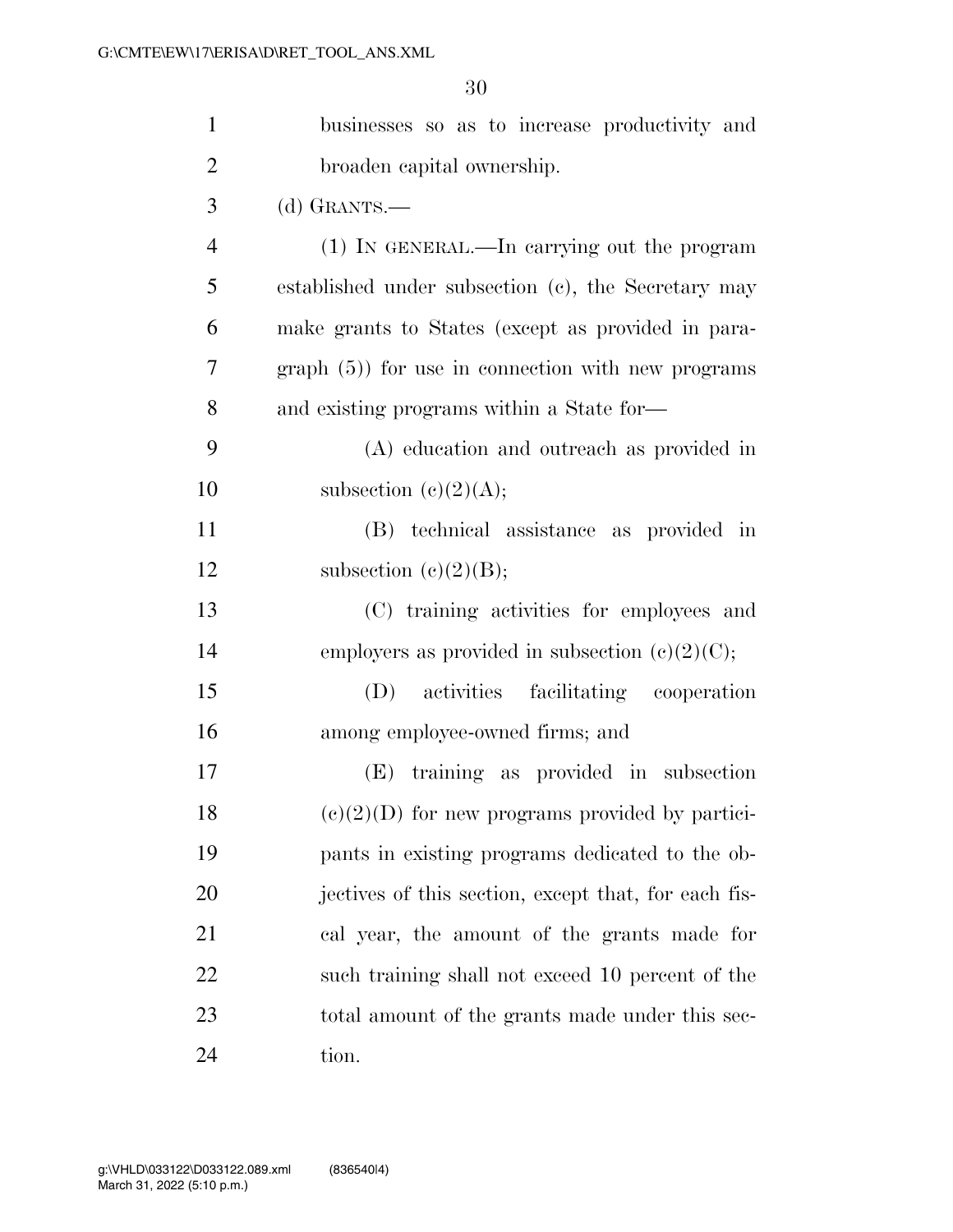(2) AMOUNTS AND CONDITIONS.—The Sec- retary shall determine the amount and any condi- tions for a grant made under this subsection. The amount of the grant shall be subject to paragraph (6), and shall reflect the capacity of the applicant for the grant.

 (3) APPLICATIONS.—Each entity desiring a grant under this subsection shall submit an applica- tion to the Secretary at such time, in such manner, and accompanied by such information as the Sec-retary may reasonably require.

 (4) STATE APPLICATIONS.—Each State may sponsor and submit an application under paragraph (3) on behalf of any local entity consisting of a unit of State or local government, State-supported insti- tution of higher education, or nonprofit organization, meeting the requirements of this section.

18 (5) APPLICATIONS BY ENTITIES.—

 (A) ENTITY APPLICATIONS.—If a State fails to support or establish a program pursu- ant to this section during any fiscal year, the Secretary shall, in the subsequent fiscal years, allow local entities described in paragraph (4) from that State to make applications for grants under paragraph (3) on their own initiative.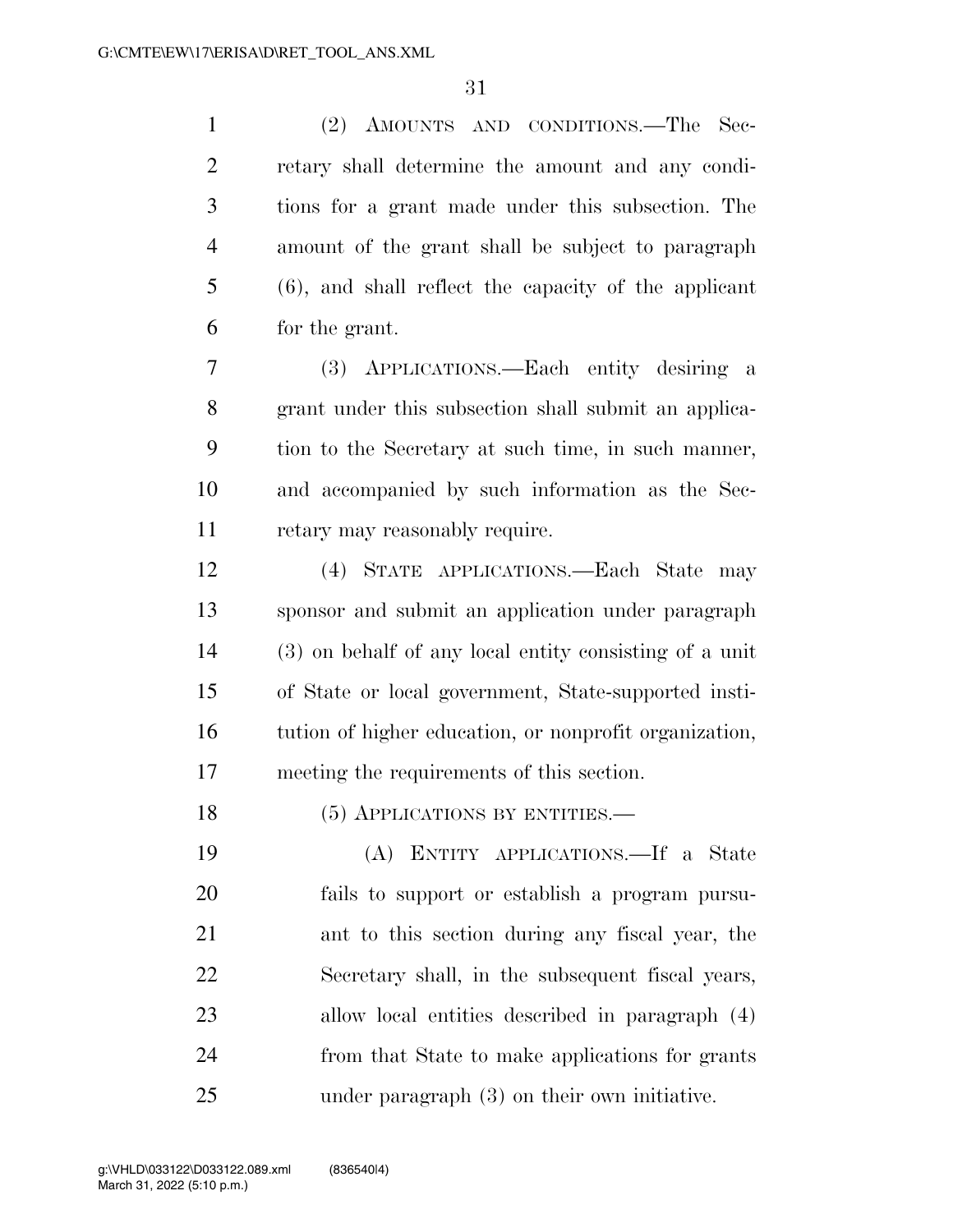| $\mathbf{1}$   | (B) APPLICATION SCREENING.—In any                           |
|----------------|-------------------------------------------------------------|
| $\overline{2}$ | case in which a local entity makes an applica-              |
| 3              | tion for a grant pursuant to subparagraph $(A)$ ,           |
| $\overline{4}$ | the relevant State may take no actions to                   |
| 5              | screen such application.                                    |
| 6              | $(6)$ LIMITATIONS.—A recipient of a grant made              |
| 7              | under this subsection shall not receive, during a fis-      |
| 8              | cal year, in the aggregate, more than the following         |
| 9              | amounts:                                                    |
| 10             | (A) For fiscal year 2023, $$300,000$ .                      |
| 11             | (B) For fiscal year 2024, \$330,000.                        |
| 12             | (C) For fiscal year 2025, $$363,000$ .                      |
| 13             | (D) For fiscal year 2026, \$399,300.                        |
| 14             | (E) For fiscal year 2027, $$439,200$ .                      |
| 15             | (7) ANNUAL REPORT.—For each year, each re-                  |
| 16             | cipient of a grant under this subsection shall submit       |
| 17             | to the Secretary a report describing how grant funds        |
| 18             | allocated pursuant to this subsection were expended         |
| 19             | during the 12-month period preceding the date of            |
| 20             | the submission of the report.                               |
| 21             | (e) EVALUATIONS.—The Secretary is authorized to             |
| 22             | reserve not more than 10 percent of the funds appro-        |
| 23             | priated for a fiscal year to carry out this section for the |
| 24             | purposes of conducting evaluations of the grant programs    |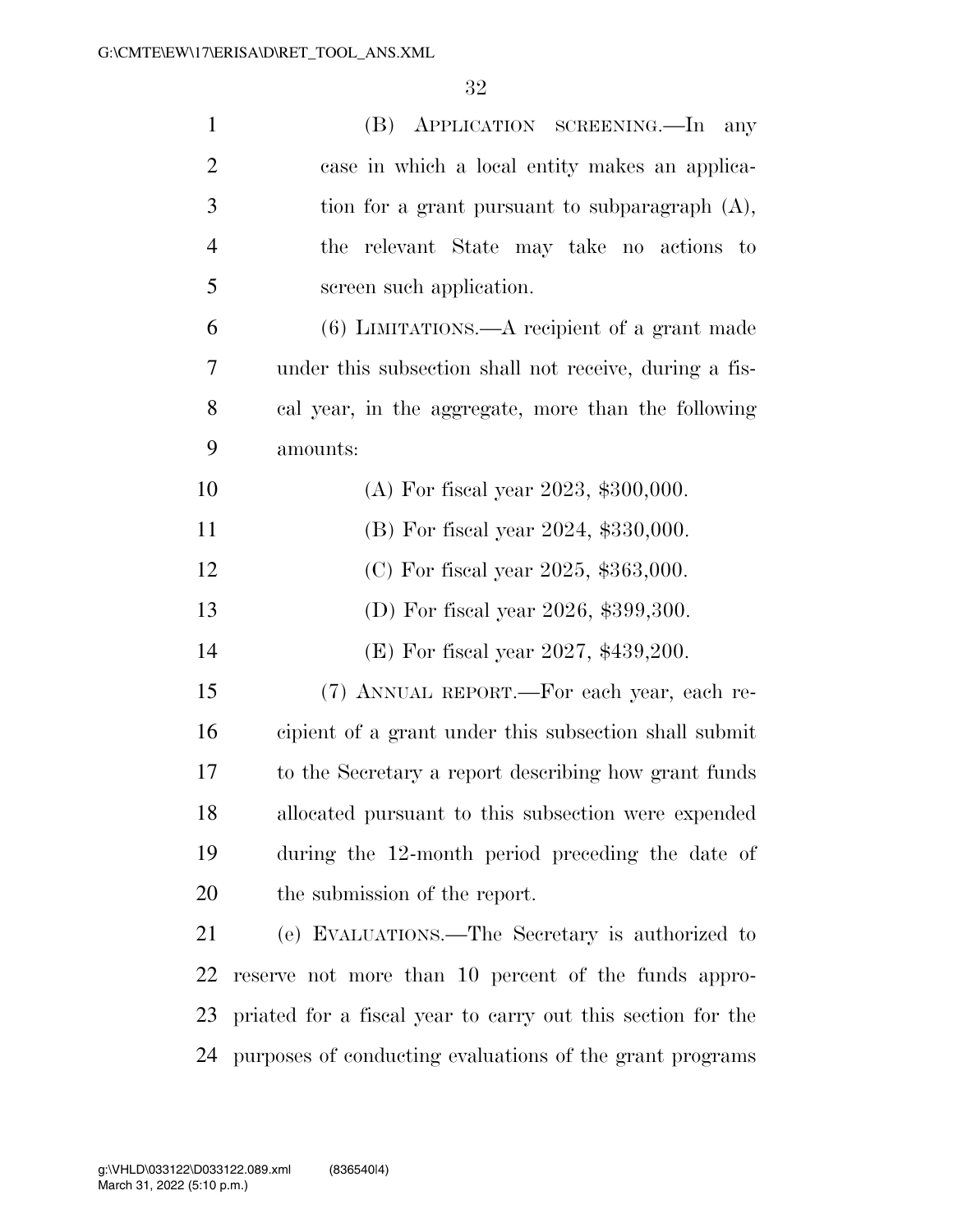identified in subsection (d) and to provide related technical assistance.

| 3              | (f) REPORTING.—Not later than 36 months after the          |
|----------------|------------------------------------------------------------|
| $\overline{4}$ | date of enactment of this Act, the Secretary shall prepare |
| 5              | and submit to Congress a report—                           |
| 6              | (1) on progress related to employee ownership              |
| 7              | and participation in businesses in the United States;      |
| 8              | and                                                        |
| 9              | (2) containing an analysis of critical costs and           |
| 10             | benefits of activities carried out under this section.     |
| 11             | (g) AUTHORIZATIONS OF APPROPRIATIONS.                      |
| 12             | (1) IN GENERAL.—There are authorized to be                 |
| 13             | appropriated for the purpose of making grants pur-         |
| 14             | suant to subsection (d) the following:                     |
| 15             | (A) For fiscal year 2023, $$4,000,000$ .                   |
| 16             | (B) For fiscal year $2024, $7,000,000$ .                   |
| 17             | (C) For fiscal year 2025, $$10,000,000$ .                  |
| 18             | (D) For fiscal year $2026$ , \$13,000,000.                 |
| 19             | (E) For fiscal year 2027, $$16,000,000$ .                  |
| 20             | (2) ADMINISTRATIVE EXPENSES.—There are                     |
| 21             | authorized to be appropriated for the purpose of           |
| 22             | funding the administrative expenses related to the         |
| 23             | Initiative, for each of fiscal years 2022 through          |
| 24             | 2026, an amount not in excess of the lesser of—            |
| 25             | $(A)$ \$350,000; or                                        |

March 31, 2022 (5:10 p.m.) g:\VHLD\033122\D033122.089.xml (836540|4)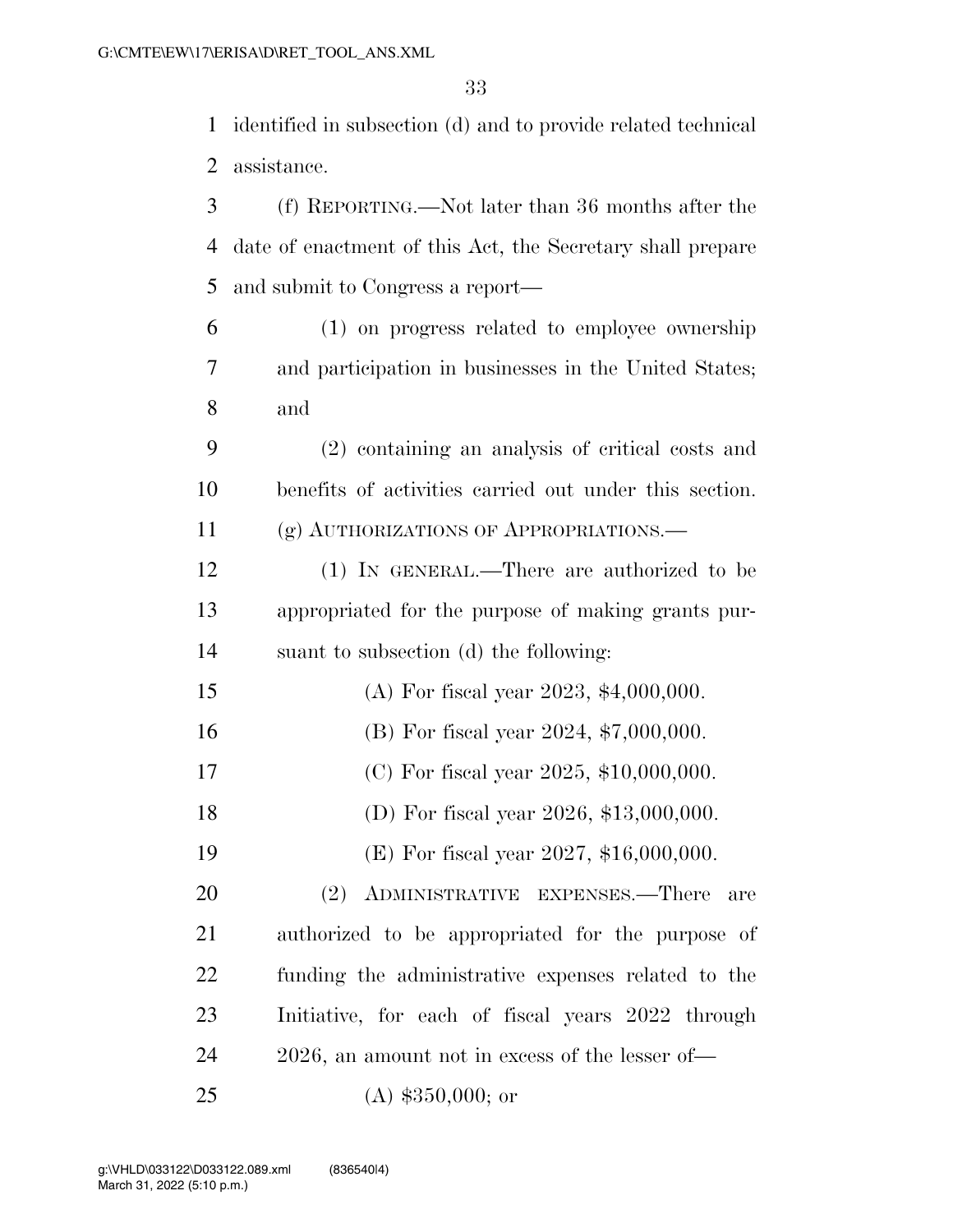(B) 5.0 percent of the maximum amount available under paragraph (1) for that fiscal year.

### **SEC. 7. REFUND TO RAINY DAY SAVINGS PROGRAM.**

## (a) ESTABLISHMENT.—

 (1) IN GENERAL.—Not later than December 31, 2024, the Secretary of the Treasury or the Sec- retary's delegate (referred to in this subsection as the ''Secretary'') shall establish and implement a program (referred to in this subsection as the ''Re- fund to Rainy Day Savings Program'') to allow par- ticipating taxpayers, pursuant to the requirements established under this section, to defer payment on 20 percent of the amount which would otherwise be refunded to such taxpayer as an overpayment (as described in section 6401 of the Internal Revenue Code of 1986).

 (2) PERIOD OF DEFERRAL.—Except as pro- vided under paragraph (3)(E), a participating tax- payer may elect to defer payment of the amount de- scribed in paragraph (1) and have such amount de- posited in the Rainy Day Fund (as described in paragraph (3)).

(3) RAINY DAY FUND.—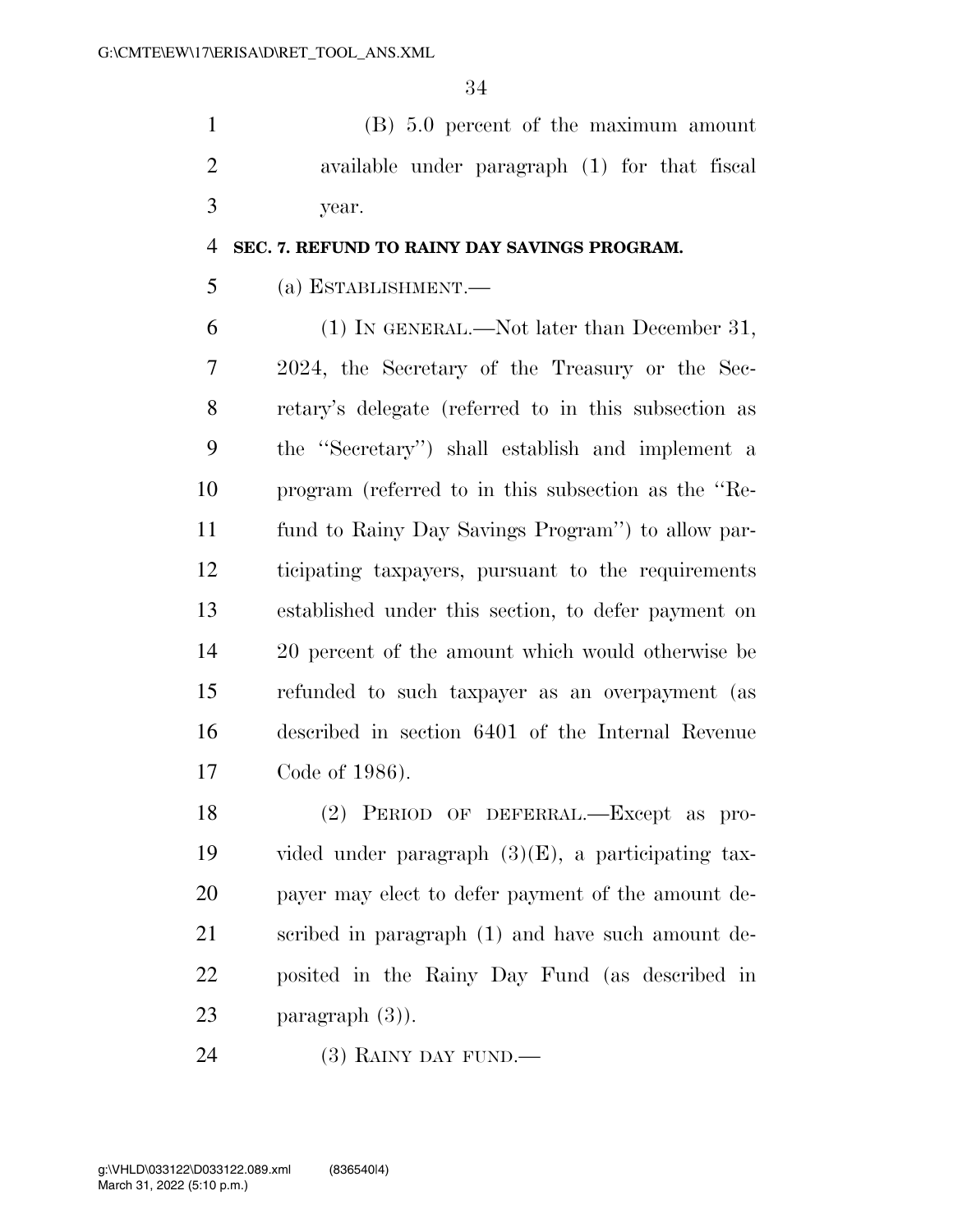| $\mathbf{1}$   | (A) IN GENERAL.—The Secretary shall es-         |
|----------------|-------------------------------------------------|
| $\overline{2}$ | tablish in the Treasury a fund, in such manner  |
| 3              | as the Secretary determines to be appropriate,  |
| $\overline{4}$ | to be known as the "Rainy Day Fund", con-       |
| 5              | sisting of any amounts described in paragraph   |
| 6              | (1) on which payment has been deferred by par-  |
| 7              | ticipating taxpayers.                           |
| 8              | (B) INVESTMENT.—Any amounts depos-              |
| 9              | ited in the Rainy Day Fund shall be invested by |
| 10             | the Secretary, in United States Treasury secu-  |
| 11             | rities issued under chapter 31 of title 31,     |
| 12             | United States Code, that are suitable for the   |
|                |                                                 |
| 13             | needs of the Rainy Day Fund.                    |
| 14             | (C) DISBURSEMENTS FROM FUND.-                   |
| 15             | (i) IN GENERAL.—On the date that is             |
| 16             | 180 days after the date of deposit in the       |
| 17             | Rainy Day Fund of an amount deferred by         |
| 18             | such taxpayer under paragraph (1), the          |
| 19             | amounts in the Rainy Day Fund shall be          |
| 20             | made available to the Secretary to dis-         |
| 21             | tribute to such taxpayer in an amount           |
| 22             | equal to such amount plus any interest ac-      |
| 23             | crued on such amount (as determined             |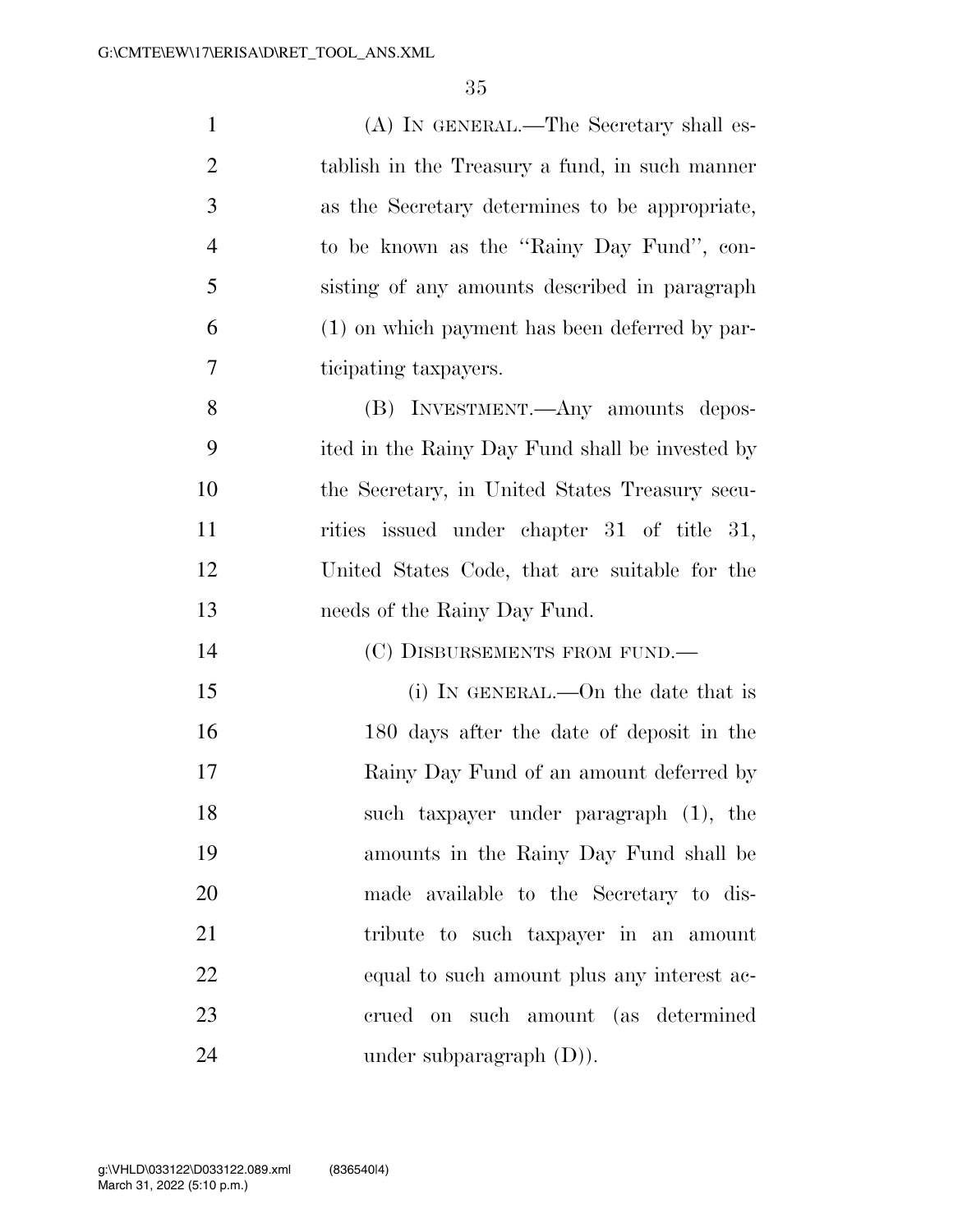| $\mathbf{1}$   | (ii) DISTRIBUTED TO TAXPAYERS.—              |
|----------------|----------------------------------------------|
| $\overline{2}$ | The amounts described in clause (i) shall    |
| 3              | be distributed to the account identified by  |
| $\overline{4}$ | the participating taxpayer under paragraph   |
| 5              | (4)(B).                                      |
| 6              | (D) INTEREST ACCRUED.—The amount of          |
| 7              | interest accrued on the amount deferred by a |
| 8              | participating taxpayer under subsection (a)  |
| 9              | shall be determined by the Secretary based   |
| 10             | upon the return on the investment of such    |
| 11             | amounts under subparagraph (B).              |
| 12             | (E) EARLY WITHDRAWAL.—                       |
| 13             | (i) IN GENERAL.—As soon as possible          |
| 14             | after receipt by the Secretary of the indi-  |
| 15             | vidual income tax return of the partici-     |
| 16             | pating taxpayer and October 15 of the ap-    |
| 17             | plicable year, such taxpayer may elect to    |
| 18             | terminate the deferral of the amount de-     |
| 19             | scribed under paragraph (1) and receive a    |
| 20             | distribution from the Rainy Day Fund         |
| 21             | equal to such amount and any interest        |
| 22             | which has accrued on such amount up to       |
| 23             | that date.                                   |
| 24             | (ii) COMPLETE WITHDRAWAL.—A par-             |

ticipating taxpayer making an election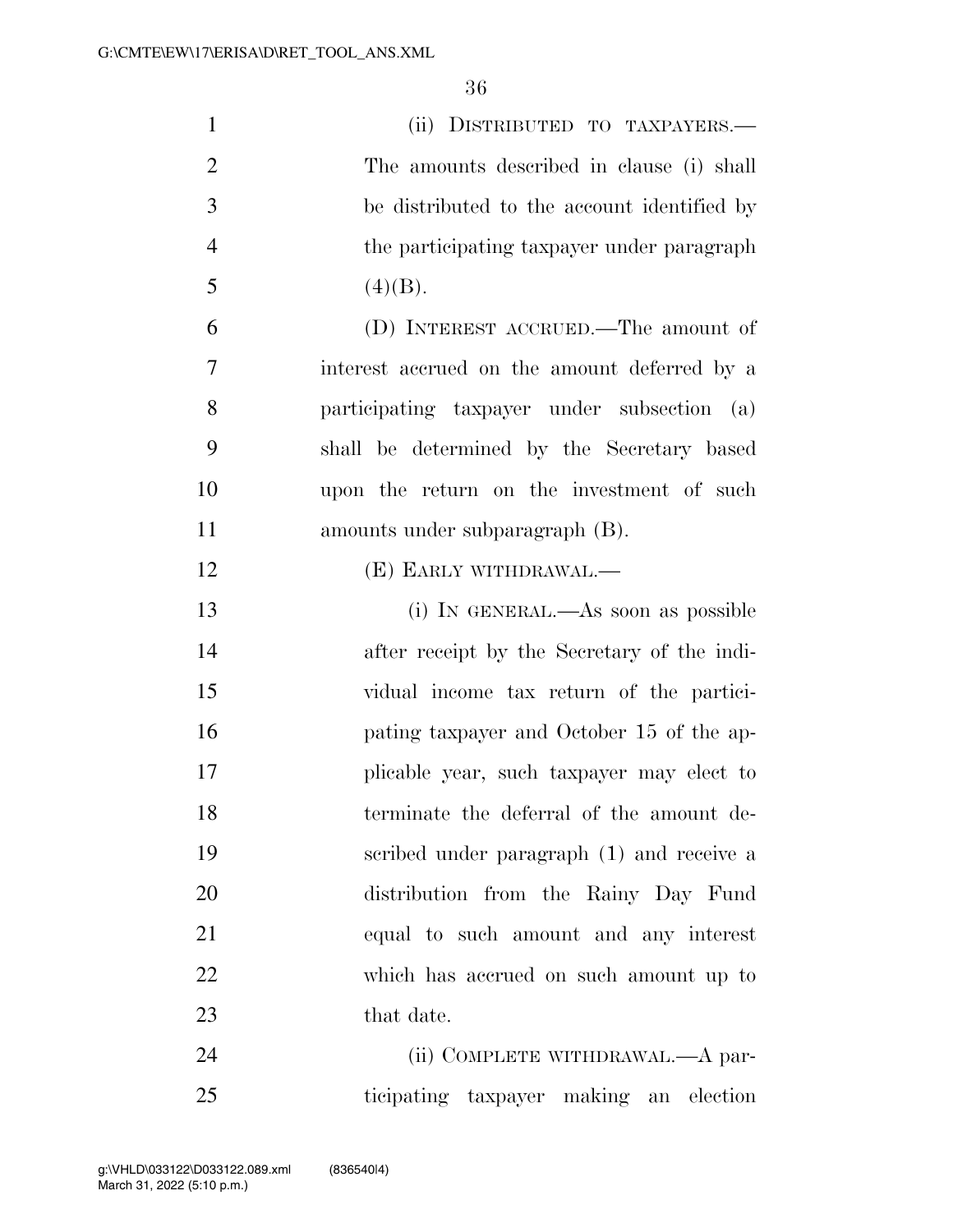| $\mathbf{1}$   | under clause (i) must terminate deferral of        |
|----------------|----------------------------------------------------|
| $\overline{2}$ | the full amount described under paragraph          |
| 3              | (1), and such amount shall be distributed          |
| $\overline{4}$ | to the bank account identified by the par-         |
| 5              | ticipating taxpayer under paragraph                |
| 6              | (4)(B).                                            |
| 7              | (4) PARTICIPATING TAXPAYER.—For purposes           |
| 8              | of this section, the term "participating taxpayer" |
| 9              | means a taxpayer who-                              |
| 10             | $(A)$ prior to the due date for filing the re-     |
| 11             | turn of tax for such taxable year, elects to par-  |
| 12             | ticipate in the Refund to Rainy Day Savings        |
| 13             | Program, in accordance with regulations to be      |
| 14             | issued by the Secretary; and                       |
| 15             | (B) provides the Secretary with an account         |
| 16             | and routing number or any other financial in-      |
| 17             | formation deemed necessary by the Secretary        |
| 18             | for purposes of subparagraphs (C)(ii) and          |
| 19             | $(E)(ii)$ of paragraph $(3)$ .                     |
| 20             | (5) FORMS.—The Secretary shall ensure that         |
| 21             | the election to defer payment of the amount de-    |
| 22             | scribed in paragraph (1) may be claimed on appro-  |
| 23             | priate tax forms.                                  |
| 24             | $(6)$ IMPLEMENTATION.—                             |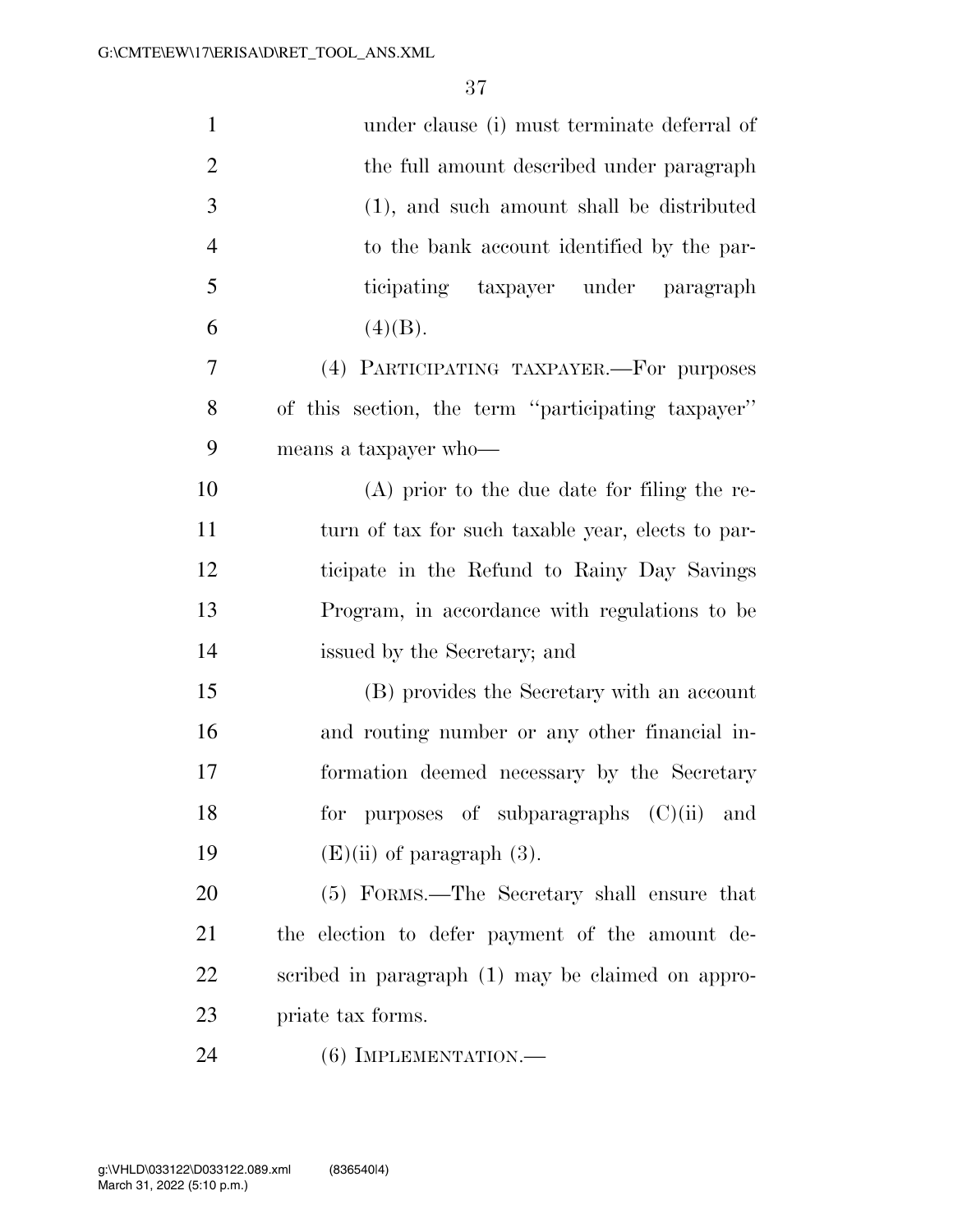| $\mathbf{1}$   | (A) EDUCATIONAL MATERIALS AND OUT-               |
|----------------|--------------------------------------------------|
| $\overline{2}$ | REACH.—The Secretary shall—                      |
| 3              | (i) design educational materials for             |
| $\overline{4}$ | taxpayers regarding financial savings and        |
| 5              | the Refund to Rainy Day Savings Pro-             |
| 6              | gram,                                            |
| 7              | (ii) publicly disseminate and distribute         |
| 8              | such materials during the first calendar         |
| 9              | quarter of each calendar year and fol-           |
| 10             | lowing disbursement of amounts described         |
| 11             | in paragraph $(3)(C)$ , and                      |
| 12             | (iii) engage in outreach regarding the           |
| 13             | Refund to Rainy Day Savings Program to           |
| 14             | the Volunteer Income Tax Assistance pro-         |
| 15             | gram and paid tax preparers.                     |
| 16             | INFORMATION FOR PARTICIPATING<br>(B)             |
| 17             | TAXPAYERS.—The Secretary shall ensure that a     |
| 18             | participating taxpayer is able to electronically |
| 19             | verify the status of the amount deferred by      |
| 20             | such taxpayer under paragraph (1), including     |
| 21             | any interest accrued on such amount and the      |
| 22             | status of any distribution.                      |
| 23             | (C) FEDERALLY FUNDED BENEFITS.—Any               |
| 24             | amounts described in paragraph (1) that are      |
| 25             | distributed to a participating taxpayer, includ- |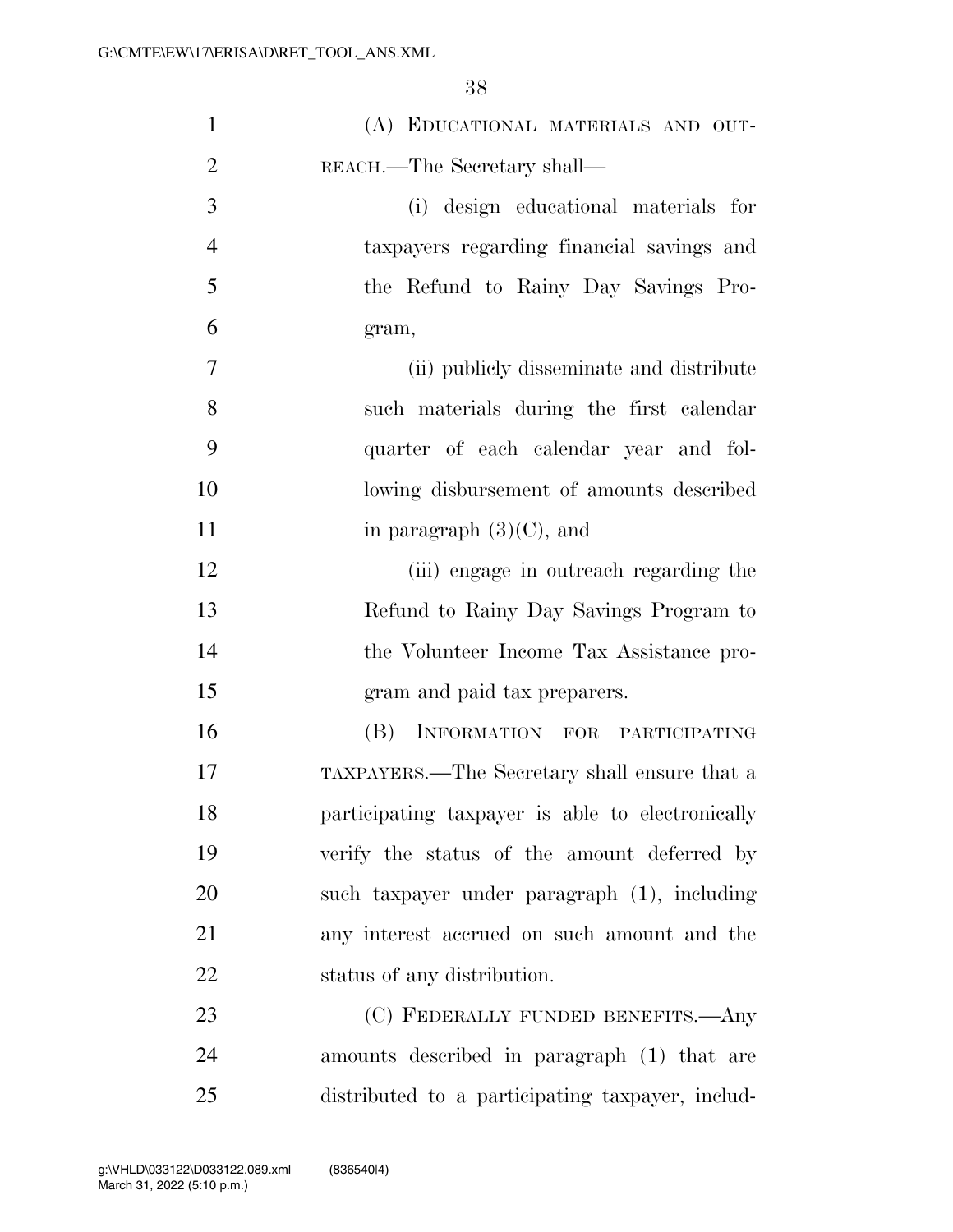1 ing any interest accrued on such amount, shall be treated in the same manner as any refund made to such taxpayer under section 32 of the Internal Revenue Code of 1986 for purposes of determining the eligibility of such taxpayer for benefits or assistance, or the amount or extent of benefits or assistance, under any Federal program or under any State or local program financed in whole or in part with Federal funds. (b) ASSETS FOR INDEPENDENCE INNOVATION DEM- ONSTRATION PROJECTS.— (1) REAUTHORIZATION.—The Assets for Inde- pendence Act (42 U.S.C. 604 note) is amended— 14 (A) in section 416, by inserting ", and, 15 subject to section 417, \$25,000,000 for each of fiscal years 2024, 2025, 2026, 2027, and 2028, to remain available until expended.''; and (B) by adding at the end the following new section: **''SEC. 417. RESERVATION OF FUNDS.**  21 "(a) IN GENERAL.—Subject to subsections (b) and (c), from the funds appropriated for each of fiscal years 2024, 2025, 2026, 2027, and 2028 under section 416, the

Secretary shall reserve—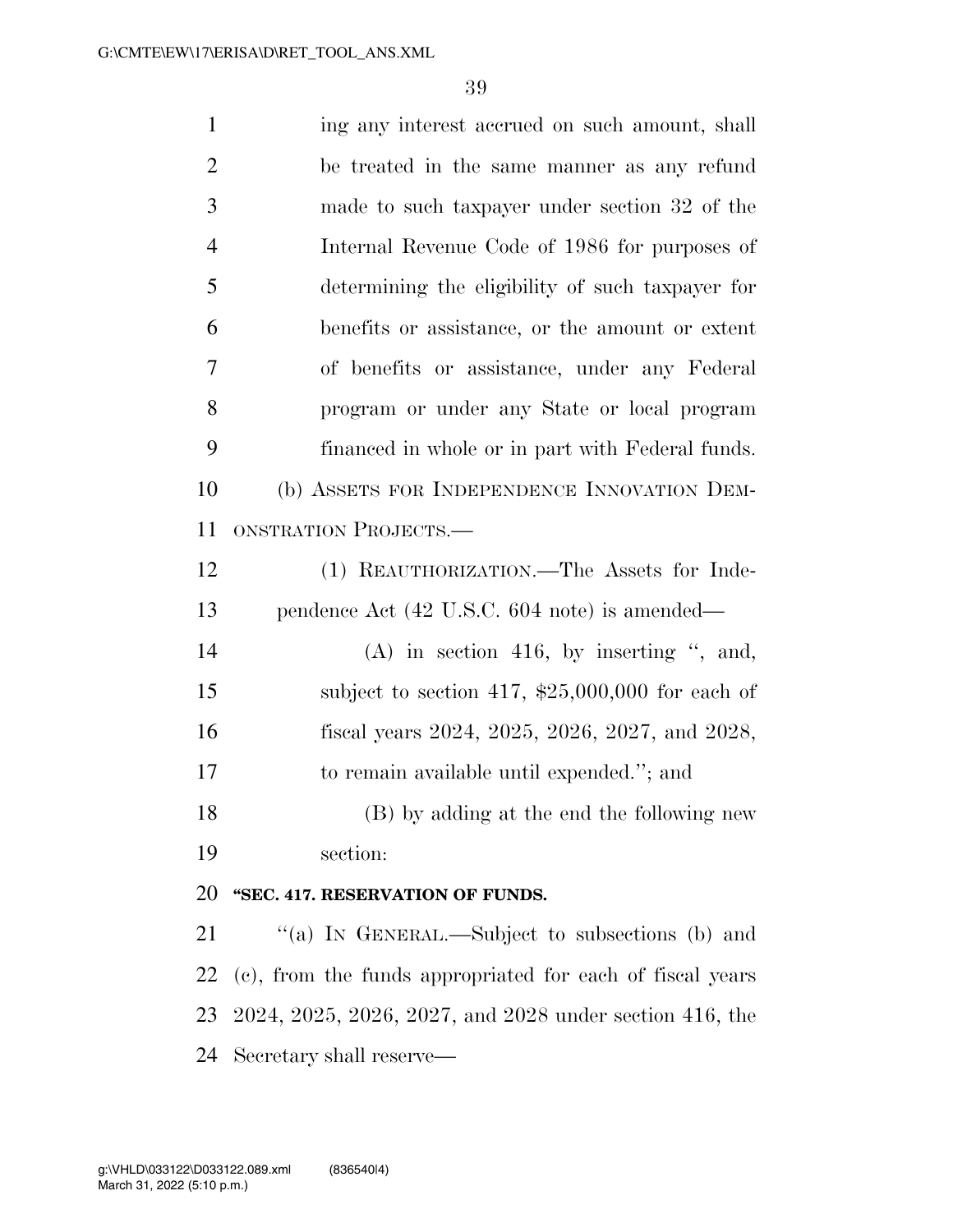$\frac{1}{1}$  ''(1) \$3,000,000 for general research and eval-uation; and

3 ''(2) any amounts remaining after application of paragraph (1) to fund Assets for Independence innovation projects under section 418.

 ''(b) PILOT PROGRAM FUNDING.—From the amounts reserved under subsection (a) for each of fiscal years 2024, 2025, and 2026, the Secretary shall make available for operating the pilot program established under section 7(c) of the Protecting America's Retirement Security Act of 2022—

12 ''(1) 50 percent of the amount reserved for the relevant fiscal year under paragraph (1) of sub- section (a) (after any adjustment under subsection 15 (e)); and

16 ''(2) 25 percent of the amount reserved for the relevant fiscal year under paragraph (2) of sub- section (a) (after any adjustment under subsection 19  $(e)$ ).

 ''(c) PROPORTIONAL ADJUSTMENT.—In any of fiscal years 2024, 2025, 2026, 2027, and 2028, if the amount appropriated for such fiscal year is greater or less than the amount authorized for such fiscal year under section 416, the amounts reserved under subsection (a) shall be increased or decreased for such fiscal year so that each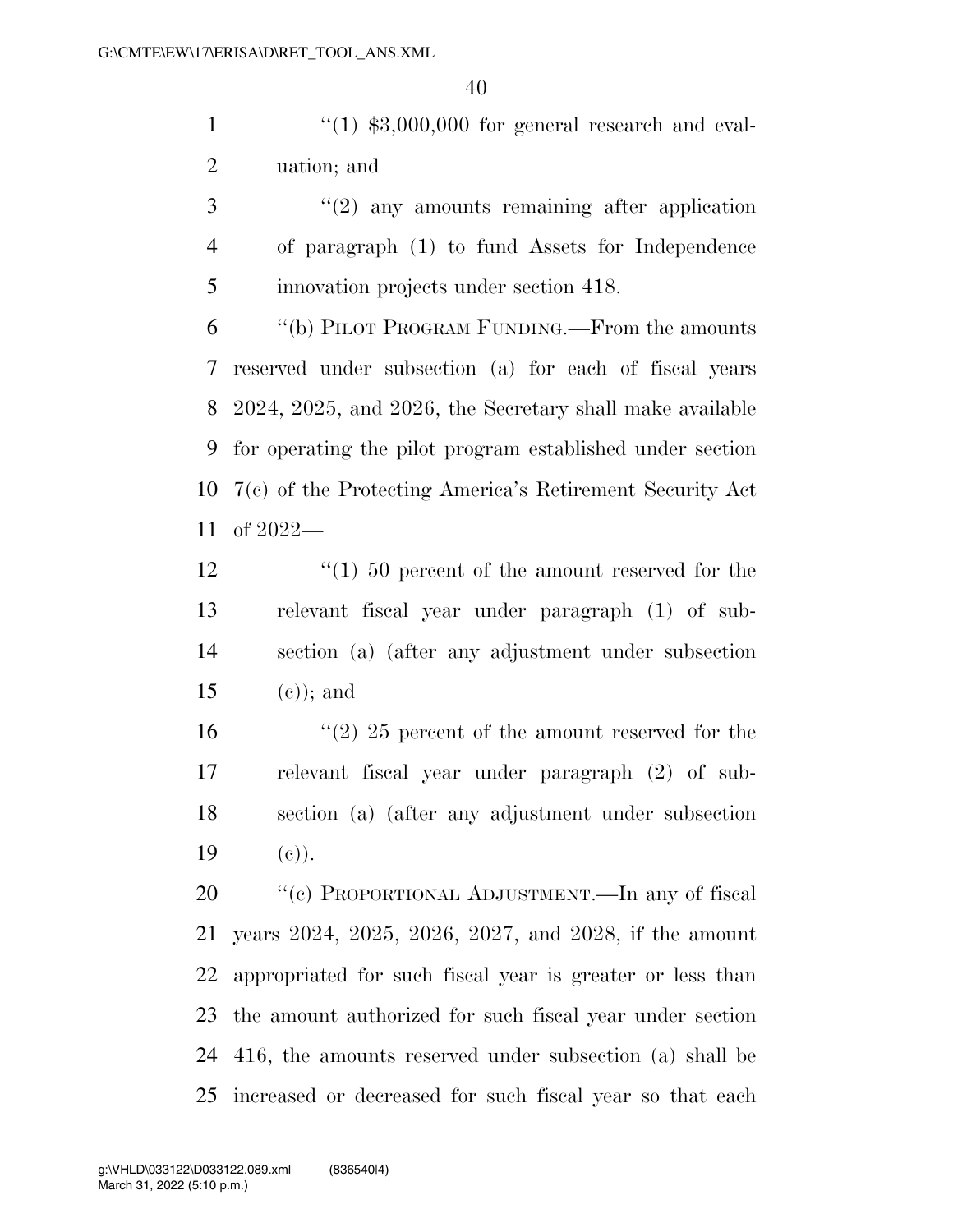such amount bears the same proportion to the amount ap- propriated as each of the amounts reserved under such subsection bears to the amount authorized.''.

 (2) ESTABLISHMENT OF INNOVATION PRO- GRAM.—The Assets for Independence Act (42 U.S.C. 604 note), as amended by paragraph (1), is further amended by adding at the end the following new section:

# **''SEC. 418. ASSETS FOR INDEPENDENCE INNOVATION PROJECTS.**

11 "(a) In GENERAL.—The Secretary is authorized to make grants to qualified entities to conduct Assets for Independence innovation projects under this section.

''(b) DEFINITIONS.—For purposes of this section:

15 "(1) ASSETS FOR INDEPENDENCE INNOVATION PROJECT.—The term 'Assets for Independence inno- vation project' means a demonstration project car-ried out by a qualified entity under this section.

19 "(2) INNOVATION DEVELOPMENT ACCOUNT. The term 'innovation development account' means an account that is established in a federally insured financial institution or a State insured financial in- stitution and meets such other requirements as are established by the Secretary.

"(c) APPLICATION.—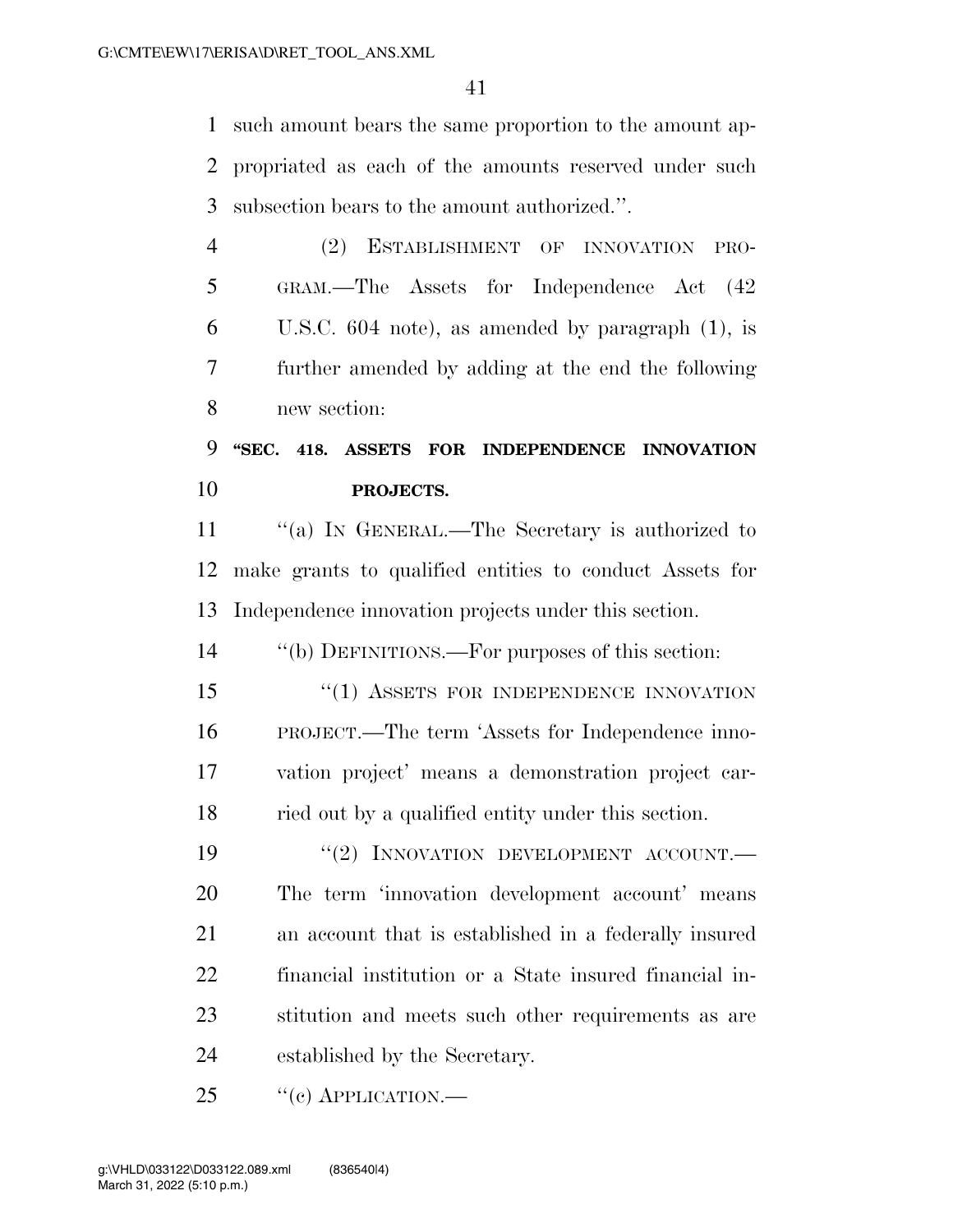### 1 <sup>''</sup>(1) CRITERIA AND PREFERENCES.—

2 "(A) IN GENERAL.—Subject to subpara- graph (B), in considering an application to con- duct an Assets for Independence innovation project, the Secretary shall apply subsections (c) and (d) of section 405 to the application in the same manner that such subsections apply to an application to conduct a demonstration project under section 405.

 $((B) \quad MODIFICATION. \quad For \quad purposes \quad of$ 11 this paragraph, paragraph  $(1)$  of section  $405(c)$  shall be applied without regard to the phrase 'through activities requiring one or more quali-fied expenses'.

15 "(2) APPROVAL OF ASSETS FOR INDEPEND- ENCE INNOVATION PROJECTS.—Not later than 12 months after the date of the enactment of this sec- tion, the Secretary shall, on a competitive basis, ap- prove such applications to conduct Assets for Inde- pendence innovation projects as the Secretary con- siders to be appropriate, taking into account the considerations required by paragraph (1). The Sec- retary shall ensure, to the maximum extent prac- ticable, that the applications that are approved in-volve a range of communities (spread out both geo-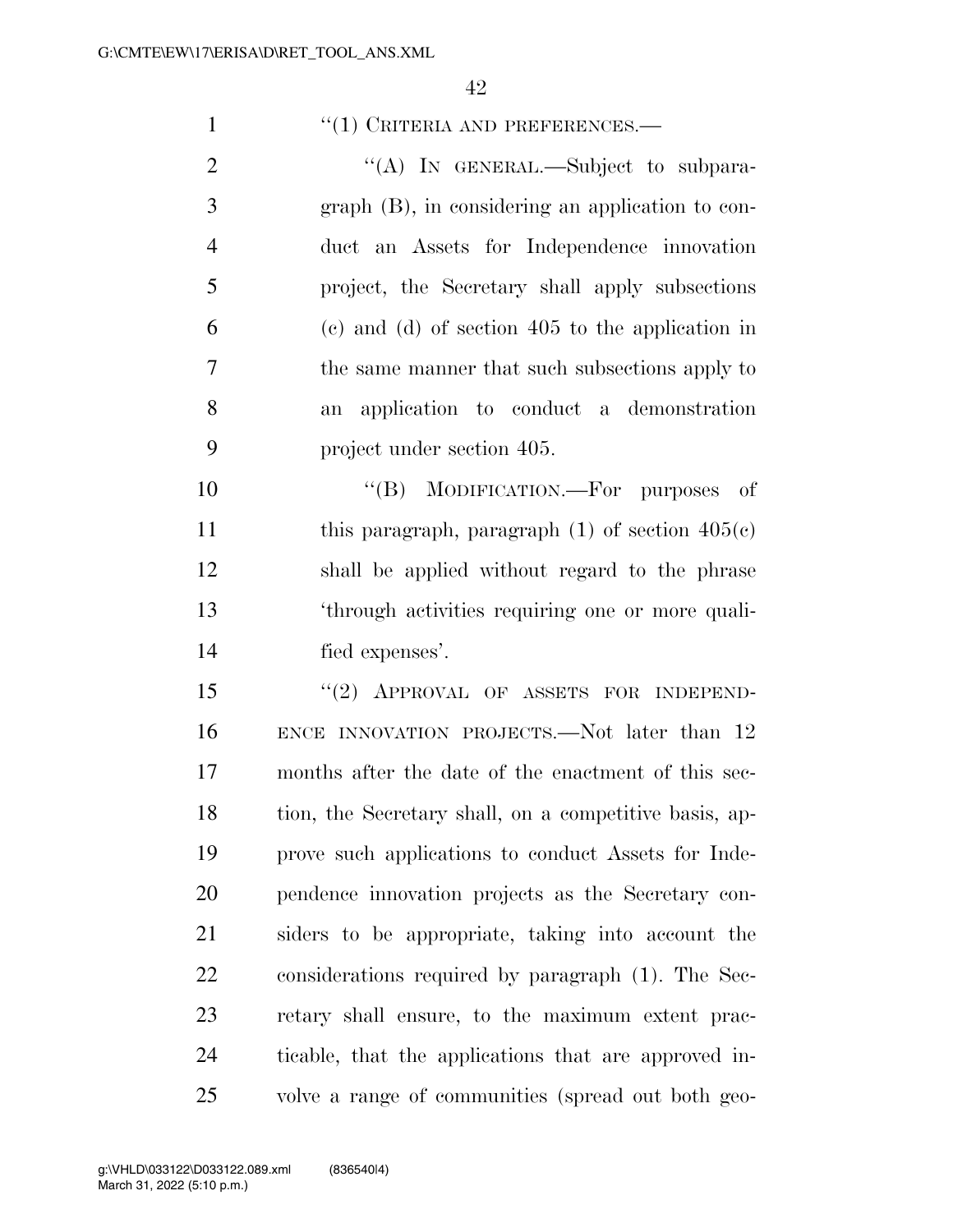| $\mathbf{1}$   | graphically and in rural and urban areas) and di-     |
|----------------|-------------------------------------------------------|
| $\overline{2}$ | verse populations.                                    |
| 3              | "(d) PROJECT DURATION AND GRANT AMOUNT.—              |
| $\overline{4}$ | "(1) DURATION.—The Secretary shall award              |
| 5              | grants under this section for a period not to exceed  |
| 6              | 5 project years.                                      |
| 7              | "(2) GRANT AMOUNT.—For each project year              |
| 8              | of an Assets for Independence innovation project ap-  |
| 9              | proved under this section, the Secretary may make     |
| 10             | a grant to the qualified entity authorized to conduct |
| 11             | the project. In making such a grant, the Secretary    |
| 12             | shall make the grant on the first day of the project  |
| 13             | year in an amount not to exceed the lesser of-        |
| 14             | "(A) the aggregate amount of funds com-               |
| 15             | mitted as matching contributions from non-            |
| 16             | Federal public or private sector sources; or          |
| 17             | $\text{``(B)}$ \$1,000,000.                           |
| 18             | "(e) ELIGIBILITY AND SELECTION OF INDIVIDUALS         |
| 19             | TO PARTICIPATE IN AN ASSETS FOR INDEPENDENCE IN-      |
| 20             | NOVATION PROJECT.                                     |
| 21             | "(1) ELIGIBILITY CRITERIA.—Subject to the             |
| 22             | approval of the Secretary, each qualified entity con- |
| 23             | ducting an Assets for Independence innovation         |
| 24             | project shall establish eligibility requirements for  |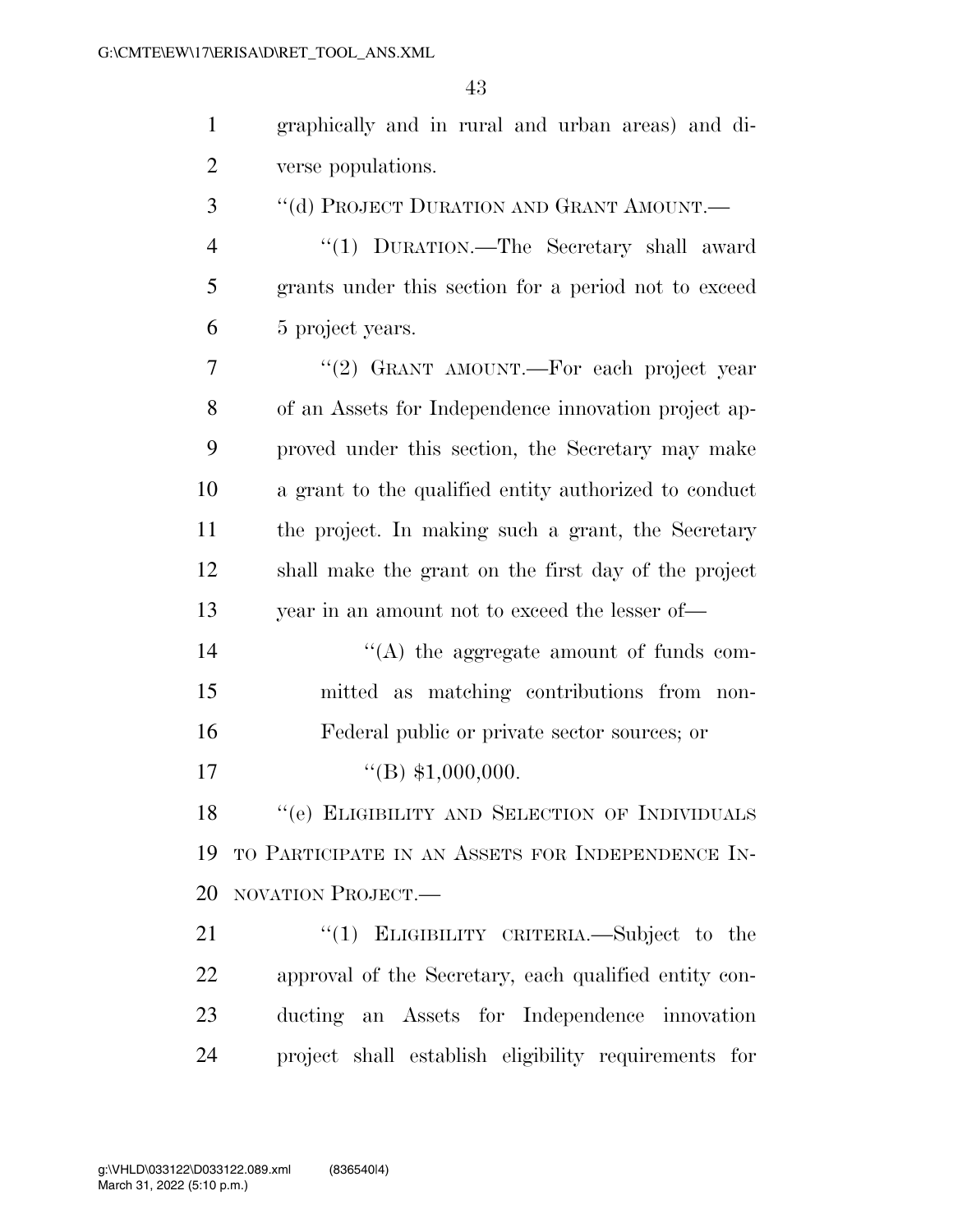| $\mathbf{1}$   | participants in the project. Such requirements         |
|----------------|--------------------------------------------------------|
| $\overline{2}$ | shall—                                                 |
| 3              | $H(A)$ be more expansive than the require-             |
| $\overline{4}$ | ments established under section 408; and               |
| 5              | "(B) ensure that eligibility is limited to             |
| 6              | low-income individuals.                                |
| 7              | "(2) SELECTION OF INDIVIDUALS TO PARTICI-              |
| 8              | PATE.—Each qualified entity conducting an Assets       |
| 9              | for Independence innovation project shall select,      |
| 10             | from among the individuals that meet the eligibility   |
| 11             | requirements established by the entity under para-     |
| 12             | $graph(1)$ , the individuals—                          |
| 13             | $\lq\lq$ that the qualified entity determines to       |
| 14             | be most appropriate to participate; and                |
| 15             | "(B) to whom the qualified entity will                 |
| 16             | make disbursements or deposits in accordance           |
| 17             | with subsection (f).                                   |
| 18             | $``(\texttt{f})$ DISBURSEMENTS BY QUALIFIED ENTITIES.— |
| 19             | "(1) IN GENERAL.—Each qualified entity con-            |
| 20             | ducting an Assets for Independence innovation          |
| 21             | project shall, in a manner consistent with the pro-    |
| 22             | gram requirements established by such entity, dis-     |
| 23             | burse to a third-party or deposit into the innovation  |
| 24             | development account of each individual participating   |
| 25             | in the project from the funds described in subsection  |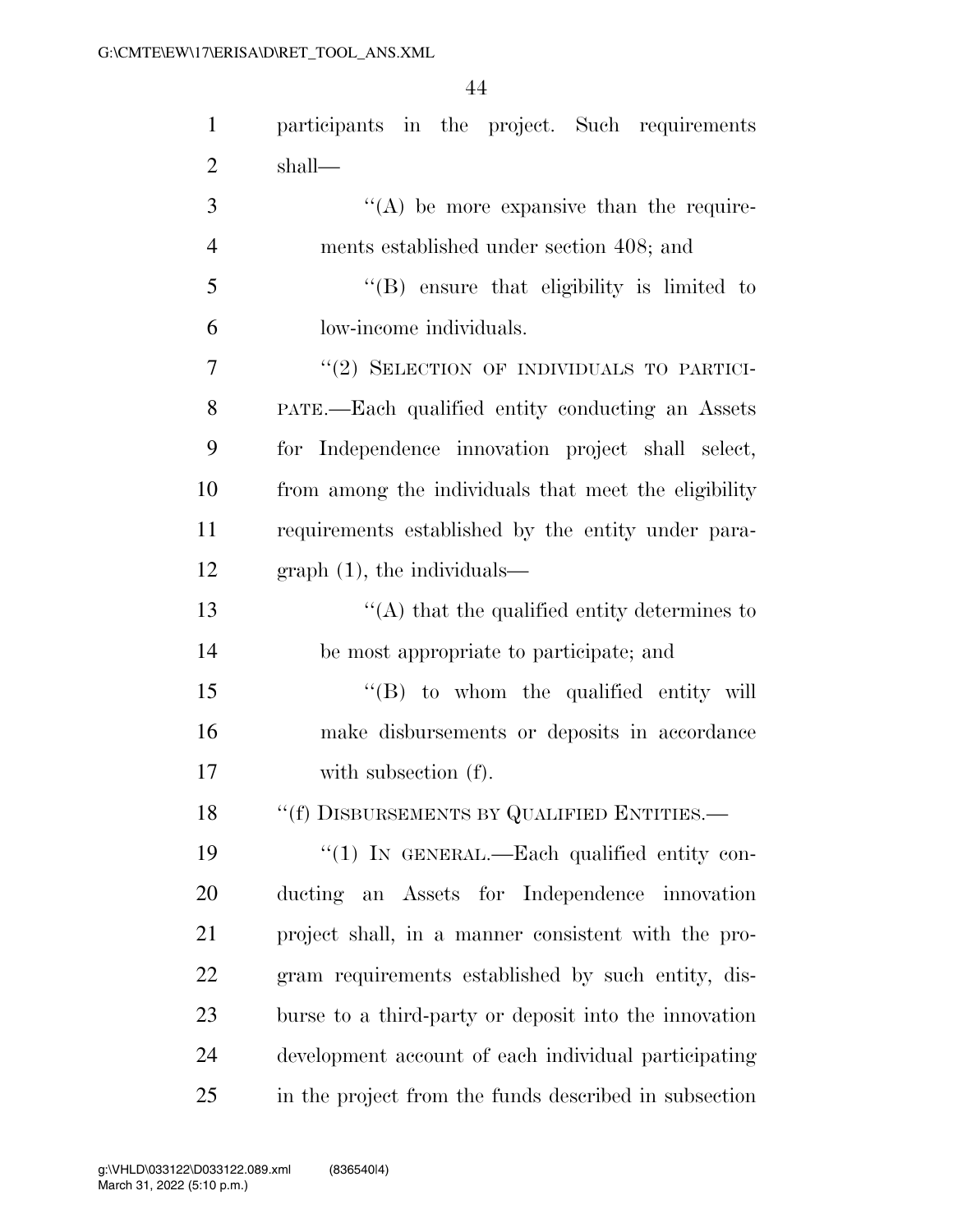(d)(2), a matching contribution of not less than \$0.50 and not more than \$8 for every \$1 deposited in the account by a project participant, except that the rate of matching shall be equal for all individuals participating in the project conducted by such quali- fied entity. 7 "(2) LIMITATION ON DISBURSEMENTS FOR AN INDIVIDUAL.—Not more than \$5,000 from a grant made under subsection (d)(1) shall be provided to any one individual over the course of the Assets for 11 Independence innovation project. 12 "(3) LIMITATION ON DISBURSEMENTS FOR A HOUSEHOLD.—Not more than \$10,000 from a grant made under subsection (d)(1) shall be provided to any one household over the course of the Assets for Independence innovation project. **''(4) ADJUSTMENT FOR INFLATION.—** 18 "(A) IN GENERAL.—For each calendar year after 2023, the dollar amounts in para-graphs (2) and (3) shall be increased by an

amount equal to the product of—

22  $\qquad$  ''(i) such dollar amount, and

23  $\frac{1}{2}$  The cost-of-living adjustment de-24 termined under section  $1(f)(3)$  of the In-ternal Revenue Code of 1986 for the cal-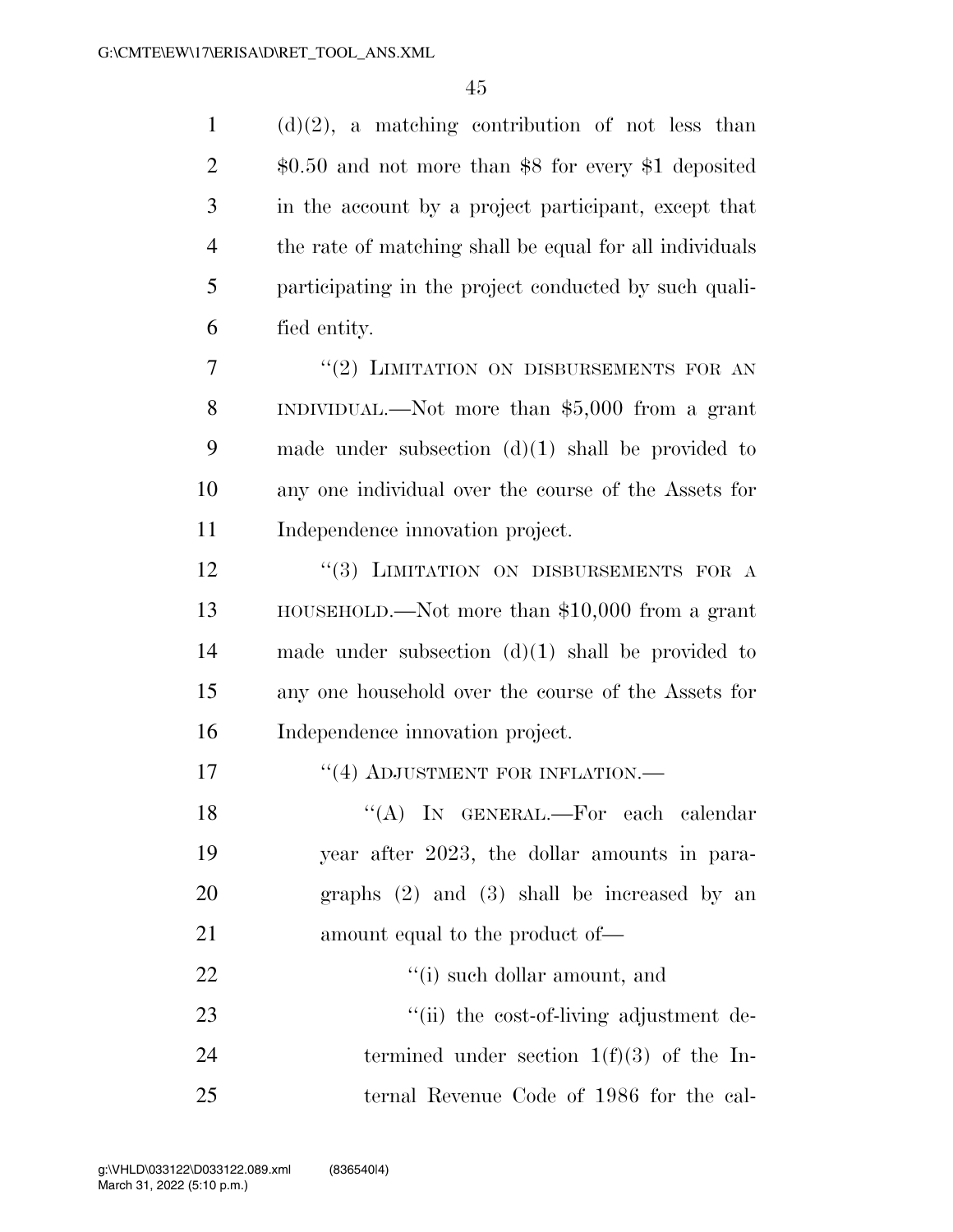| $\mathbf{1}$   | endar year, determined by substituting             |
|----------------|----------------------------------------------------|
| $\overline{2}$ | '2022' for '2016' in subparagraph $(A)(ii)$        |
| 3              | thereof.                                           |
| $\overline{4}$ | "(B) ROUNDING.—If any increase deter-              |
| 5              | mined under subparagraph $(A)$ is not a multiple   |
| 6              | of \$50, such increase shall be rounded up to the  |
| 7              | next lowest multiple of \$50.".                    |
| 8              | (3) CONFORMING AMENDMENTS.—The Assets              |
| 9              | for Independence Act (42 U.S.C. 604 note), as      |
| 10             | amended by paragraphs $(1)$ and $(2)$ , is further |
| 11             | amended-                                           |
| 12             | (A) in section $404(2)$ , by inserting "or sec-    |
| 13             | tion 418" before the period;                       |
| 14             | $(B)$ in section 406—                              |
| 15             | $(i)$ in subsection $(a)$ , by striking "to        |
| 16             | conduct a demonstration project under this         |
| 17             | title" and inserting "under section 405";          |
| 18             | and                                                |
| 19             | (ii) in subsection (b), by striking                |
| 20             | "conducted under this title" and inserting         |
| 21             | "approved under section 405";                      |
| 22             | $(C)$ in section 407—                              |
| 23             | $(i)$ in subsection $(e)$ —                        |
| 24             | (I) in paragraph $(1)$ —                           |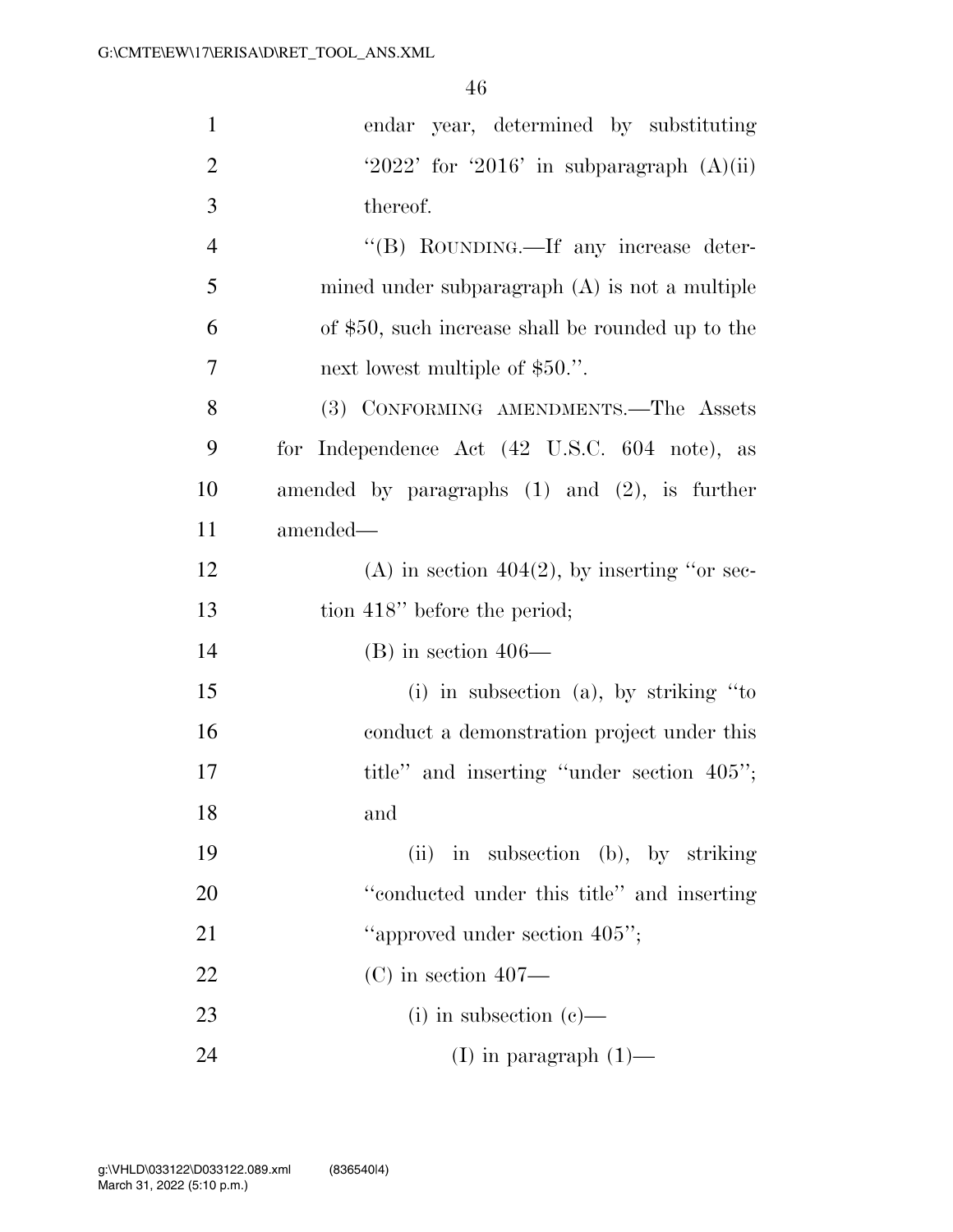| $\mathbf{1}$   | $(aa)$ in subparagraph $(A)$ ,                  |
|----------------|-------------------------------------------------|
| $\overline{2}$ | by inserting "or, in the case of a              |
| 3              | participant in a project con-                   |
| $\overline{4}$ | ducted under section 418, other                 |
| 5              | permitted expenses" after "quali-               |
| 6              | fied expenses"; and                             |
| 7              | $(bb)$ in subparagraph $(B)$ ,                  |
| 8              | by inserting "or subsection (f) of              |
| 9              | section 418" after "section 410";               |
| 10             | and                                             |
| 11             | $(II)$ in paragraph $(3)$ , by insert-          |
| 12             | ing "or section $418(d)(1)$ "; and              |
| 13             | (ii) in subsection (d)(2)(A), by insert-        |
| 14             | ing "or section $418(d)(1)$ " after "section    |
| 15             | $406(b)$ ";                                     |
| 16             | (D) in section 408, by striking "conducted      |
| 17             | under this title" each place it appears and in- |
| 18             | serting "approved under section 405";           |
| 19             | $(E)$ in section 409, by striking "conducted"   |
| 20             | under this title" and inserting "approved under |
| 21             | section $405$ ";                                |
| 22             | $(F)$ in section 410, by striking "under this   |
| 23             | title" and inserting "conducting a demonstra-   |
| 24             | tion project approved under section 405";       |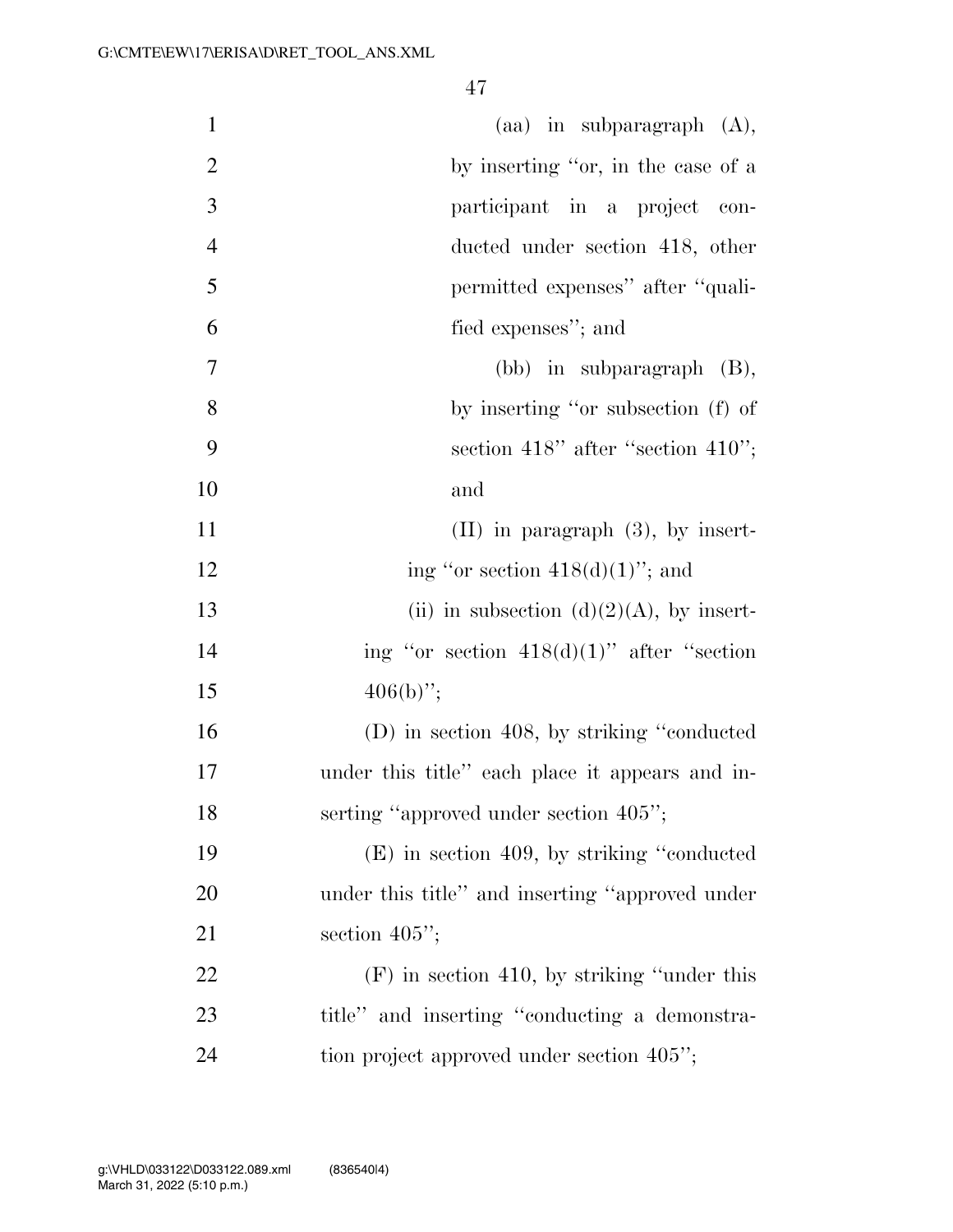|    | $(G)$ in section 413(a), by inserting "or sec-    |
|----|---------------------------------------------------|
| 2  | tion $418(e)$ " after "under section $405$ "; and |
| -3 | $(H)$ in section 415, by inserting "or inno-      |
|    | vation development account" after "individual"    |
|    | development account".                             |

 (c) MATCHED REFUND TO RAINY DAY SAVINGS PILOT PROGRAM.—

 (1) IN GENERAL.—Not later than 6 months after the date of the enactment of this Act and using the funds made available pursuant to section 417(b) of the Assets for Independence Act, the Sec- retary of Health and Human Services, acting through the Director of Community Services (in this section referred to as ''the Secretary''), shall estab- lish under this subsection a matched savings account pilot program to encourage saving by eligible individ- uals. Under the pilot program, a qualified entity may apply to the Secretary for a grant to conduct a pilot project described in paragraph (2) (in this section referred to as a ''pilot project''). The pilot program shall operate for a period of 3 years.

### 22 (2) PILOT PROJECT DESCRIBED.—

 (A) IN GENERAL.—A pilot project is a project in which a qualified entity establishes a matched savings program that meets the re-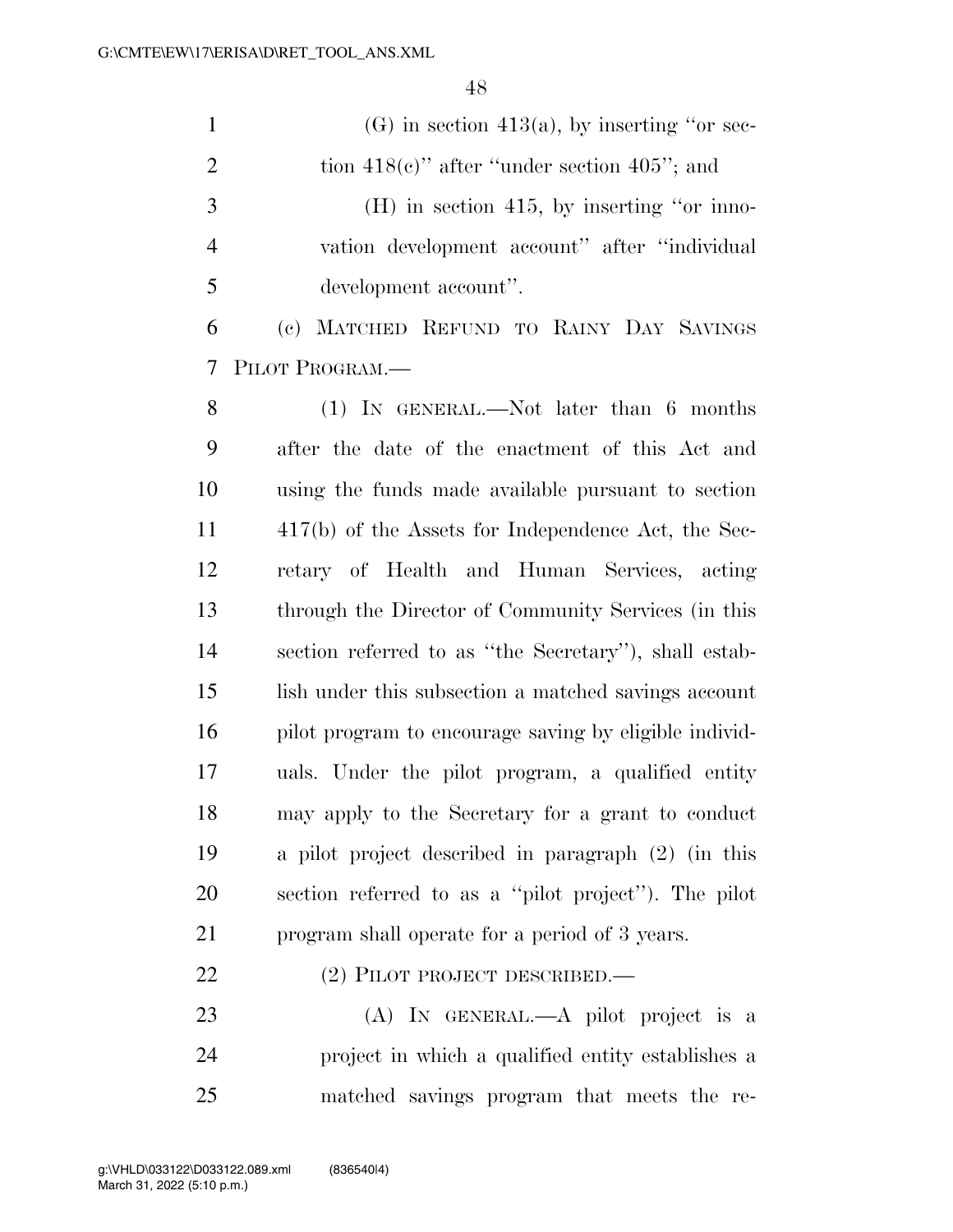| $\mathbf{1}$   | quirements of subparagraph (B) for eligible in-  |
|----------------|--------------------------------------------------|
| $\overline{2}$ | dividuals who are selected by the entity to par- |
| 3              | ticipate in the program.                         |
| $\overline{4}$ | (B) REQUIREMENTS.—                               |
| 5              | (i) DEPOSITS INTO DIRECT DEPOSIT                 |
| 6              | ACCOUNTS.-                                       |
| 7              | IN GENERAL.—A matched<br>(I)                     |
| 8              | savings program established as part of           |
| 9              | a pilot project shall match amounts              |
| 10             | saved by each eligible individual par-           |
| 11             | ticipating in the pilot project—                 |
| 12             | (aa) with the amount                             |
| 13             | matched to be equal to or less                   |
| 14             | than the amount of any payment                   |
| 15             | deferred by such individual under                |
| 16             | the Refund to Rainy Day Savings                  |
| 17             | Program established in<br>sub-                   |
| 18             | section $(a)(1)$ ; and                           |
| 19             | (bb) with the rate of match-                     |
| 20             | ing to be equal for all eligible in-             |
| 21             | dividuals participating in the pro-              |
| 22             | gram.                                            |
| 23             | (II) TIMING.—Any amount de-                      |
| 24             | scribed in subclause (I) shall not be            |
| 25             | distributed to an eligible individual            |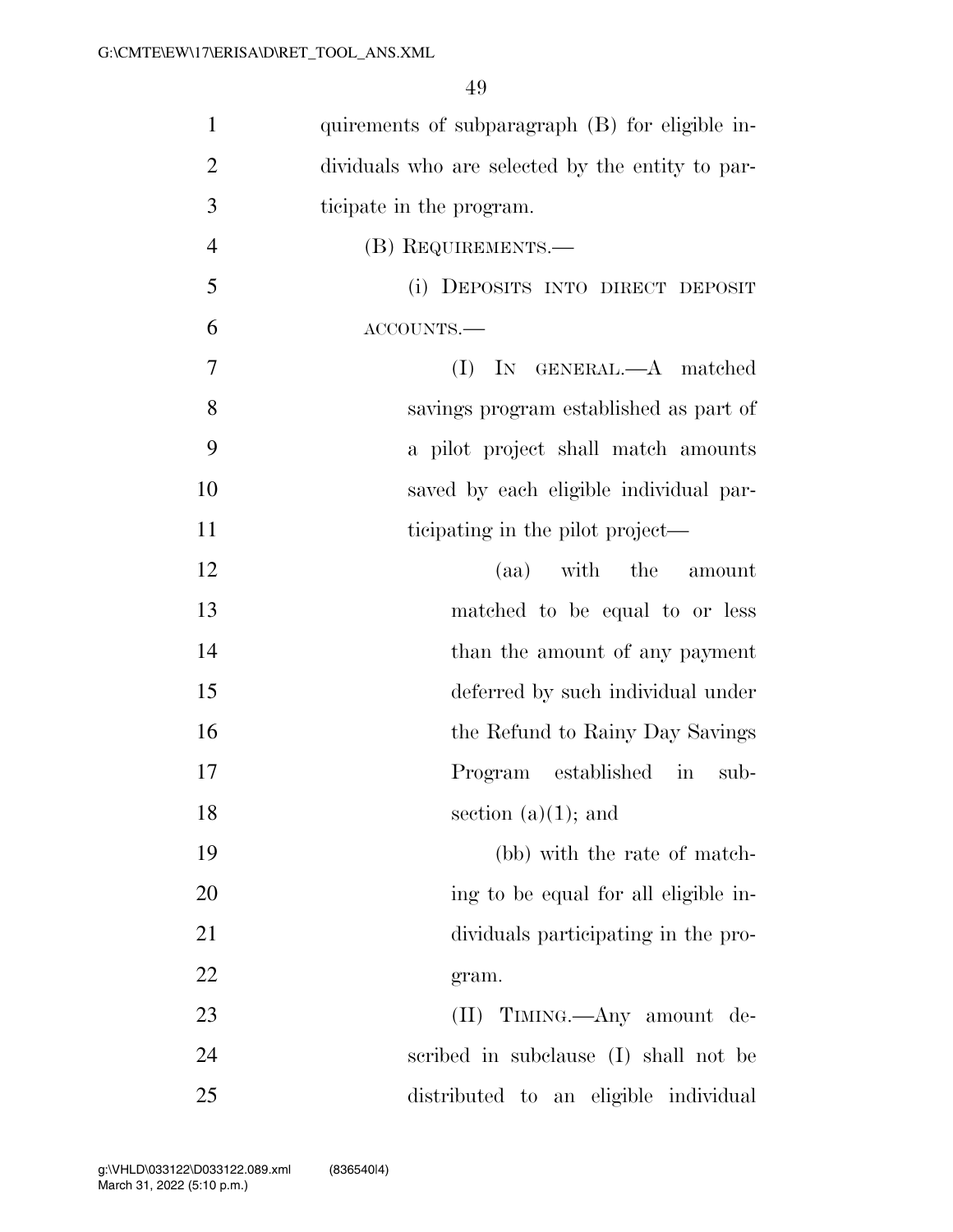| $\mathbf{1}$   | until the amounts described in sub-       |
|----------------|-------------------------------------------|
| $\overline{2}$ | paragraphs $(C)(ii)$ or $(E)(ii)$ of sub- |
| 3              | section $(a)(1)$ have been distributed to |
| $\overline{4}$ | the bank account identified by such       |
| 5              | individual.                               |
| 6              | (ii) EVALUATION OF PROGRAM<br>$\rm_{BY}$  |
| $\overline{7}$ | <b>INDEPENDENT</b><br>RESEARCH ORGANIZA-  |
| 8              | TION.                                     |
| 9              | (I) IN GENERAL.—From amounts              |
| 10             | available under section<br>made           |
| 11             | $417(b)(2)$ of the Assets for Independ-   |
| 12             | ence Act, as added by subsection          |
| 13             | $(b)(1)(B)$ , the Secretary shall enter   |
| 14             | into a contract with an independent       |
| 15             | research organization for purposes of     |
| 16             | evaluating pilot projects conducted       |
| 17             | under this section.                       |
| 18             | (II)<br>COORDINATION.—Each                |
| 19             | qualified entity that establishes<br>a    |
| 20             | matched savings program as part of a      |
| 21             | pilot project shall collaborate with the  |
| 22             | independent research organization de-     |
| 23             | scribed in subclause (I) to evaluate      |
| 24             | outcomes and impact of the<br>the         |
| 25             | project.                                  |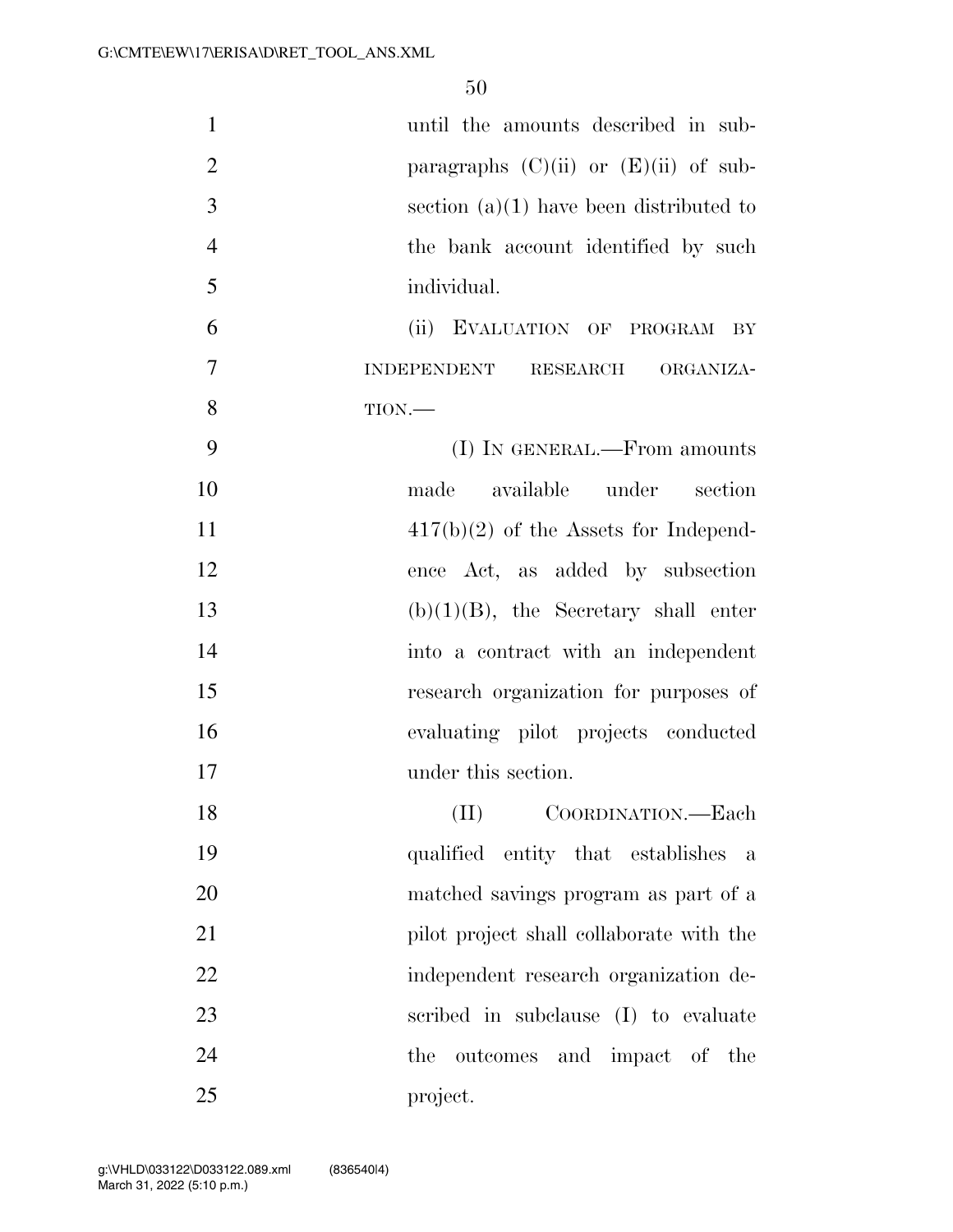| $\mathbf{1}$   | (III) IMPACT.—The evaluation             |
|----------------|------------------------------------------|
|                |                                          |
| $\overline{2}$ | described in subclause (I) shall in-     |
| 3              | clude an examination of the demo-        |
| $\overline{4}$ | graphic characteristics of the individ-  |
| 5              | uals participating in the pilot project, |
| 6              | such as gender, race, age, geographic    |
| 7              | location, and family makeup, and how     |
| 8              | the impacts of the project vary among    |
| 9              | different demographic groups and the     |
| 10             | effects of the pilot program on retire-  |
| 11             | ment savings for eligible individuals.   |
| 12             | (IV) PROGRAM FEATURES.-The               |
| 13             | program features to be evaluated         |
| 14             | through the pilot projects conducted     |
| 15             | under this section may include—          |
| 16             | (aa) different levels<br>of              |
| 17             | matching contributions by quali-         |
| 18             | fied entities;                           |
| 19             | (bb) lock-out periods during             |
| 20             | which an eligible individual may         |
| 21             | not make withdrawals from their          |
| 22             | account; and                             |
| 23             | (cc) educational materials               |
| 24             | intended to promote savings.             |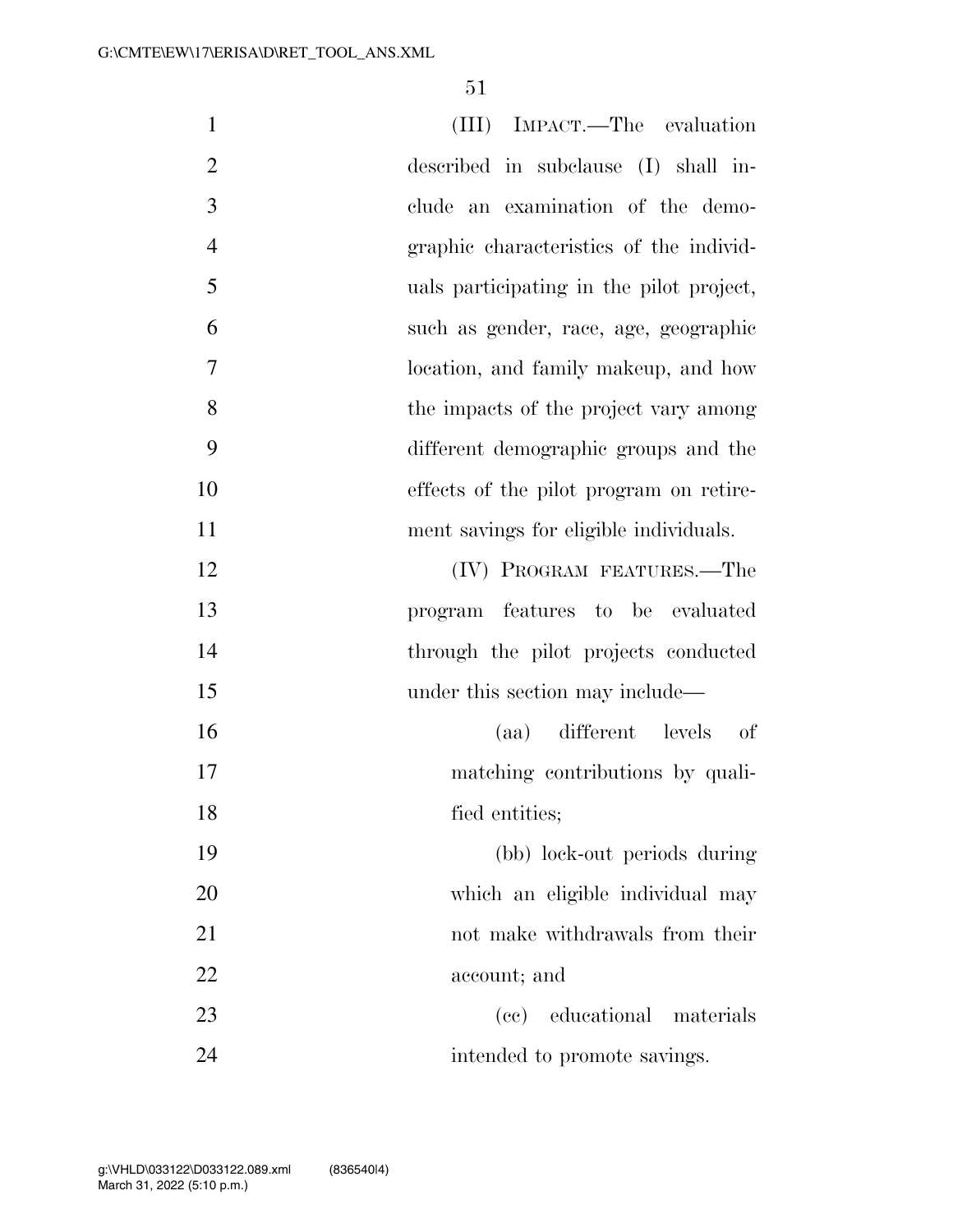| $\mathbf{1}$   | (V) SAFEGUARDING PRIVACY.—                        |
|----------------|---------------------------------------------------|
| $\overline{2}$ | Any contract entered into under this              |
| 3              | clause shall require the selected inde-           |
| $\overline{4}$ | pendent research organization to take             |
| 5              | all necessary and proper precautions              |
| 6              | to protect eligible individuals' privacy          |
| $\tau$         | and personally identifiable information           |
| 8              | when conducting the evaluation.                   |
| 9              | (C) DURATION.—A pilot project shall be            |
| 10             | for a duration of not more than 3 years.          |
| 11             | (D) FEDERALLY FUNDED BENEFITS.—Any                |
| 12             | amounts described in subparagraph $(B)(i)$        |
| 13             | which are distributed to an eligible individual   |
| 14             | shall be treated in the same manner as any re-    |
| 15             | fund made to such taxpayer under section 32 of    |
| 16             | the Internal Revenue Code of 1986 for purposes    |
| 17             | of determining the eligibility of such taxpayer   |
| 18             | for benefits or assistance, or the amount or ex-  |
| 19             | tent of benefits or assistance, under any Fed-    |
| 20             | eral program or under any State or local pro-     |
| 21             | gram financed in whole or in part with Federal    |
| 22             | funds.                                            |
| 23             | (3) STRATEGIC COMMUNICATIONS PLAN.—The            |
| 24             | Secretary shall devise a strategic communications |
|                |                                                   |

plan to ensure a successful pilot program.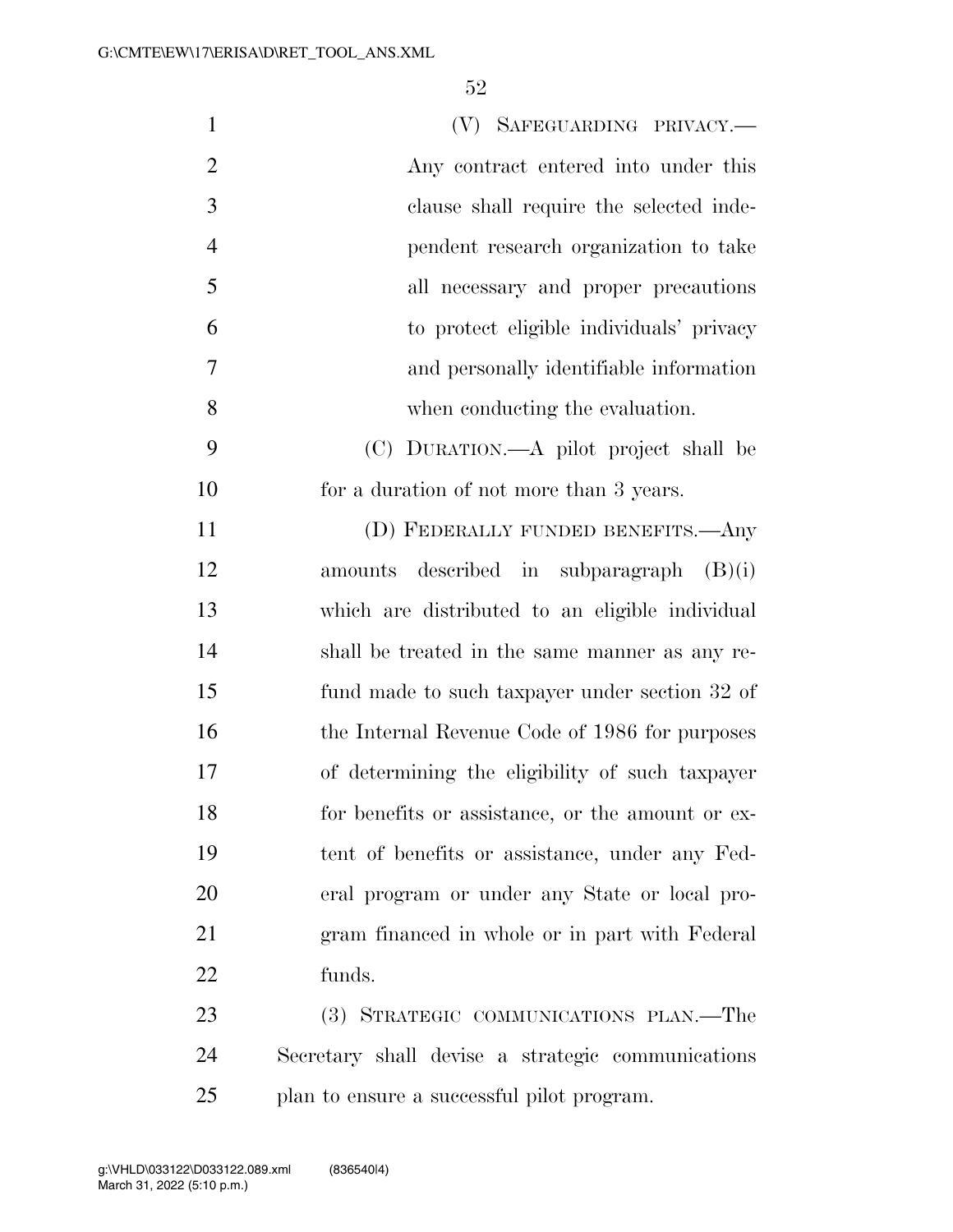| $\mathbf{1}$   | (4) ANNUAL REPORT TO CONGRESS.—The Sec-             |
|----------------|-----------------------------------------------------|
| $\overline{2}$ | retary shall submit an annual report to Congress on |
| 3              | the progress and outcomes of the pilot program es-  |
| $\overline{4}$ | tablished under this section.                       |
| 5              | (5) DEFINITIONS.—In this subsection:                |
| 6              | (A) ELIGIBLE INDIVIDUAL.—The term "el-              |
| 7              | igible individual" means an individual who-         |
| 8              | has deferred payment of the<br>(i)                  |
| 9              | amount described in subsection $(a)(1)$             |
| 10             | under the Refund to Rainy Day Savings               |
| 11             | Program established in such subsection,             |
| 12             | and                                                 |
| 13             | (ii) meets the eligibility requirements             |
| 14             | under section 408 of the Assets for Inde-           |
| 15             | pendence Act, except that subsection $(a)(2)$       |
| 16             | of such section shall not apply.                    |
| 17             | $(B)$ QUALIFIED ENTITY.—                            |
| 18             | (i) IN GENERAL.—The term "qualified                 |
| 19             | entity" means—                                      |
| 20             | $(I)$ one or more not-for-profit or-                |
| 21             | described<br>ganizations<br>in<br>section           |
| 22             | $501(e)(3)$ of the Internal Revenue                 |
| 23             | Code of 1986 and exempt from tax-                   |
| 24             | ation under section $501(a)$ of such                |
| 25             | Code;                                               |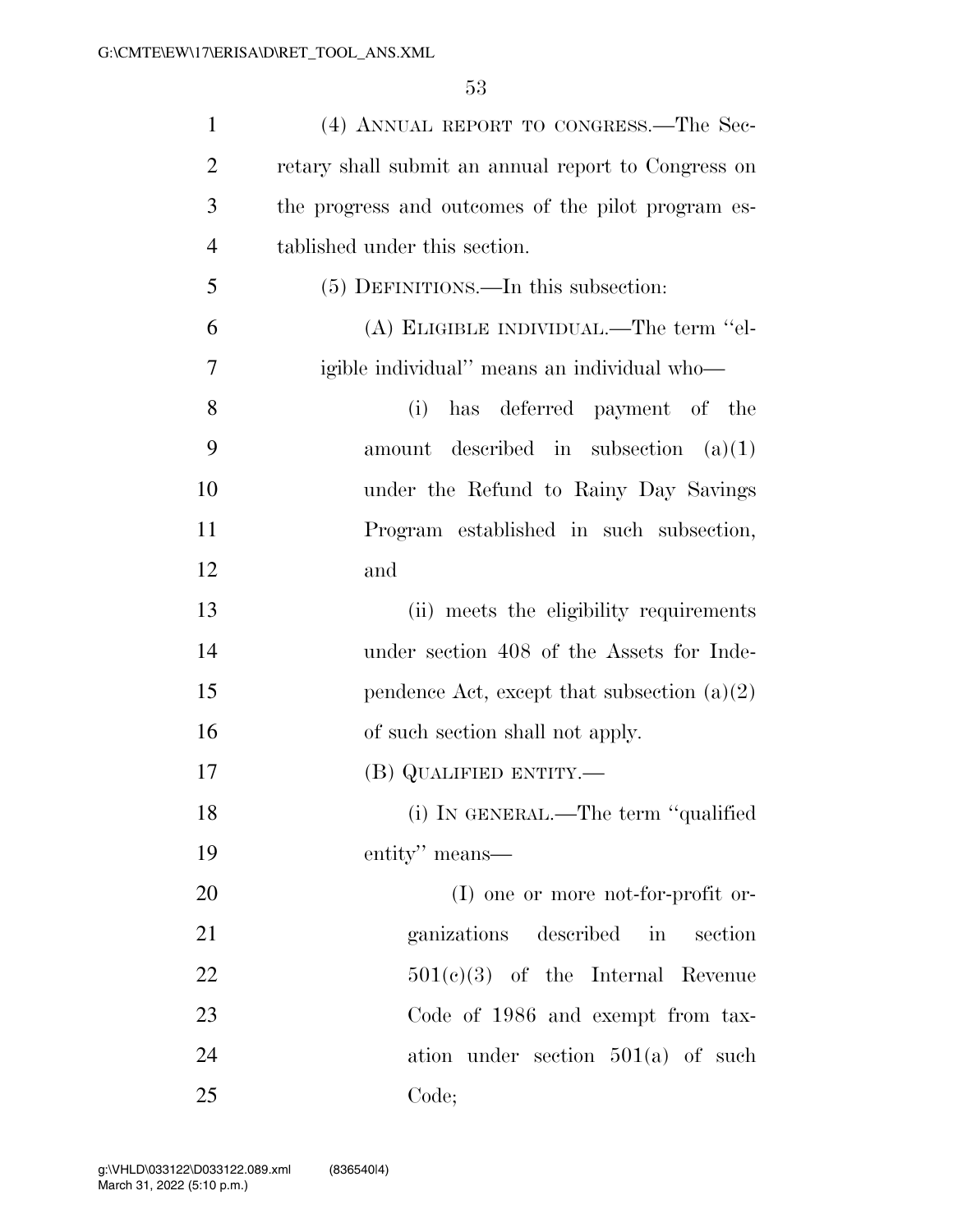| $\mathbf{1}$   | (II) a State or local government        |
|----------------|-----------------------------------------|
| $\overline{2}$ | agency, or a tribal government, sub-    |
| 3              | mitting an application to conduct a     |
| $\overline{4}$ | pilot project jointly with an organiza- |
| 5              | tion described in subclause $(I)$ ;     |
| 6              | (III) a site that offers free tax       |
| $\tau$         | help to individuals who qualify         |
| 8              | through the Internal Revenue Serv-      |
| 9              | ice's Voluntary Income Tax Assist-      |
| 10             | ance or Tax Counseling for the Elder-   |
| 11             | ly programs; or                         |
| 12             | $(IV)$ an entity that—                  |
| 13             | $(aa)$ is —                             |
| 14             | $(AA)$ a credit union                   |
| 15             | designated as a low-income              |
| 16             | credit union by the National            |
| 17             | Union Administra-<br>Credit             |
| 18             | tion; or                                |
| 19             | (BB) an organization                    |
| 20             | designated as a community               |
| 21             | development financial insti-            |
| 22             | tution by the Secretary of              |
| 23             | the Treasury (or the Com-               |
| 24             | munity Development Finan-               |
| 25             | cial Institutions Fund); and            |